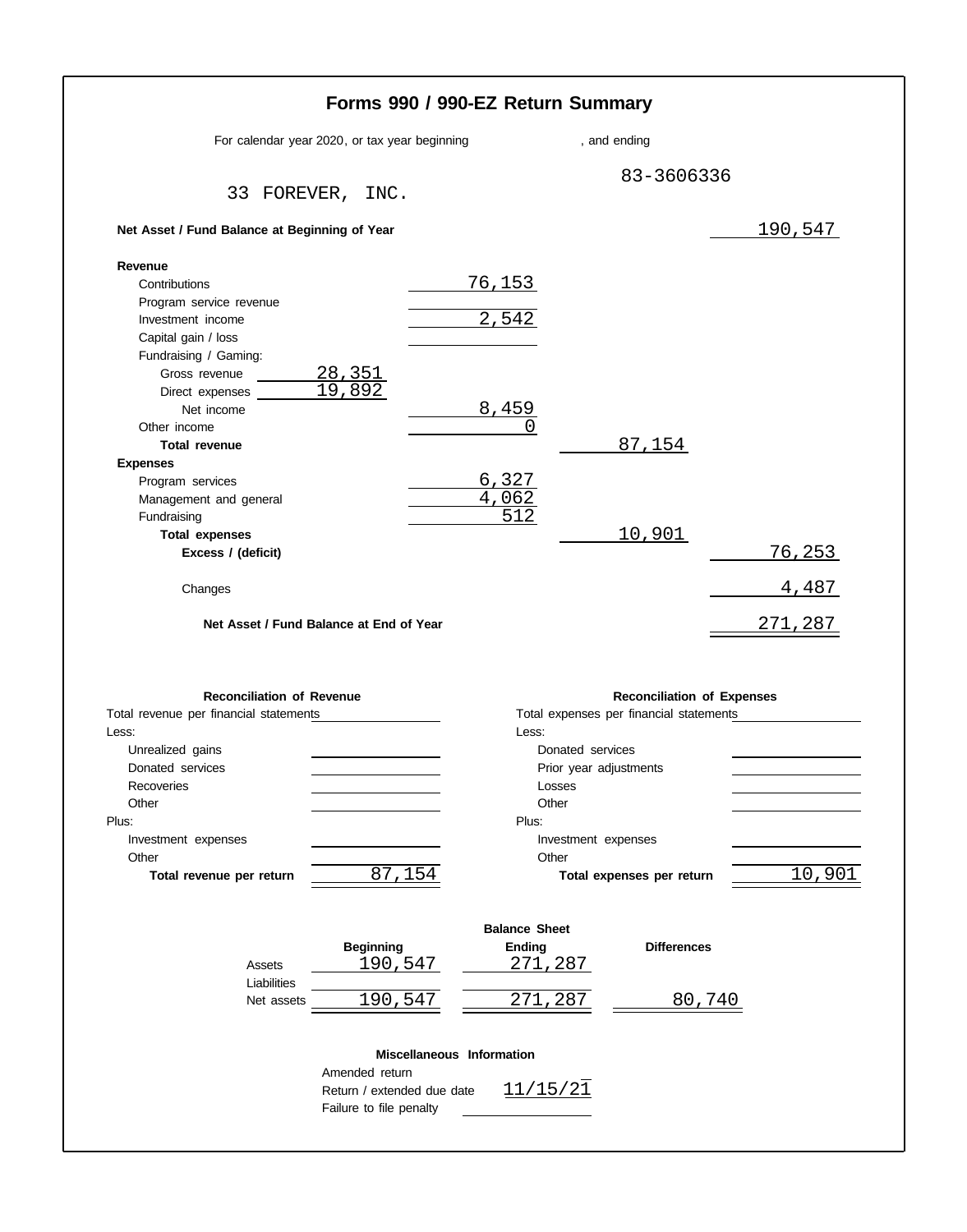| Form 8879-EO                                                                                                                                   | <b>IRS</b> e-file Signature Authorization<br>for an Exempt Organization                                                                                                                                                                                                                                                                                                                                                                                                                                                                                                                                                                                                                                                                                                                                                                                                                                                                                                                                                                                                                                                                                                                                                                                                                                                                                                                                                                                                                                                                                                         |                                                            | OMB No. 1545-0047                     |
|------------------------------------------------------------------------------------------------------------------------------------------------|---------------------------------------------------------------------------------------------------------------------------------------------------------------------------------------------------------------------------------------------------------------------------------------------------------------------------------------------------------------------------------------------------------------------------------------------------------------------------------------------------------------------------------------------------------------------------------------------------------------------------------------------------------------------------------------------------------------------------------------------------------------------------------------------------------------------------------------------------------------------------------------------------------------------------------------------------------------------------------------------------------------------------------------------------------------------------------------------------------------------------------------------------------------------------------------------------------------------------------------------------------------------------------------------------------------------------------------------------------------------------------------------------------------------------------------------------------------------------------------------------------------------------------------------------------------------------------|------------------------------------------------------------|---------------------------------------|
| Department of the Treasury<br>Internal Revenue Service                                                                                         | U Do not send to the IRS. Keep for your records.<br>u Go to www.irs.gov/Form8879EO for the latest information.                                                                                                                                                                                                                                                                                                                                                                                                                                                                                                                                                                                                                                                                                                                                                                                                                                                                                                                                                                                                                                                                                                                                                                                                                                                                                                                                                                                                                                                                  |                                                            | <b>2020</b>                           |
| Name of exempt organization or person subject to tax                                                                                           | 33 FOREVER, INC.<br>Name and title of officer or person subject to tax DONNA HECK                                                                                                                                                                                                                                                                                                                                                                                                                                                                                                                                                                                                                                                                                                                                                                                                                                                                                                                                                                                                                                                                                                                                                                                                                                                                                                                                                                                                                                                                                               | Taxpayer identification number<br>83-3606336               |                                       |
| Part I                                                                                                                                         | PRESIDENT/TREASURER<br>Type of Return and Return Information (Whole Dollars Only)<br>Check the box for the return for which you are using this Form 8879-EO and enter the applicable amount, if any, from the return. If you                                                                                                                                                                                                                                                                                                                                                                                                                                                                                                                                                                                                                                                                                                                                                                                                                                                                                                                                                                                                                                                                                                                                                                                                                                                                                                                                                    |                                                            |                                       |
|                                                                                                                                                | check the box on line 1a, 2a, 3a, 4a, 5a, 6a, or 7a below, and the amount on that line for the return being filed with this form was<br>blank, then leave line 1b, 2b, 3b, 4b, 5b, 6b, or 7b, whichever is applicable, blank (do not enter -0-). But, if you entered -0- on the<br>return, then enter -0- on the applicable line below. Do not complete more than one line in Part I.                                                                                                                                                                                                                                                                                                                                                                                                                                                                                                                                                                                                                                                                                                                                                                                                                                                                                                                                                                                                                                                                                                                                                                                           |                                                            |                                       |
| 1a Form 990 check here<br>2a Form 990-EZ check here<br>3a Form 1120-POL check here ▶<br>4a Form 990-PF check here<br>5a Form 8868 check here ▶ | X<br><b>b</b> Total revenue, if any (Form 990, Part VIII, column (A), line 12)<br><b>b</b> Total revenue, if any (Form 990-EZ, line 9) $\ldots$ $\ldots$ $\ldots$ $\ldots$ $\ldots$ 2b $\ldots$<br>b Tax based on investment income (Form 990-PF, Part VI, line 5)  4b                                                                                                                                                                                                                                                                                                                                                                                                                                                                                                                                                                                                                                                                                                                                                                                                                                                                                                                                                                                                                                                                                                                                                                                                                                                                                                          | 1b<br>5b                                                   | 87,154                                |
| 6a Form 990-T check here<br>7a Form 4720 check here ▶<br>Part II                                                                               | Declaration and Signature Authorization of Officer or Person Subject to Tax                                                                                                                                                                                                                                                                                                                                                                                                                                                                                                                                                                                                                                                                                                                                                                                                                                                                                                                                                                                                                                                                                                                                                                                                                                                                                                                                                                                                                                                                                                     | 7b                                                         |                                       |
| (name of organization)                                                                                                                         | , (EIN)<br>of the 2020 electronic return and accompanying schedules and statements, and, to the best of my knowledge and belief, they are<br>true, correct, and complete. I further declare that the amount in Part I above is the amount shown on the copy of the electronic return.<br>I consent to allow my intermediate service provider, transmitter, or electronic return originator (ERO) to send the return to the IRS and<br>to receive from the IRS (a) an acknowledgement of receipt or reason for rejection of the transmission, (b) the reason for any delay in<br>processing the return or refund, and (c) the date of any refund. If applicable, I authorize the U.S. Treasury and its designated Financial<br>Agent to initiate an electronic funds withdrawal (direct debit) entry to the financial institution account indicated in the tax preparation<br>software for payment of the federal taxes owed on this return, and the financial institution to debit the entry to this account. To revoke<br>a payment, I must contact the U.S. Treasury Financial Agent at 1-888-353-4537 no later than 2 business days prior to the payment<br>(settlement) date. I also authorize the financial institutions involved in the processing of the electronic payment of taxes to receive<br>confidential information necessary to answer inquiries and resolve issues related to the payment. I have selected a personal<br>identification number (PIN) as my signature for the electronic return and, if applicable, the consent to electronic funds withdrawal. |                                                            | and that I have examined a copy       |
| PIN: check one box only                                                                                                                        |                                                                                                                                                                                                                                                                                                                                                                                                                                                                                                                                                                                                                                                                                                                                                                                                                                                                                                                                                                                                                                                                                                                                                                                                                                                                                                                                                                                                                                                                                                                                                                                 |                                                            |                                       |
|                                                                                                                                                | $\boxed{\text{X}}$ I authorize PINNACLE CPA ADVISORY GROUP, LLC to enter my PIN $\boxed{1}$<br>ERO firm name                                                                                                                                                                                                                                                                                                                                                                                                                                                                                                                                                                                                                                                                                                                                                                                                                                                                                                                                                                                                                                                                                                                                                                                                                                                                                                                                                                                                                                                                    | 12345<br>Enter five numbers, but<br>do not enter all zeros | ⊥ as my signature                     |
|                                                                                                                                                | on the tax year 2020 electronically filed return. If I have indicated within this return that a copy of the return is being filed with a<br>state agency(ies) regulating charities as part of the IRS Fed/State program, I also authorize the aforementioned ERO to enter my<br>PIN on the return's disclosure consent screen.                                                                                                                                                                                                                                                                                                                                                                                                                                                                                                                                                                                                                                                                                                                                                                                                                                                                                                                                                                                                                                                                                                                                                                                                                                                  |                                                            |                                       |
|                                                                                                                                                | As an officer or person subject to tax with respect to the organization, I will enter my PIN as my signature on the tax year 2020<br>electronically filed return. If I have indicated within this return that a copy of the return is being filed with a state agency(ies)<br>regulating charities as part of the IRS Fed/State program, I will enter my PIN on the return's disclosure consent screen.                                                                                                                                                                                                                                                                                                                                                                                                                                                                                                                                                                                                                                                                                                                                                                                                                                                                                                                                                                                                                                                                                                                                                                         |                                                            |                                       |
| Signature of officer or person subject to tax}<br>Part III                                                                                     | Date<br><b>Certification and Authentication</b>                                                                                                                                                                                                                                                                                                                                                                                                                                                                                                                                                                                                                                                                                                                                                                                                                                                                                                                                                                                                                                                                                                                                                                                                                                                                                                                                                                                                                                                                                                                                 | 11/12/21                                                   |                                       |
|                                                                                                                                                | <b>ERO's EFIN/PIN.</b> Enter your six-digit electronic filing identification<br>number (EFIN) followed by your five-digit self-selected PIN.                                                                                                                                                                                                                                                                                                                                                                                                                                                                                                                                                                                                                                                                                                                                                                                                                                                                                                                                                                                                                                                                                                                                                                                                                                                                                                                                                                                                                                    |                                                            | 31033299999<br>Do not enter all zeros |
| IRS e-file Providers for Business Returns.                                                                                                     | I certify that the above numeric entry is my PIN, which is my signature on the 2020 electronically filed return indicated above. I confirm<br>that I am submitting this return in accordance with the requirements of Pub. 4163, Modernized e-File (MeF) Information for Authorized                                                                                                                                                                                                                                                                                                                                                                                                                                                                                                                                                                                                                                                                                                                                                                                                                                                                                                                                                                                                                                                                                                                                                                                                                                                                                             |                                                            |                                       |
| ERO's signature                                                                                                                                | GEORGE A.<br>ANDRESS<br>Date                                                                                                                                                                                                                                                                                                                                                                                                                                                                                                                                                                                                                                                                                                                                                                                                                                                                                                                                                                                                                                                                                                                                                                                                                                                                                                                                                                                                                                                                                                                                                    | 11/12/21                                                   |                                       |
|                                                                                                                                                | ERO Must Retain This Form - See Instructions                                                                                                                                                                                                                                                                                                                                                                                                                                                                                                                                                                                                                                                                                                                                                                                                                                                                                                                                                                                                                                                                                                                                                                                                                                                                                                                                                                                                                                                                                                                                    |                                                            |                                       |
|                                                                                                                                                | Do Not Submit This Form to the IRS Unless Requested To Do So<br>For Paperwork Reduction Act Notice, see back of form.                                                                                                                                                                                                                                                                                                                                                                                                                                                                                                                                                                                                                                                                                                                                                                                                                                                                                                                                                                                                                                                                                                                                                                                                                                                                                                                                                                                                                                                           |                                                            | Form 8879-EO (2020)                   |
|                                                                                                                                                |                                                                                                                                                                                                                                                                                                                                                                                                                                                                                                                                                                                                                                                                                                                                                                                                                                                                                                                                                                                                                                                                                                                                                                                                                                                                                                                                                                                                                                                                                                                                                                                 |                                                            |                                       |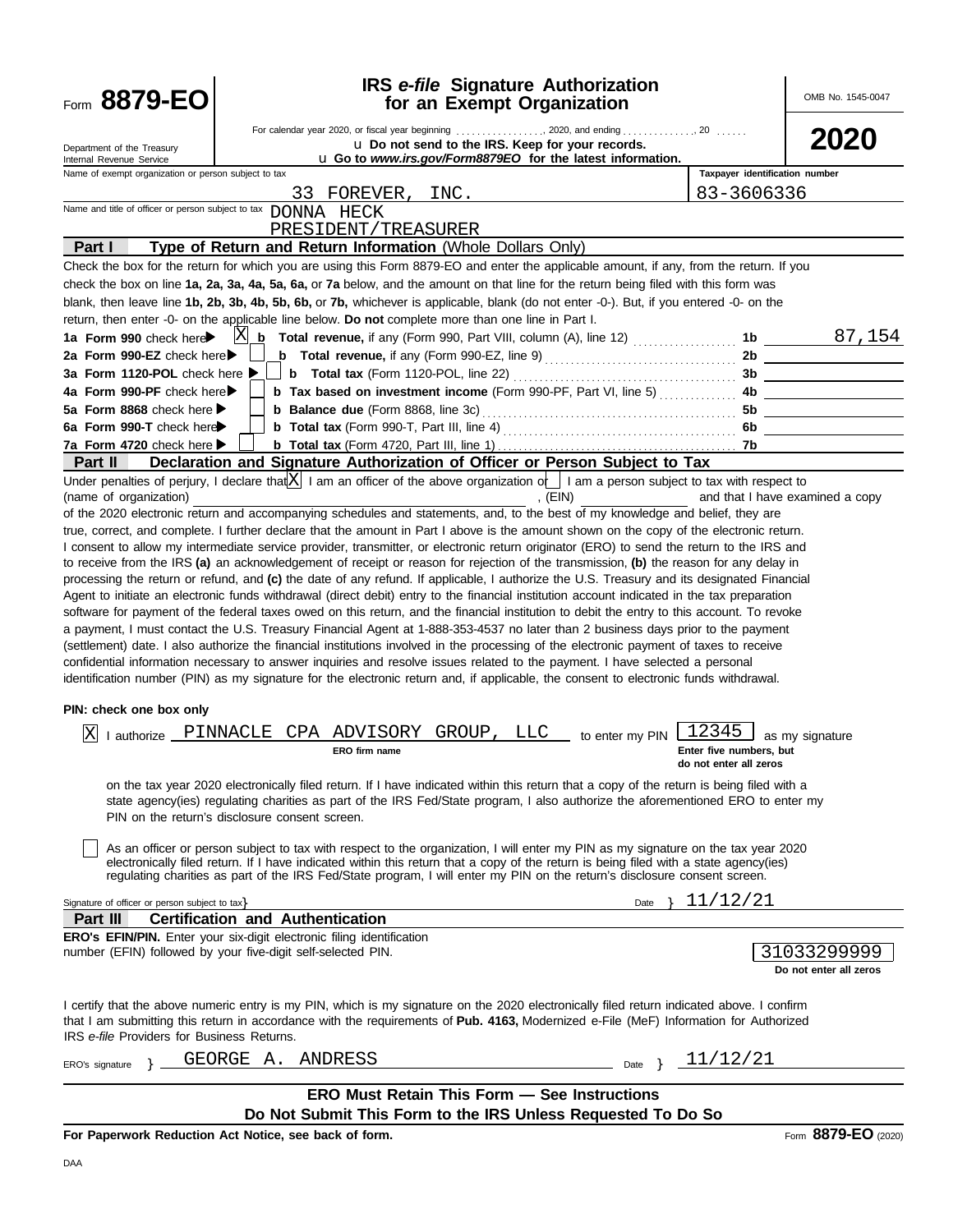| Form | 990 |
|------|-----|
|------|-----|

## **990 2020 2010 2020 2020 2020 2020 2020 2020 2020 2020 2020 2020 2020 2020 2020 2020 2020 2020 2020 2020 2020 2020 2020 2020 2020 2020 2020 2020 2020 2020 2020**

u **Do not enter social security numbers on this form as it may be made public. Open to Public**

OMB No. 1545-0047 **Inspection**

|                                | Department of the Treasury<br>Internal Revenue Service |                                                                                                                                                                            | U Do not enter social security numbers on this form as it may be made public.<br>U Go to www.irs.gov/Form990 for instructions and the latest information. |                                              |                               | <b>Open to Public</b><br>Inspection      |
|--------------------------------|--------------------------------------------------------|----------------------------------------------------------------------------------------------------------------------------------------------------------------------------|-----------------------------------------------------------------------------------------------------------------------------------------------------------|----------------------------------------------|-------------------------------|------------------------------------------|
|                                |                                                        | For the 2020 calendar year, or tax year beginning                                                                                                                          | , and ending                                                                                                                                              |                                              |                               |                                          |
|                                | <b>B</b> Check if applicable:                          | C Name of organization                                                                                                                                                     |                                                                                                                                                           |                                              |                               | D Employer identification number         |
|                                | Address change                                         | 33 FOREVER, INC.                                                                                                                                                           |                                                                                                                                                           |                                              |                               |                                          |
|                                | Name change                                            | Doing business as                                                                                                                                                          |                                                                                                                                                           |                                              |                               | 83-3606336                               |
|                                |                                                        | Number and street (or P.O. box if mail is not delivered to street address)                                                                                                 |                                                                                                                                                           | Room/suite                                   | E Telephone number            |                                          |
|                                | Initial return                                         | ONE MARION AVENUE<br>SUITE 215                                                                                                                                             |                                                                                                                                                           |                                              |                               |                                          |
|                                | Final return<br>terminated                             | City or town, state or province, country, and ZIP or foreign postal code                                                                                                   |                                                                                                                                                           |                                              |                               |                                          |
|                                | Amended return                                         | MANSFIELD                                                                                                                                                                  | OH 44903                                                                                                                                                  |                                              | G Gross receipts\$            | 107,046                                  |
|                                |                                                        | F Name and address of principal officer:                                                                                                                                   |                                                                                                                                                           | H(a) Is this a group return for subordinates |                               | $ X $ No<br>Yes                          |
|                                | Application pending                                    | JEFFREY HECK                                                                                                                                                               |                                                                                                                                                           |                                              |                               | Yes<br>No                                |
|                                |                                                        |                                                                                                                                                                            |                                                                                                                                                           | H(b) Are all subordinates included?          |                               | If "No," attach a list. See instructions |
|                                |                                                        |                                                                                                                                                                            |                                                                                                                                                           |                                              |                               |                                          |
|                                | Tax-exempt status:                                     | ΙX<br>501(c)(3)<br>501(c)<br>$t$ (insert no.)                                                                                                                              | 4947(a)(1) or<br>527                                                                                                                                      |                                              |                               |                                          |
|                                | Website: U                                             | WWW.33FOREVER.LIFE                                                                                                                                                         |                                                                                                                                                           | H(c) Group exemption number U                |                               |                                          |
| ĸ                              | Form of organization:                                  | $ X $ Corporation<br>Trust<br>Association                                                                                                                                  | Other <b>U</b>                                                                                                                                            | L Year of formation: $2019$                  |                               | <b>M</b> State of legal domicile: $OH$   |
|                                | Part I                                                 | <b>Summary</b>                                                                                                                                                             |                                                                                                                                                           |                                              |                               |                                          |
|                                |                                                        |                                                                                                                                                                            |                                                                                                                                                           |                                              |                               |                                          |
|                                |                                                        | SEE SCHEDULE O                                                                                                                                                             |                                                                                                                                                           |                                              |                               |                                          |
| Governance                     |                                                        |                                                                                                                                                                            |                                                                                                                                                           |                                              |                               |                                          |
|                                |                                                        |                                                                                                                                                                            |                                                                                                                                                           |                                              |                               |                                          |
|                                |                                                        | 2 Check this box $\mathsf{u}$   if the organization discontinued its operations or disposed of more than 25% of its net assets.                                            |                                                                                                                                                           |                                              |                               |                                          |
| ఱ                              |                                                        | 3 Number of voting members of the governing body (Part VI, line 1a)                                                                                                        |                                                                                                                                                           |                                              | 3                             | 10                                       |
|                                |                                                        | 4 Number of independent voting members of the governing body (Part VI, line 1b)                                                                                            |                                                                                                                                                           |                                              | $\overline{\mathbf{4}}$       | 10                                       |
| <b>Activities</b>              |                                                        |                                                                                                                                                                            |                                                                                                                                                           |                                              |                               | $\Omega$                                 |
|                                |                                                        | 6 Total number of volunteers (estimate if necessary)                                                                                                                       |                                                                                                                                                           |                                              | 6                             | 15                                       |
|                                |                                                        |                                                                                                                                                                            |                                                                                                                                                           |                                              | 7a                            | 0                                        |
|                                |                                                        |                                                                                                                                                                            |                                                                                                                                                           |                                              | 7b                            | 0                                        |
|                                |                                                        |                                                                                                                                                                            | <b>Prior Year</b>                                                                                                                                         | 161,711                                      | <b>Current Year</b><br>76,153 |                                          |
|                                |                                                        |                                                                                                                                                                            |                                                                                                                                                           |                                              | $\left( \right)$              |                                          |
| Revenue                        | 9                                                      |                                                                                                                                                                            |                                                                                                                                                           |                                              | 145                           | 2,542                                    |
|                                |                                                        |                                                                                                                                                                            |                                                                                                                                                           |                                              | 33,347                        | 8,459                                    |
|                                |                                                        | 11 Other revenue (Part VIII, column (A), lines 5, 6d, 8c, 9c, 10c, and 11e)                                                                                                |                                                                                                                                                           |                                              | 195,203                       | 87,154                                   |
|                                |                                                        | 12 Total revenue - add lines 8 through 11 (must equal Part VIII, column (A), line 12)<br>13 Grants and similar amounts paid (Part IX, column (A), lines 1-3)               |                                                                                                                                                           |                                              | 200                           | 4,225                                    |
|                                |                                                        |                                                                                                                                                                            |                                                                                                                                                           |                                              |                               | O                                        |
|                                |                                                        | 14 Benefits paid to or for members (Part IX, column (A), line 4)<br>15 Salaries, other compensation, employee benefits (Part IX, column (A), lines 5-10)                   |                                                                                                                                                           |                                              |                               | 0                                        |
| nses                           |                                                        | 16a Professional fundraising fees (Part IX, column (A), line 11e)                                                                                                          |                                                                                                                                                           |                                              | ∩                             |                                          |
|                                |                                                        |                                                                                                                                                                            |                                                                                                                                                           |                                              |                               |                                          |
| Exper                          |                                                        |                                                                                                                                                                            |                                                                                                                                                           |                                              | 4,489                         | 6,676                                    |
|                                |                                                        | 18 Total expenses. Add lines 13-17 (must equal Part IX, column (A), line 25) [                                                                                             |                                                                                                                                                           |                                              | 4,689                         | 10,901                                   |
|                                |                                                        |                                                                                                                                                                            |                                                                                                                                                           |                                              | 190,514                       | 76,253                                   |
|                                |                                                        |                                                                                                                                                                            |                                                                                                                                                           | <b>Beginning of Current Year</b>             |                               | <b>End of Year</b>                       |
| Net Assets or<br>Fund Balances |                                                        |                                                                                                                                                                            |                                                                                                                                                           |                                              | 190,547                       | 287<br>271                               |
|                                |                                                        | 21 Total liabilities (Part X, line 26)                                                                                                                                     |                                                                                                                                                           |                                              | O                             | $\left( \right)$                         |
|                                |                                                        |                                                                                                                                                                            |                                                                                                                                                           |                                              | 190,547                       | 287<br>271                               |
|                                | Part II                                                | <b>Signature Block</b>                                                                                                                                                     |                                                                                                                                                           |                                              |                               |                                          |
|                                |                                                        | Under penalties of perjury, I declare that I have examined this return, including accompanying schedules and statements, and to the best of my knowledge and belief, it is |                                                                                                                                                           |                                              |                               |                                          |
|                                |                                                        | true, correct, and complete. Declaration of preparer (other than officer) is based on all information of which preparer has any knowledge.                                 |                                                                                                                                                           |                                              |                               |                                          |
|                                |                                                        |                                                                                                                                                                            |                                                                                                                                                           |                                              |                               |                                          |
| Sign                           |                                                        | Signature of officer                                                                                                                                                       |                                                                                                                                                           |                                              | Date                          |                                          |
| <b>Here</b>                    |                                                        | DONNA HECK                                                                                                                                                                 |                                                                                                                                                           | PRESIDENT/TREASURER                          |                               |                                          |
|                                |                                                        | Type or print name and title                                                                                                                                               |                                                                                                                                                           |                                              |                               |                                          |
|                                |                                                        | Print/Type preparer's name                                                                                                                                                 | Preparer's signature                                                                                                                                      | Date                                         | Check                         | PTIN<br>if                               |
| Paid                           |                                                        | GEORGE A. ANDRESS                                                                                                                                                          | GEORGE A. ANDRESS                                                                                                                                         |                                              | $11/12/21$ self-employed      | P01322575                                |
|                                | <b>Preparer</b><br>Firm's name                         | PINNACLE                                                                                                                                                                   | CPA ADVISORY GROUP,<br><b>LLC</b>                                                                                                                         |                                              | Firm's $EIN$ }                | 83-2326569                               |
|                                | <b>Use Only</b>                                        | 590<br>LEXINGTON AVE                                                                                                                                                       |                                                                                                                                                           |                                              |                               |                                          |
|                                | Firm's address                                         | OH<br>MANSFIELD,                                                                                                                                                           | 44907-1505                                                                                                                                                |                                              | Phone no.                     | 419-756-3211                             |
|                                |                                                        |                                                                                                                                                                            |                                                                                                                                                           |                                              |                               | $ X $ Yes<br><b>No</b>                   |

**For Paperwork Reduction Act Notice, see the separate instructions.**<br>DAA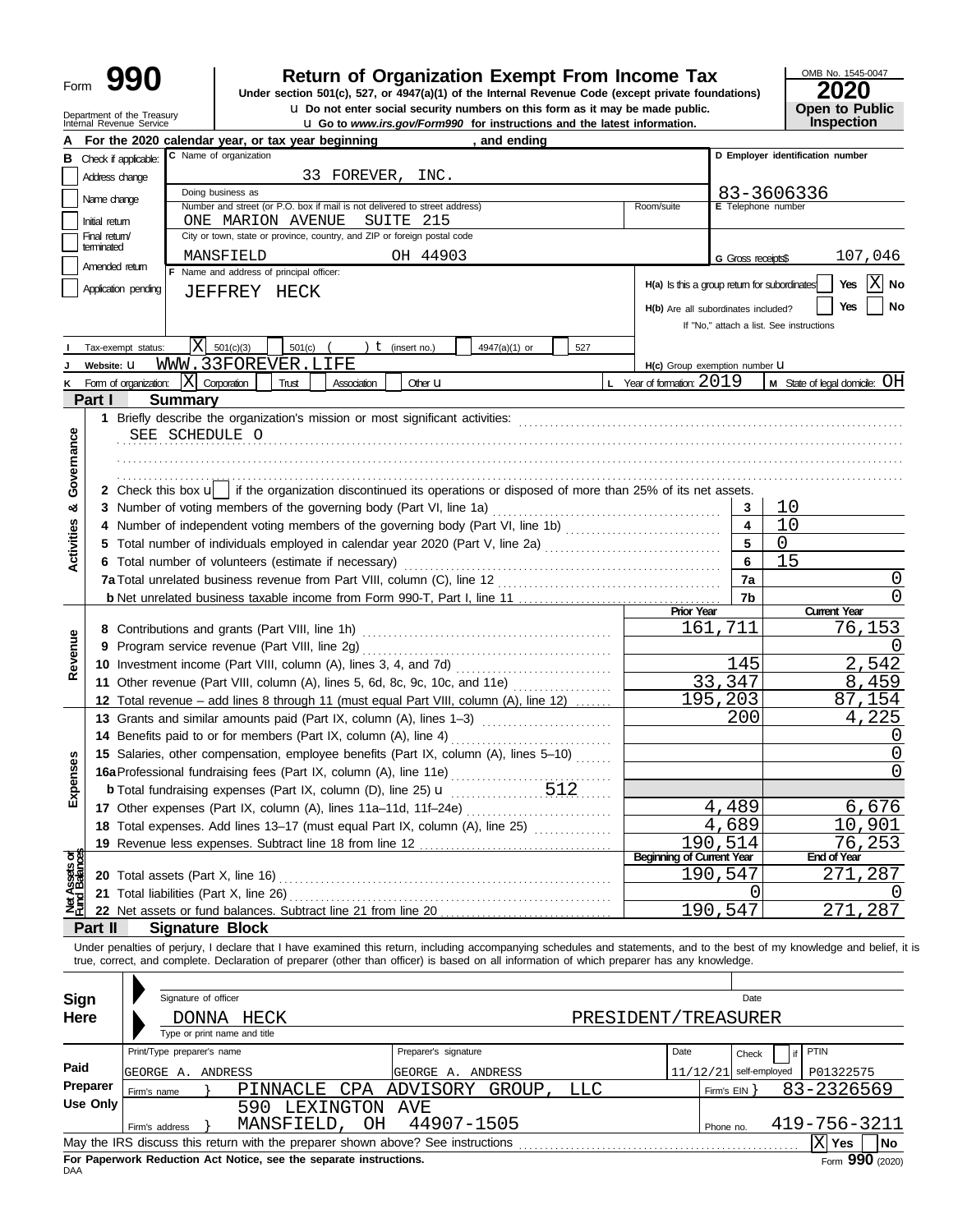|              | Form 990 (2020) 33 FOREVER, INC.                                                                                                                                                            |                       | 83-3606336                                                                                 | Page 2                                          |
|--------------|---------------------------------------------------------------------------------------------------------------------------------------------------------------------------------------------|-----------------------|--------------------------------------------------------------------------------------------|-------------------------------------------------|
|              | <b>Statement of Program Service Accomplishments</b><br>Part III                                                                                                                             |                       |                                                                                            | $\boxed{\text{X}}$                              |
|              | 1 Briefly describe the organization's mission:                                                                                                                                              |                       |                                                                                            |                                                 |
|              | SEE SCHEDULE O COMMUNICATIONS CONTINUES.                                                                                                                                                    |                       |                                                                                            |                                                 |
|              |                                                                                                                                                                                             |                       |                                                                                            |                                                 |
|              |                                                                                                                                                                                             |                       |                                                                                            |                                                 |
|              |                                                                                                                                                                                             |                       |                                                                                            |                                                 |
| $\mathbf{2}$ | Did the organization undertake any significant program services during the year which were not listed on the                                                                                |                       |                                                                                            |                                                 |
|              |                                                                                                                                                                                             |                       |                                                                                            | $\boxed{\phantom{1}}$ Yes $\boxed{\text{X}}$ No |
|              | If "Yes," describe these new services on Schedule O.                                                                                                                                        |                       |                                                                                            |                                                 |
|              | Did the organization cease conducting, or make significant changes in how it conducts, any program                                                                                          |                       |                                                                                            |                                                 |
|              | services?                                                                                                                                                                                   |                       |                                                                                            | $\Box$ Yes $\boxed{\text{X}}$ No                |
|              | If "Yes," describe these changes on Schedule O.                                                                                                                                             |                       |                                                                                            |                                                 |
| 4            | Describe the organization's program service accomplishments for each of its three largest program services, as measured by                                                                  |                       |                                                                                            |                                                 |
|              | expenses. Section 501(c)(3) and 501(c)(4) organizations are required to report the amount of grants and allocations to others,                                                              |                       |                                                                                            |                                                 |
|              | the total expenses, and revenue, if any, for each program service reported.                                                                                                                 |                       |                                                                                            |                                                 |
|              |                                                                                                                                                                                             |                       |                                                                                            |                                                 |
|              | EDUCATIONAL AND MENTAL HEALTH AWARENESS PROGRAMMING FOR THE COMMUNITY AT<br>LARGE BY 33 FOREVER VOLUNTEERS AND IN CONJUNCTION WITH OTHER NON-PROFIT 501<br>(C)(3) ORGANIZATIONS AND OTHERS. |                       |                                                                                            |                                                 |
|              |                                                                                                                                                                                             |                       |                                                                                            |                                                 |
|              |                                                                                                                                                                                             |                       |                                                                                            |                                                 |
|              |                                                                                                                                                                                             |                       |                                                                                            |                                                 |
|              |                                                                                                                                                                                             |                       |                                                                                            |                                                 |
|              |                                                                                                                                                                                             |                       |                                                                                            |                                                 |
|              |                                                                                                                                                                                             |                       |                                                                                            |                                                 |
|              |                                                                                                                                                                                             |                       |                                                                                            |                                                 |
|              |                                                                                                                                                                                             |                       |                                                                                            |                                                 |
|              |                                                                                                                                                                                             |                       |                                                                                            |                                                 |
|              |                                                                                                                                                                                             |                       |                                                                                            |                                                 |
|              |                                                                                                                                                                                             |                       |                                                                                            |                                                 |
|              | N/A                                                                                                                                                                                         |                       |                                                                                            |                                                 |
|              |                                                                                                                                                                                             |                       |                                                                                            |                                                 |
|              |                                                                                                                                                                                             |                       |                                                                                            |                                                 |
|              |                                                                                                                                                                                             |                       |                                                                                            |                                                 |
|              |                                                                                                                                                                                             |                       |                                                                                            |                                                 |
|              |                                                                                                                                                                                             |                       |                                                                                            |                                                 |
|              |                                                                                                                                                                                             |                       |                                                                                            |                                                 |
|              |                                                                                                                                                                                             |                       |                                                                                            |                                                 |
|              |                                                                                                                                                                                             |                       |                                                                                            |                                                 |
|              |                                                                                                                                                                                             |                       |                                                                                            |                                                 |
|              |                                                                                                                                                                                             |                       |                                                                                            |                                                 |
|              | 4c (Code: ) (Expenses \$                                                                                                                                                                    |                       | $\sim$ including grants of $\frac{1}{2}$ (Revenue $\frac{1}{2}$ ) (Revenue $\frac{1}{2}$ ) |                                                 |
|              | N/A                                                                                                                                                                                         |                       |                                                                                            |                                                 |
|              |                                                                                                                                                                                             |                       |                                                                                            |                                                 |
|              |                                                                                                                                                                                             |                       |                                                                                            |                                                 |
|              |                                                                                                                                                                                             |                       |                                                                                            |                                                 |
|              |                                                                                                                                                                                             |                       |                                                                                            |                                                 |
|              |                                                                                                                                                                                             |                       |                                                                                            |                                                 |
|              |                                                                                                                                                                                             |                       |                                                                                            |                                                 |
|              |                                                                                                                                                                                             |                       |                                                                                            |                                                 |
|              |                                                                                                                                                                                             |                       |                                                                                            |                                                 |
|              |                                                                                                                                                                                             |                       |                                                                                            |                                                 |
|              |                                                                                                                                                                                             |                       |                                                                                            |                                                 |
|              |                                                                                                                                                                                             |                       |                                                                                            |                                                 |
|              |                                                                                                                                                                                             |                       |                                                                                            |                                                 |
|              | 4d Other program services (Describe on Schedule O.)                                                                                                                                         |                       |                                                                                            |                                                 |
|              | (Expenses \$                                                                                                                                                                                | including grants of\$ | (Revenue \$                                                                                |                                                 |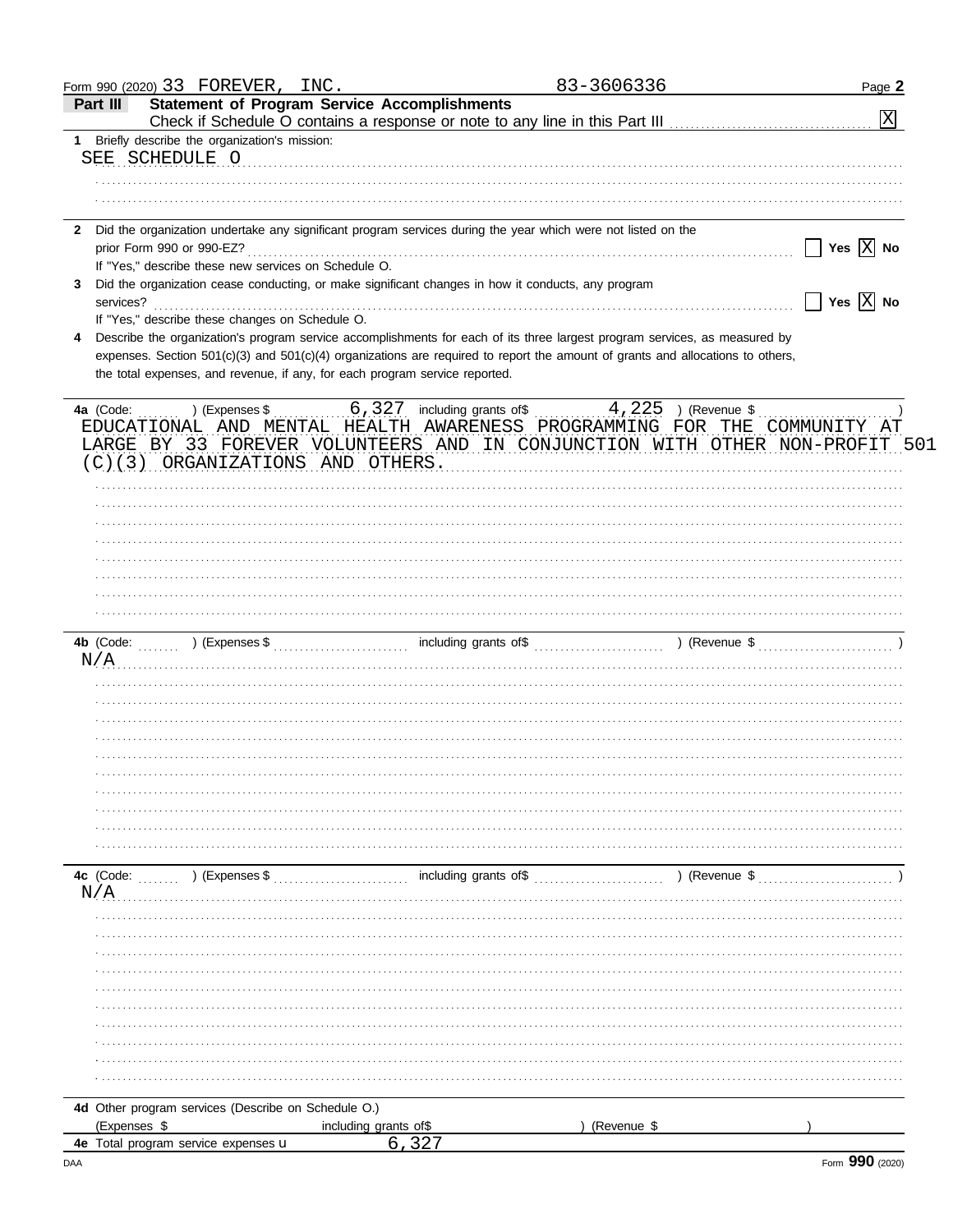|             |                                                                                                                                                                               |                 | Yes      | No                        |
|-------------|-------------------------------------------------------------------------------------------------------------------------------------------------------------------------------|-----------------|----------|---------------------------|
|             | Is the organization described in section $501(c)(3)$ or $4947(a)(1)$ (other than a private foundation)? If "Yes,"                                                             |                 |          |                           |
|             | complete Schedule A                                                                                                                                                           | 1               | <u>X</u> |                           |
| 2           |                                                                                                                                                                               | $\overline{2}$  | $\rm X$  |                           |
| 3           | Did the organization engage in direct or indirect political campaign activities on behalf of or in opposition to                                                              |                 |          |                           |
|             | candidates for public office? If "Yes," complete Schedule C, Part I                                                                                                           | 3               |          | Χ                         |
| 4           | Section 501(c)(3) organizations. Did the organization engage in lobbying activities, or have a section 501(h)                                                                 |                 |          |                           |
|             | election in effect during the tax year? If "Yes," complete Schedule C, Part II                                                                                                | 4               |          | Χ                         |
| 5           | Is the organization a section $501(c)(4)$ , $501(c)(5)$ , or $501(c)(6)$ organization that receives membership dues,                                                          |                 |          |                           |
|             | assessments, or similar amounts as defined in Revenue Procedure 98-19? If "Yes," complete Schedule C, Part III                                                                | 5               |          | Χ                         |
| 6           | Did the organization maintain any donor advised funds or any similar funds or accounts for which donors                                                                       |                 |          |                           |
|             | have the right to provide advice on the distribution or investment of amounts in such funds or accounts? If                                                                   |                 |          |                           |
|             | "Yes," complete Schedule D, Part I                                                                                                                                            | 6               |          | $\mathbf{X}$              |
| 7           | Did the organization receive or hold a conservation easement, including easements to preserve open space,                                                                     |                 |          |                           |
|             | the environment, historic land areas, or historic structures? If "Yes," complete Schedule D, Part II                                                                          | $\overline{7}$  |          | $\mathbf{X}$              |
| 8           | Did the organization maintain collections of works of art, historical treasures, or other similar assets? If "Yes,"                                                           |                 |          |                           |
|             | complete Schedule D, Part III                                                                                                                                                 | 8               |          | Χ                         |
| 9           | Did the organization report an amount in Part X, line 21, for escrow or custodial account liability, serve as a                                                               |                 |          |                           |
|             | custodian for amounts not listed in Part X; or provide credit counseling, debt management, credit repair, or                                                                  |                 |          |                           |
|             | debt negotiation services? If "Yes," complete Schedule D, Part IV                                                                                                             | 9               |          | Χ                         |
| 10          | Did the organization, directly or through a related organization, hold assets in donor-restricted endowments                                                                  | 10              |          | Χ                         |
|             | or in quasi endowments? If "Yes," complete Schedule D, Part V<br>If the organization's answer to any of the following questions is "Yes," then complete Schedule D, Parts VI, |                 |          |                           |
| 11          | VII, VIII, IX, or X as applicable.                                                                                                                                            |                 |          |                           |
| a           | Did the organization report an amount for land, buildings, and equipment in Part X, line 10? If "Yes,"                                                                        |                 |          |                           |
|             | complete Schedule D, Part VI                                                                                                                                                  | 11a             |          | <u>X</u>                  |
| b           | Did the organization report an amount for investments—other securities in Part X, line 12, that is 5% or more                                                                 |                 |          |                           |
|             |                                                                                                                                                                               | 11b             |          | Χ                         |
| c           | Did the organization report an amount for investments—program related in Part X, line 13, that is 5% or more                                                                  |                 |          |                           |
|             |                                                                                                                                                                               | 11c             |          | Χ                         |
| d           | Did the organization report an amount for other assets in Part X, line 15, that is 5% or more of its total assets                                                             |                 |          |                           |
|             | reported in Part X, line 16? If "Yes," complete Schedule D, Part IX                                                                                                           | 11d             |          | <u>X</u>                  |
|             | Did the organization report an amount for other liabilities in Part X, line 25? If "Yes," complete Schedule D, Part X                                                         | 11e             |          | X                         |
| f           | Did the organization's separate or consolidated financial statements for the tax year include a footnote that addresses                                                       |                 |          |                           |
|             | the organization's liability for uncertain tax positions under FIN 48 (ASC 740)? If "Yes," complete Schedule D, Part X                                                        | 11f             |          | Χ                         |
|             | 12a Did the organization obtain separate, independent audited financial statements for the tax year? If "Yes," complete                                                       |                 |          |                           |
|             |                                                                                                                                                                               | 12a             |          | $\mathbf{X}$              |
|             | Was the organization included in consolidated, independent audited financial statements for the tax year? If                                                                  |                 |          |                           |
|             | "Yes," and if the organization answered "No" to line 12a, then completing Schedule D, Parts XI and XII is optional                                                            | 12 <sub>b</sub> |          | <u>X</u>                  |
| 13          |                                                                                                                                                                               | 13              |          | $\mathbf X$               |
| 14a         | Did the organization maintain an office, employees, or agents outside of the United States?                                                                                   | 14a             |          | Χ                         |
| b           | Did the organization have aggregate revenues or expenses of more than \$10,000 from grantmaking,                                                                              |                 |          |                           |
|             | fundraising, business, investment, and program service activities outside the United States, or aggregate                                                                     |                 |          |                           |
|             |                                                                                                                                                                               | 14b             |          | $\mathbf{X}$              |
| 15          | Did the organization report on Part IX, column (A), line 3, more than \$5,000 of grants or other assistance to or                                                             |                 |          |                           |
|             | for any foreign organization? If "Yes," complete Schedule F, Parts II and IV                                                                                                  | 15              |          | $\boldsymbol{\mathrm{X}}$ |
| 16          | Did the organization report on Part IX, column (A), line 3, more than \$5,000 of aggregate grants or other                                                                    |                 |          |                           |
|             | assistance to or for foreign individuals? If "Yes," complete Schedule F, Parts III and IV                                                                                     | 16              |          | X                         |
| 17          | Did the organization report a total of more than \$15,000 of expenses for professional fundraising services on                                                                |                 |          |                           |
|             |                                                                                                                                                                               | 17              |          | Χ                         |
| 18          | Did the organization report more than \$15,000 total of fundraising event gross income and contributions on                                                                   |                 |          |                           |
|             | Part VIII, lines 1c and 8a? If "Yes," complete Schedule G, Part II                                                                                                            | 18              | Χ        |                           |
| 19          | Did the organization report more than \$15,000 of gross income from gaming activities on Part VIII, line 9a?                                                                  |                 |          |                           |
|             |                                                                                                                                                                               | 19              |          | <u>X</u>                  |
| 20a         | Did the organization operate one or more hospital facilities? If "Yes," complete Schedule H                                                                                   | <b>20a</b>      |          | Χ                         |
| $\mathbf b$ |                                                                                                                                                                               | 20 <sub>b</sub> |          |                           |
| 21          | Did the organization report more than \$5,000 of grants or other assistance to any domestic organization or                                                                   |                 |          |                           |
|             |                                                                                                                                                                               | 21              |          | Χ                         |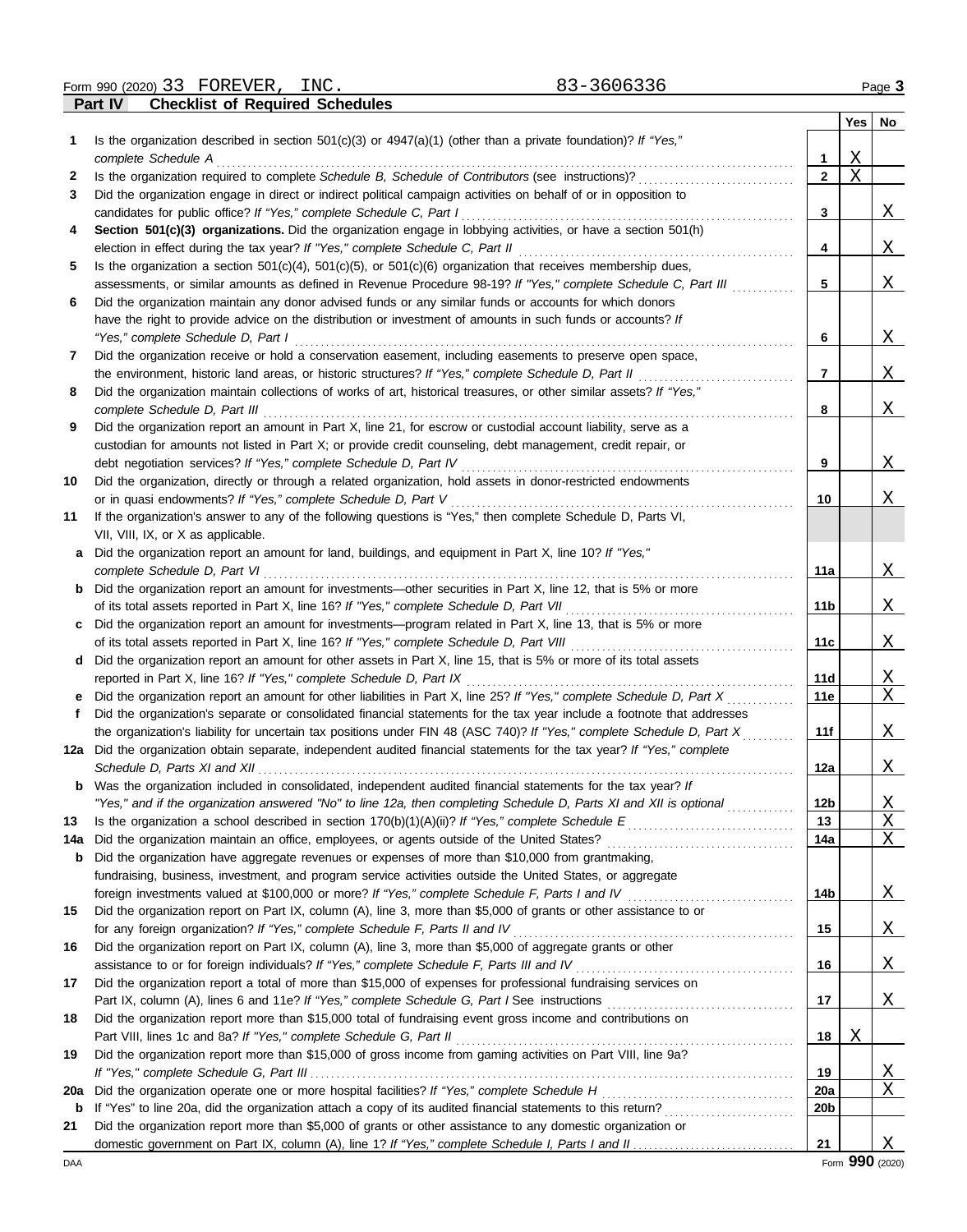| Form 990 (2020) 3<br>33 | FOREVER, | TNC. | 3606336 |
|-------------------------|----------|------|---------|
|                         |          |      |         |

|     | 83-3606336<br>Form 990 (2020) 33 FOREVER, INC.                                                                                                                                              |           |     | Page 4          |
|-----|---------------------------------------------------------------------------------------------------------------------------------------------------------------------------------------------|-----------|-----|-----------------|
|     | <b>Checklist of Required Schedules (continued)</b><br>Part IV                                                                                                                               |           |     |                 |
|     |                                                                                                                                                                                             |           | Yes | No              |
| 22  | Did the organization report more than \$5,000 of grants or other assistance to or for domestic individuals on                                                                               |           |     |                 |
|     |                                                                                                                                                                                             | 22        |     | X               |
| 23  | Did the organization answer "Yes" to Part VII, Section A, line 3, 4, or 5 about compensation of the                                                                                         |           |     |                 |
|     | organization's current and former officers, directors, trustees, key employees, and highest compensated                                                                                     |           |     |                 |
|     |                                                                                                                                                                                             | 23        |     | X               |
|     | 24a Did the organization have a tax-exempt bond issue with an outstanding principal amount of more than                                                                                     |           |     |                 |
|     | \$100,000 as of the last day of the year, that was issued after December 31, 2002? If "Yes," answer lines 24b                                                                               |           |     |                 |
|     |                                                                                                                                                                                             | 24a       |     | X               |
| b   | Did the organization invest any proceeds of tax-exempt bonds beyond a temporary period exception?                                                                                           | 24b       |     |                 |
| c   | Did the organization maintain an escrow account other than a refunding escrow at any time during the year                                                                                   |           |     |                 |
|     | to defease any tax-exempt bonds?                                                                                                                                                            | 24c       |     |                 |
| d   |                                                                                                                                                                                             | 24d       |     |                 |
|     | 25a Section 501(c)(3), 501(c)(4), and 501(c)(29) organizations. Did the organization engage in an excess benefit                                                                            |           |     |                 |
|     | transaction with a disqualified person during the year? If "Yes," complete Schedule L, Part I                                                                                               | 25a       |     | X               |
| b   | Is the organization aware that it engaged in an excess benefit transaction with a disqualified person in a prior                                                                            |           |     |                 |
|     | year, and that the transaction has not been reported on any of the organization's prior Forms 990 or 990-EZ?                                                                                |           |     |                 |
|     | If "Yes," complete Schedule L, Part I                                                                                                                                                       | 25b       |     | X               |
| 26  | Did the organization report any amount on Part X, line 5 or 22, for receivables from or payables to any current                                                                             |           |     |                 |
|     | or former officer, director, trustee, key employee, creator or founder, substantial contributor, or 35%                                                                                     |           |     |                 |
|     | controlled entity or family member of any of these persons? If "Yes," complete Schedule L, Part II                                                                                          | 26        |     | X               |
| 27  | Did the organization provide a grant or other assistance to any current or former officer, director, trustee, key                                                                           |           |     |                 |
|     | employee, creator or founder, substantial contributor or employee thereof, a grant selection committee                                                                                      |           |     |                 |
|     | member, or to a 35% controlled entity (including an employee thereof) or family member of any of these                                                                                      |           |     |                 |
|     |                                                                                                                                                                                             | 27        |     | <u>X</u>        |
| 28  | Was the organization a party to a business transaction with one of the following parties (see Schedule L, Part                                                                              |           |     |                 |
|     | IV instructions, for applicable filing thresholds, conditions, and exceptions):                                                                                                             |           |     |                 |
| а   | A current or former officer, director, trustee, key employee, creator or founder, or substantial contributor? If                                                                            |           |     |                 |
|     |                                                                                                                                                                                             | 28a       |     | <u>X</u>        |
| b   |                                                                                                                                                                                             | 28b       |     | X               |
| c   | A 35% controlled entity of one or more individuals and/or organizations described in lines 28a or 28b? If                                                                                   |           |     |                 |
|     |                                                                                                                                                                                             | 28c       |     | <u>X</u>        |
| 29  | Did the organization receive more than \$25,000 in non-cash contributions? If "Yes," complete Schedule M                                                                                    | 29        |     | X               |
| 30  | Did the organization receive contributions of art, historical treasures, or other similar assets, or qualified                                                                              |           |     |                 |
|     | conservation contributions? If "Yes," complete Schedule M                                                                                                                                   | 30        |     | Χ               |
| 31  | Did the organization liquidate, terminate, or dissolve and cease operations? If "Yes," complete Schedule N, Part I                                                                          | 31        |     | Χ               |
| 32  | Did the organization sell, exchange, dispose of, or transfer more than 25% of its net assets? If "Yes,"                                                                                     |           |     |                 |
|     |                                                                                                                                                                                             | 32        |     |                 |
| 33  | complete Schedule N, Part II<br>Did the organization own 100% of an entity disregarded as separate from the organization under Regulations                                                  |           |     | <u>X</u>        |
|     |                                                                                                                                                                                             | 33        |     |                 |
| 34  | sections 301.7701-2 and 301.7701-3? If "Yes," complete Schedule R, Part I<br>Was the organization related to any tax-exempt or taxable entity? If "Yes," complete Schedule R, Part II, III, |           |     | <u>X</u>        |
|     |                                                                                                                                                                                             |           |     |                 |
|     | or IV, and Part V, line 1                                                                                                                                                                   | 34<br>35a |     | <u>X</u><br>X   |
| 35a | If "Yes" to line 35a, did the organization receive any payment from or engage in any transaction with a                                                                                     |           |     |                 |
| b   |                                                                                                                                                                                             | 35b       |     |                 |
| 36  | Section 501(c)(3) organizations. Did the organization make any transfers to an exempt non-charitable                                                                                        |           |     |                 |
|     |                                                                                                                                                                                             |           |     |                 |
|     | related organization? If "Yes," complete Schedule R, Part V, line 2<br>Did the organization conduct more than 5% of its activities through an entity that is not a related organization     | 36        |     | <u>X</u>        |
| 37  |                                                                                                                                                                                             |           |     |                 |
|     | and that is treated as a partnership for federal income tax purposes? If "Yes," complete Schedule R, Part VI                                                                                | 37        |     | X               |
| 38  | Did the organization complete Schedule O and provide explanations in Schedule O for Part VI, lines 11b and                                                                                  |           |     |                 |
|     | 19? Note: All Form 990 filers are required to complete Schedule O.                                                                                                                          | 38        | Χ   |                 |
|     | Statements Regarding Other IRS Filings and Tax Compliance<br>Part V                                                                                                                         |           |     |                 |
|     |                                                                                                                                                                                             |           |     |                 |
|     |                                                                                                                                                                                             |           | Yes | No              |
| 1a  | $\overline{0}$<br>Enter the number reported in Box 3 of Form 1096. Enter -0- if not applicable<br>1a                                                                                        |           |     |                 |
| b   | $\Omega$<br>1 <sub>b</sub><br>Enter the number of Forms W-2G included in line 1a. Enter -0- if not applicable                                                                               |           |     |                 |
| c   | Did the organization comply with backup withholding rules for reportable payments to vendors and                                                                                            |           |     |                 |
|     |                                                                                                                                                                                             | 1c        |     | X               |
| DAA |                                                                                                                                                                                             |           |     | Form 990 (2020) |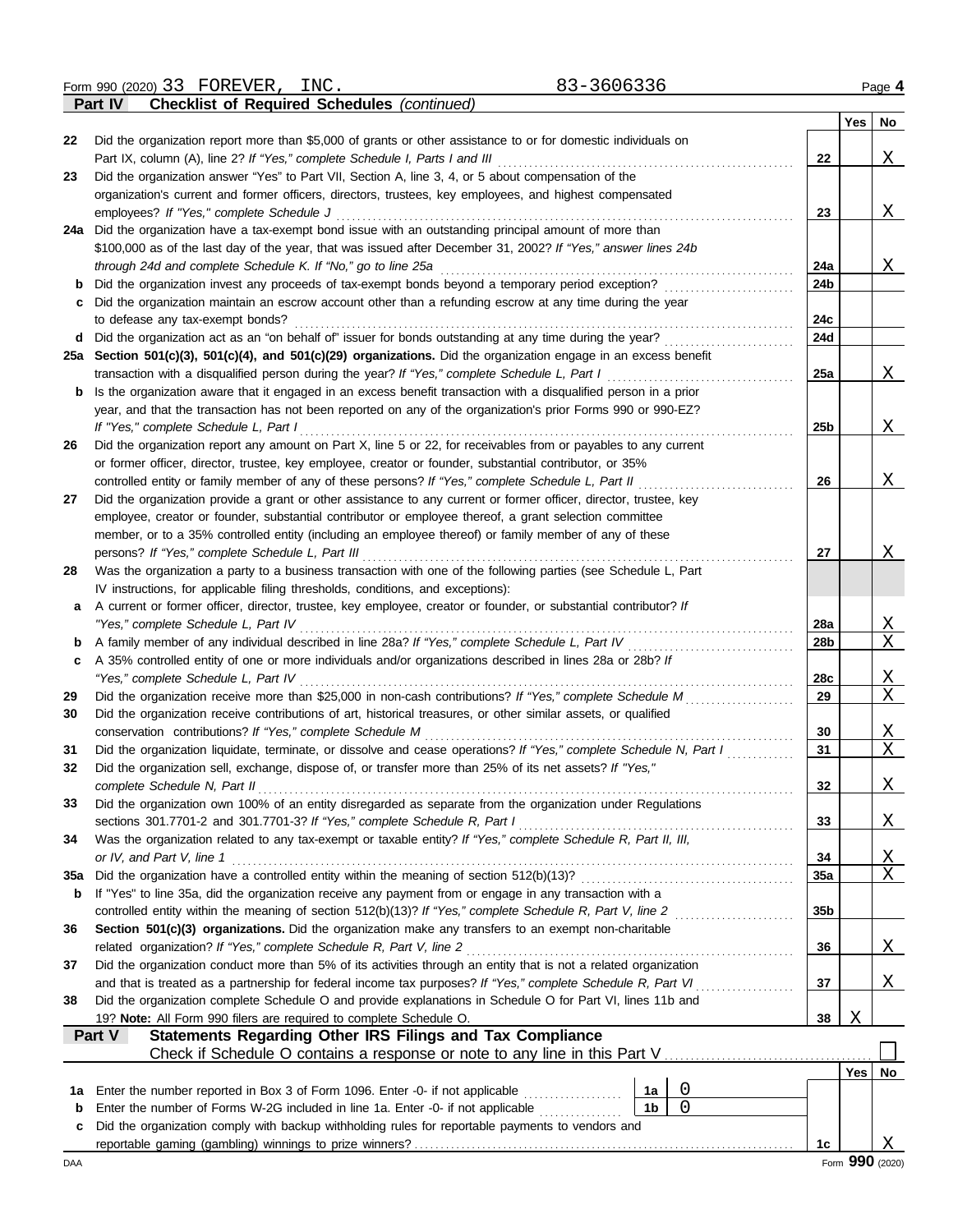|     | 83-3606336<br>Form 990 (2020) 33 FOREVER,<br>INC                                                                                                                                                                                           |                 |                |   | Page 5        |
|-----|--------------------------------------------------------------------------------------------------------------------------------------------------------------------------------------------------------------------------------------------|-----------------|----------------|---|---------------|
|     | Statements Regarding Other IRS Filings and Tax Compliance (continued)<br>Part V                                                                                                                                                            |                 |                |   |               |
|     |                                                                                                                                                                                                                                            |                 |                |   | $Yes \mid No$ |
|     | 2a Enter the number of employees reported on Form W-3, Transmittal of Wage and Tax                                                                                                                                                         |                 |                |   |               |
|     | Statements, filed for the calendar year ending with or within the year covered by this return                                                                                                                                              | 0<br>2a         |                |   |               |
| b   | If at least one is reported on line 2a, did the organization file all required federal employment tax returns?                                                                                                                             |                 | 2b             |   |               |
|     | Note: If the sum of lines 1a and 2a is greater than 250, you may be required to e-file (see instructions)                                                                                                                                  |                 |                |   |               |
| За  | Did the organization have unrelated business gross income of \$1,000 or more during the year?                                                                                                                                              |                 | 3a             |   | Χ             |
| b   | If "Yes," has it filed a Form 990-T for this year? If "No" to line 3b, provide an explanation on Schedule O                                                                                                                                |                 | 3 <sub>b</sub> |   |               |
| 4a  | At any time during the calendar year, did the organization have an interest in, or a signature or other authority over,                                                                                                                    |                 |                |   |               |
|     | a financial account in a foreign country (such as a bank account, securities account, or other financial account)?                                                                                                                         |                 | 4a             |   | Χ             |
| b   | If "Yes," enter the name of the foreign country <b>u</b>                                                                                                                                                                                   |                 |                |   |               |
|     | See instructions for filing requirements for FinCEN Form 114, Report of Foreign Bank and Financial Accounts (FBAR).                                                                                                                        |                 |                |   |               |
| 5а  | Was the organization a party to a prohibited tax shelter transaction at any time during the tax year?                                                                                                                                      | .               | 5a             |   | Χ             |
| b   | Did any taxable party notify the organization that it was or is a party to a prohibited tax shelter transaction?                                                                                                                           |                 | 5 <sub>b</sub> |   | Χ             |
| c   | If "Yes" to line 5a or 5b, did the organization file Form 8886-T?                                                                                                                                                                          |                 | 5c             |   |               |
| 6a  | Does the organization have annual gross receipts that are normally greater than \$100,000, and did the                                                                                                                                     |                 |                |   |               |
|     | organization solicit any contributions that were not tax deductible as charitable contributions?                                                                                                                                           |                 | 6a             |   | Χ             |
| b   | If "Yes," did the organization include with every solicitation an express statement that such contributions or                                                                                                                             |                 |                |   |               |
|     | gifts were not tax deductible?                                                                                                                                                                                                             |                 | 6b             |   |               |
| 7   | Organizations that may receive deductible contributions under section 170(c).                                                                                                                                                              |                 |                |   |               |
| a   | Did the organization receive a payment in excess of \$75 made partly as a contribution and partly for goods                                                                                                                                |                 |                |   |               |
|     | and services provided to the payor?                                                                                                                                                                                                        |                 | 7a             | X |               |
| b   | If "Yes," did the organization notify the donor of the value of the goods or services provided?                                                                                                                                            |                 | 7b             | X |               |
| c   | Did the organization sell, exchange, or otherwise dispose of tangible personal property for which it was                                                                                                                                   |                 |                |   |               |
|     | required to file Form 8282?                                                                                                                                                                                                                |                 | 7c             |   | Χ             |
| d   | If "Yes," indicate the number of Forms 8282 filed during the year                                                                                                                                                                          | 7d              |                |   |               |
| е   | Did the organization receive any funds, directly or indirectly, to pay premiums on a personal benefit contract?                                                                                                                            |                 | 7e             |   | Χ<br>X        |
| f   | Did the organization, during the year, pay premiums, directly or indirectly, on a personal benefit contract?                                                                                                                               |                 | 7f             |   | Χ             |
| g   | If the organization received a contribution of qualified intellectual property, did the organization file Form 8899 as required?                                                                                                           |                 | 7g<br>7h       |   | X             |
| h   | If the organization received a contribution of cars, boats, airplanes, or other vehicles, did the organization file a Form 1098-C?<br>Sponsoring organizations maintaining donor advised funds. Did a donor advised fund maintained by the |                 |                |   |               |
| 8   | sponsoring organization have excess business holdings at any time during the year?                                                                                                                                                         |                 | 8              |   |               |
| 9   | Sponsoring organizations maintaining donor advised funds.                                                                                                                                                                                  |                 |                |   |               |
| a   | Did the sponsoring organization make any taxable distributions under section 4966?                                                                                                                                                         |                 | 9a             |   |               |
| b   | Did the sponsoring organization make a distribution to a donor, donor advisor, or related person?                                                                                                                                          |                 | 9b             |   |               |
| 10  | Section 501(c)(7) organizations. Enter:                                                                                                                                                                                                    |                 |                |   |               |
|     | Initiation fees and capital contributions included on Part VIII, line 12 [11][11][11][11][11][11][11][11][11]                                                                                                                              | 10a             |                |   |               |
| b   | Gross receipts, included on Form 990, Part VIII, line 12, for public use of club facilities                                                                                                                                                | 10 <sub>b</sub> |                |   |               |
| 11  | Section 501(c)(12) organizations. Enter:                                                                                                                                                                                                   |                 |                |   |               |
| a   | Gross income from members or shareholders                                                                                                                                                                                                  | 11a             |                |   |               |
| b   | Gross income from other sources (Do not net amounts due or paid to other sources                                                                                                                                                           |                 |                |   |               |
|     | against amounts due or received from them.)                                                                                                                                                                                                | 11 <sub>b</sub> |                |   |               |
| 12a | Section 4947(a)(1) non-exempt charitable trusts. Is the organization filing Form 990 in lieu of Form 1041?                                                                                                                                 |                 | 12a            |   |               |
| b   | If "Yes," enter the amount of tax-exempt interest received or accrued during the year                                                                                                                                                      | 12b             |                |   |               |
| 13  | Section 501(c)(29) qualified nonprofit health insurance issuers.                                                                                                                                                                           |                 |                |   |               |
| a   | Is the organization licensed to issue qualified health plans in more than one state?                                                                                                                                                       |                 | 13а            |   |               |
|     | Note: See the instructions for additional information the organization must report on Schedule O.                                                                                                                                          |                 |                |   |               |
| b   | Enter the amount of reserves the organization is required to maintain by the states in which                                                                                                                                               |                 |                |   |               |
|     |                                                                                                                                                                                                                                            | 13b             |                |   |               |
| c   | Enter the amount of reserves on hand                                                                                                                                                                                                       | 13c             |                |   |               |
| 14a | Did the organization receive any payments for indoor tanning services during the tax year?                                                                                                                                                 |                 | 14a            |   | Χ             |
| b   | If "Yes," has it filed a Form 720 to report these payments? If "No," provide an explanation on Schedule O                                                                                                                                  |                 | 14b            |   |               |
| 15  | Is the organization subject to the section 4960 tax on payment(s) of more than \$1,000,000 in remuneration or                                                                                                                              |                 |                |   |               |
|     | excess parachute payment(s) during the year?                                                                                                                                                                                               |                 | 15             |   | Χ             |
|     | If "Yes," see instructions and file Form 4720, Schedule N.                                                                                                                                                                                 |                 |                |   |               |
| 16  | Is the organization an educational institution subject to the section 4968 excise tax on net investment income?                                                                                                                            |                 | 16             |   | Χ             |
|     | If "Yes," complete Form 4720, Schedule O.                                                                                                                                                                                                  |                 |                |   |               |

Form **990** (2020)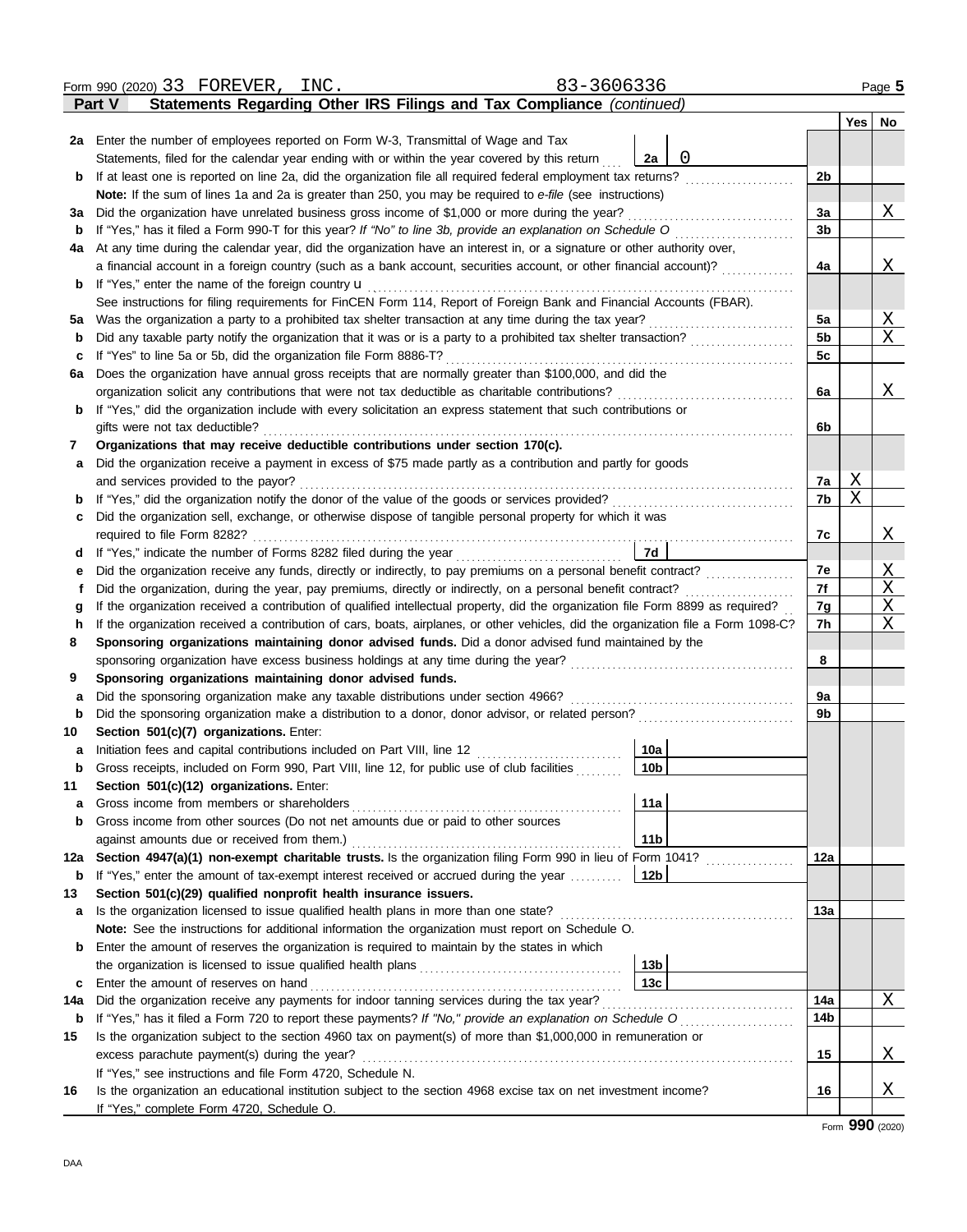#### Form 990 (2020) 33 FOREVER, INC. 2010 12:336 23-3606336 Page **6**

| <b>Part VI</b> | Governance, Management, and Disclosure For each "Yes" response to lines 2 through 7b below, and for a "No"                |
|----------------|---------------------------------------------------------------------------------------------------------------------------|
|                | response to line 8a, 8b, or 10b below, describe the circumstances, processes, or changes on Schedule O. See instructions. |
|                |                                                                                                                           |
|                |                                                                                                                           |

|     | <b>Section A. Governing Body and Management</b>                                                                                     |    |    |                 |     |              |
|-----|-------------------------------------------------------------------------------------------------------------------------------------|----|----|-----------------|-----|--------------|
|     |                                                                                                                                     |    |    |                 | Yes | No           |
| 1a  | Enter the number of voting members of the governing body at the end of the tax year                                                 | 1a | 10 |                 |     |              |
|     | If there are material differences in voting rights among members of the governing body, or                                          |    |    |                 |     |              |
|     | if the governing body delegated broad authority to an executive committee or similar                                                |    |    |                 |     |              |
|     | committee, explain on Schedule O.                                                                                                   |    |    |                 |     |              |
| b   | Enter the number of voting members included on line 1a, above, who are independent                                                  | 1b | 10 |                 |     |              |
| 2   | Did any officer, director, trustee, or key employee have a family relationship or a business relationship with                      |    |    |                 |     |              |
|     | any other officer, director, trustee, or key employee?                                                                              |    |    | 2               | Χ   |              |
| 3   | Did the organization delegate control over management duties customarily performed by or under the direct                           |    |    |                 |     |              |
|     | supervision of officers, directors, trustees, or key employees to a management company or other person?                             |    |    | 3               |     | Χ            |
| 4   | Did the organization make any significant changes to its governing documents since the prior Form 990 was filed?                    |    |    | 4               |     | X            |
| 5   | Did the organization become aware during the year of a significant diversion of the organization's assets?                          |    |    | 5               |     | X            |
| 6   | Did the organization have members or stockholders?                                                                                  |    |    | 6               |     | Χ            |
| 7a  | Did the organization have members, stockholders, or other persons who had the power to elect or appoint                             |    |    |                 |     |              |
|     | one or more members of the governing body?                                                                                          |    |    | 7a              |     | Χ            |
| b   | Are any governance decisions of the organization reserved to (or subject to approval by) members,                                   |    |    |                 |     |              |
|     | stockholders, or persons other than the governing body?                                                                             |    |    | 7b              |     | Χ            |
| 8   | Did the organization contemporaneously document the meetings held or written actions undertaken during the year by the following:   |    |    |                 |     |              |
| а   | The governing body?                                                                                                                 |    |    | 8a              | Χ   |              |
| b   | Each committee with authority to act on behalf of the governing body?                                                               |    |    | 8b              | Χ   |              |
| 9   | Is there any officer, director, trustee, or key employee listed in Part VII, Section A, who cannot be reached at                    |    |    |                 |     |              |
|     | the organization's mailing address? If "Yes," provide the names and addresses on Schedule O                                         |    |    | 9               |     | Χ            |
|     | Section B. Policies (This Section B requests information about policies not required by the Internal Revenue Code.)                 |    |    |                 |     |              |
|     |                                                                                                                                     |    |    |                 | Yes | No           |
| 10a | Did the organization have local chapters, branches, or affiliates?                                                                  |    |    | 10a             |     | X            |
| b   | If "Yes," did the organization have written policies and procedures governing the activities of such chapters,                      |    |    |                 |     |              |
|     | affiliates, and branches to ensure their operations are consistent with the organization's exempt purposes?                         |    |    | 10 <sub>b</sub> |     |              |
| 11a | Has the organization provided a complete copy of this Form 990 to all members of its governing body before filing the form?         |    |    | 11a             |     | Χ            |
| b   | Describe in Schedule O the process, if any, used by the organization to review this Form 990.                                       |    |    |                 |     |              |
| 12a | Did the organization have a written conflict of interest policy? If "No," go to line 13                                             |    |    | 12a             | Χ   |              |
| b   | Were officers, directors, or trustees, and key employees required to disclose annually interests that could give rise to conflicts? |    |    | 12b             |     | Χ            |
| c   | Did the organization regularly and consistently monitor and enforce compliance with the policy? If "Yes,"                           |    |    |                 |     |              |
|     | describe in Schedule O how this was done                                                                                            |    |    | 12c             |     | Χ            |
| 13  | Did the organization have a written whistleblower policy?                                                                           |    |    | 13              |     | Χ            |
| 14  | Did the organization have a written document retention and destruction policy?                                                      |    |    | 14              |     | X            |
| 15  | Did the process for determining compensation of the following persons include a review and approval by                              |    |    |                 |     |              |
|     | independent persons, comparability data, and contemporaneous substantiation of the deliberation and decision?                       |    |    |                 |     |              |
|     | The organization's CEO, Executive Director, or top management official                                                              |    |    | 15a             |     | $\mathbf{X}$ |
| b   | Other officers or key employees of the organization                                                                                 |    |    | 15 <sub>b</sub> |     | Χ            |
|     | If "Yes" to line 15a or 15b, describe the process in Schedule O (see instructions).                                                 |    |    |                 |     |              |
|     | 16a Did the organization invest in, contribute assets to, or participate in a joint venture or similar arrangement                  |    |    |                 |     |              |
|     | with a taxable entity during the year?                                                                                              |    |    | 16a             |     | Χ            |
|     | <b>b</b> If "Yes," did the organization follow a written policy or procedure requiring the organization to evaluate its             |    |    |                 |     |              |
|     | participation in joint venture arrangements under applicable federal tax law, and take steps to safeguard the                       |    |    |                 |     |              |
|     |                                                                                                                                     |    |    | 16b             |     |              |
|     | <b>Section C. Disclosure</b>                                                                                                        |    |    |                 |     |              |
| 17  | List the states with which a copy of this Form 990 is required to be filed uOH                                                      |    |    |                 |     |              |
| 18  | Section 6104 requires an organization to make its Forms 1023 (1024 or 1024-A, if applicable), 990, and 990-T (Section 501(c)        |    |    |                 |     |              |

Section 6104 requires an organization to make its Forms 1023 (1024 or 1024-A, if applicable), 990, and 990-T (Section 501(c)

(3)s only) available for public inspection. Indicate how you made these available. Check all that apply.

Own website **Another's website**   $\boxed{\text{X}}$  Upon request **C** Other *(explain on Schedule O)* 

**19** Describe on Schedule O whether (and if so, how) the organization made its governing documents, conflict of interest policy, and financial statements available to the public during the tax year.

**20** State the name, address, and telephone number of the person who possesses the organization's books and records  $\bf u$ 

DONNA HECK ONE MARION AVE SUITE 215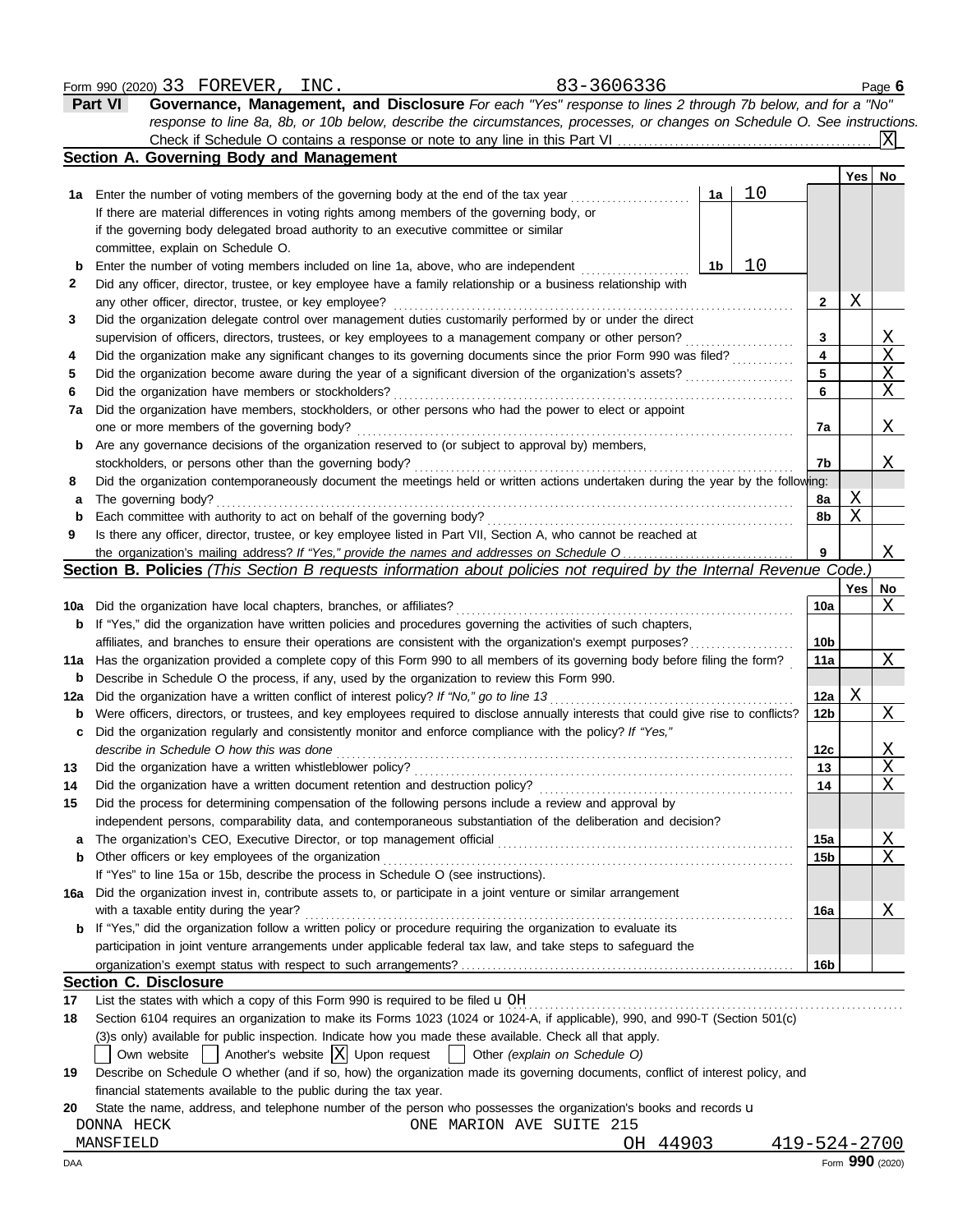**Independent Contractors Part VII Compensation of Officers, Directors, Trustees, Key Employees, Highest Compensated Employees, and** Check if Schedule O contains a response or note to any line in this Part VII

**Section A. Officers, Directors, Trustees, Key Employees, and Highest Compensated Employees**

**1a** Complete this table for all persons required to be listed. Report compensation for the calendar year ending with or within the organization's tax year.

■ List all of the organization's **current** officers, directors, trustees (whether individuals or organizations), regardless of amount of the organization Enter -0- in columns (D), (E), and (E) if no compensation was paid compensation. Enter -0- in columns (D), (E), and (F) if no compensation was paid.

● List all of the organization's **current** key employees, if any. See instructions for definition of "key employee."

who received reportable compensation (Box 5 of Form W-2 and/or Box 7 of Form 1099-MISC) of more than \$100,000 from the organization and any related organizations. ■ List the organization's five **current** highest compensated employees (other than an officer, director, trustee, or key employee)<br>
a received reportable compensation (Box 5 of Form W-2 and/or Box 7 of Form 1099-MISC) of

• List all of the organization's **former** officers, key employees, and highest compensated employees who received more than<br>00,000 of reportable compensation from the erganization and any related erganizations. \$100,000 of reportable compensation from the organization and any related organizations.

■ List all of the organization's **former directors or trustees** that received, in the capacity as a former director or trustee of the<br>enization, more than \$10,000 of reportable compensation from the organization and any r organization, more than \$10,000 of reportable compensation from the organization and any related organizations. See instructions for the order in which to list the persons above.

 $\text{X}$  Check this box if neither the organization nor any related organization compensated any current officer, director, or trustee.

| (A)<br>Name and title      | (B)<br>Average<br>hours<br>per week<br>(list any               | (C)<br>Position<br>(do not check more than one<br>box, unless person is both an<br>officer and a director/trustee) |                       |             |              |                                |        | (D)<br>Reportable<br>compensation<br>from the<br>organization | (E)<br>Reportable<br>compensation<br>from related<br>organizations | (F)<br>Estimated amount<br>of other<br>compensation<br>from the |
|----------------------------|----------------------------------------------------------------|--------------------------------------------------------------------------------------------------------------------|-----------------------|-------------|--------------|--------------------------------|--------|---------------------------------------------------------------|--------------------------------------------------------------------|-----------------------------------------------------------------|
|                            | hours for<br>related<br>organizations<br>below<br>dotted line) | Individual trustee<br>or director                                                                                  | Institutional trustee | Officer     | Key employee | Hghest compensated<br>employee | Former | (W-2/1099-MISC)                                               | (W-2/1099-MISC)                                                    | organization and<br>related organizations                       |
| (1) NICHOLAS ADAMS         |                                                                |                                                                                                                    |                       |             |              |                                |        |                                                               |                                                                    |                                                                 |
| SECRETARY                  | 2.00<br>0.00                                                   | X                                                                                                                  |                       | X           |              |                                |        | 0                                                             | 0                                                                  | 0                                                               |
| (2) SARA BENNETT           |                                                                |                                                                                                                    |                       |             |              |                                |        |                                                               |                                                                    |                                                                 |
| DIRECTOR                   | 2,00<br>0.00                                                   | $\mathbf X$                                                                                                        |                       |             |              |                                |        | 0                                                             | 0                                                                  | 0                                                               |
| (3) MANDY BRICKNER         |                                                                |                                                                                                                    |                       |             |              |                                |        |                                                               |                                                                    |                                                                 |
| DIRECTOR                   | 2.00<br>0.00                                                   | $\mathbf X$                                                                                                        |                       |             |              |                                |        | 0                                                             | 0                                                                  | 0                                                               |
| (4) SEAN BRICKNER          |                                                                |                                                                                                                    |                       |             |              |                                |        |                                                               |                                                                    |                                                                 |
| DIRECTOR                   | 2.00<br>0.00                                                   | X                                                                                                                  |                       |             |              |                                |        | 0                                                             | 0                                                                  | 0                                                               |
| (5) DONNA HECK             |                                                                |                                                                                                                    |                       |             |              |                                |        |                                                               |                                                                    |                                                                 |
| PRESIDENT/TREASURER        | 4.00<br>0.00                                                   | X                                                                                                                  |                       | X           |              |                                |        | 0                                                             | 0                                                                  | 0                                                               |
| (6) JEFFREY HECK           |                                                                |                                                                                                                    |                       |             |              |                                |        |                                                               |                                                                    |                                                                 |
| CHAIR OF BOARD             | 4.00<br>0.00                                                   | X                                                                                                                  |                       | X           |              |                                |        | 0                                                             | 0                                                                  | 0                                                               |
| (7) ALEX LEEDY             |                                                                |                                                                                                                    |                       |             |              |                                |        |                                                               |                                                                    |                                                                 |
| DIRECTOR                   | 2.00<br>0.00                                                   | $\mathbf X$                                                                                                        |                       |             |              |                                |        | 0                                                             | 0                                                                  | 0                                                               |
| (8) JOSHUA LEEDY           |                                                                |                                                                                                                    |                       |             |              |                                |        |                                                               |                                                                    |                                                                 |
| VICE CHAIR OF BOARD        | 2.00<br>0.00                                                   | X                                                                                                                  |                       | $\mathbf X$ |              |                                |        | 0                                                             | $\Omega$                                                           | 0                                                               |
| SANTAMARIA<br>(9) DENNETTE |                                                                |                                                                                                                    |                       |             |              |                                |        |                                                               |                                                                    |                                                                 |
| DIRECTOR                   | 2.00<br>0.00                                                   | $\mathbf X$                                                                                                        |                       |             |              |                                |        | 0                                                             | 0                                                                  | 0                                                               |
| (10) ERIK<br>SANTAMARIA    |                                                                |                                                                                                                    |                       |             |              |                                |        |                                                               |                                                                    |                                                                 |
| DIRECTOR                   | 2,00<br>0.00                                                   | $\mathbf X$                                                                                                        |                       |             |              |                                |        | 0                                                             | 0                                                                  | $\Omega$                                                        |
| (11)                       |                                                                |                                                                                                                    |                       |             |              |                                |        |                                                               |                                                                    |                                                                 |
|                            |                                                                |                                                                                                                    |                       |             |              |                                |        |                                                               |                                                                    |                                                                 |

Form **990** (2020)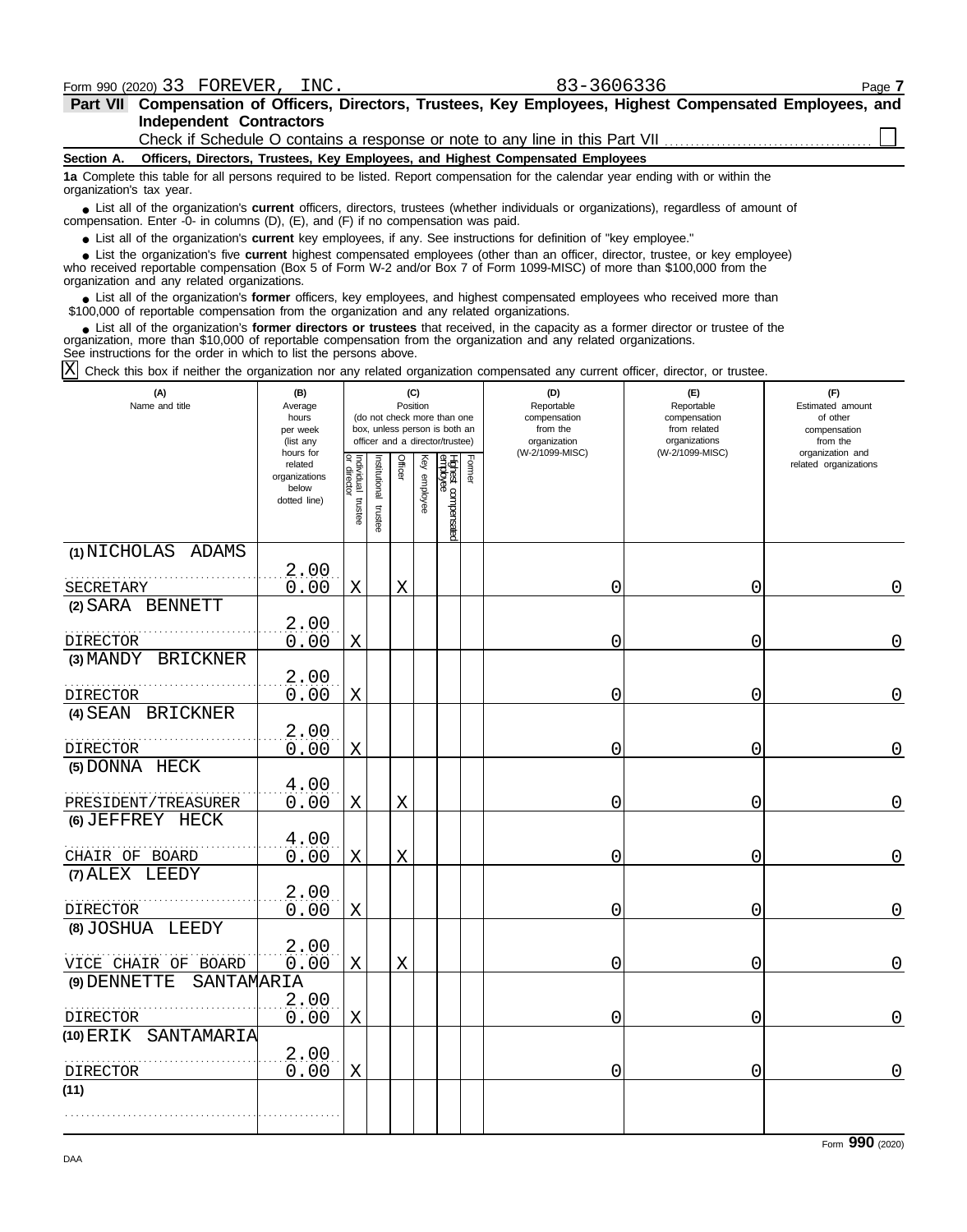#### Form 990 (2020) 33 FOREVER, INC. 2010 12:336 2010 12:34 Page **8**

| Part VII                                                                                                                                                                                                                  |                                                                |                                   |                                                                                                                    |         |              |                                |             | Section A. Officers, Directors, Trustees, Key Employees, and Highest Compensated Employees (continued) |                                                                    |                                                                 |                                           |                         |
|---------------------------------------------------------------------------------------------------------------------------------------------------------------------------------------------------------------------------|----------------------------------------------------------------|-----------------------------------|--------------------------------------------------------------------------------------------------------------------|---------|--------------|--------------------------------|-------------|--------------------------------------------------------------------------------------------------------|--------------------------------------------------------------------|-----------------------------------------------------------------|-------------------------------------------|-------------------------|
| (A)<br>Name and title                                                                                                                                                                                                     | (B)<br>Average<br>hours<br>per week<br>(list any               |                                   | (C)<br>Position<br>(do not check more than one<br>box, unless person is both an<br>officer and a director/trustee) |         |              |                                |             | (D)<br>Reportable<br>compensation<br>from the<br>organization                                          | (E)<br>Reportable<br>compensation<br>from related<br>organizations | (F)<br>Estimated amount<br>of other<br>compensation<br>from the |                                           |                         |
|                                                                                                                                                                                                                           | hours for<br>related<br>organizations<br>below<br>dotted line) | Individual trustee<br>or director | nstitutional trustee                                                                                               | Officer | Key employee | Highest compensate<br>employee | Former      | (W-2/1099-MISC)                                                                                        | (W-2/1099-MISC)                                                    |                                                                 | organization and<br>related organizations |                         |
|                                                                                                                                                                                                                           |                                                                |                                   |                                                                                                                    |         |              |                                |             |                                                                                                        |                                                                    |                                                                 |                                           |                         |
|                                                                                                                                                                                                                           |                                                                |                                   |                                                                                                                    |         |              |                                |             |                                                                                                        |                                                                    |                                                                 |                                           |                         |
|                                                                                                                                                                                                                           |                                                                |                                   |                                                                                                                    |         |              |                                |             |                                                                                                        |                                                                    |                                                                 |                                           |                         |
|                                                                                                                                                                                                                           |                                                                |                                   |                                                                                                                    |         |              |                                |             |                                                                                                        |                                                                    |                                                                 |                                           |                         |
|                                                                                                                                                                                                                           |                                                                |                                   |                                                                                                                    |         |              |                                |             |                                                                                                        |                                                                    |                                                                 |                                           |                         |
|                                                                                                                                                                                                                           |                                                                |                                   |                                                                                                                    |         |              |                                |             |                                                                                                        |                                                                    |                                                                 |                                           |                         |
|                                                                                                                                                                                                                           |                                                                |                                   |                                                                                                                    |         |              |                                |             |                                                                                                        |                                                                    |                                                                 |                                           |                         |
|                                                                                                                                                                                                                           |                                                                |                                   |                                                                                                                    |         |              |                                |             |                                                                                                        |                                                                    |                                                                 |                                           |                         |
| 1b.<br>Total from continuation sheets to Part VII, Section A                                                                                                                                                              |                                                                |                                   |                                                                                                                    |         |              |                                | u<br>u<br>u |                                                                                                        |                                                                    |                                                                 |                                           |                         |
| Total number of individuals (including but not limited to those listed above) who received more than \$100,000 of<br>2                                                                                                    |                                                                |                                   |                                                                                                                    |         |              |                                |             |                                                                                                        |                                                                    |                                                                 |                                           |                         |
| reportable compensation from the organization $\mathbf{u}$                                                                                                                                                                |                                                                |                                   |                                                                                                                    |         |              |                                |             |                                                                                                        |                                                                    |                                                                 |                                           | Yes<br><b>No</b>        |
| Did the organization list any former officer, director, trustee, key employee, or highest compensated<br>3<br>employee on line 1a? If "Yes," complete Schedule J for such individual                                      |                                                                |                                   |                                                                                                                    |         |              |                                |             |                                                                                                        |                                                                    |                                                                 | 3                                         | Χ                       |
| For any individual listed on line 1a, is the sum of reportable compensation and other compensation from the<br>4<br>organization and related organizations greater than \$150,000? If "Yes," complete Schedule J for such |                                                                |                                   |                                                                                                                    |         |              |                                |             |                                                                                                        |                                                                    |                                                                 |                                           |                         |
| individual<br>Did any person listed on line 1a receive or accrue compensation from any unrelated organization or individual<br>5                                                                                          |                                                                |                                   |                                                                                                                    |         |              |                                |             |                                                                                                        |                                                                    |                                                                 | 4                                         | $\overline{\mathrm{X}}$ |
| for services rendered to the organization? If "Yes," complete Schedule J for such person.                                                                                                                                 |                                                                |                                   |                                                                                                                    |         |              |                                |             |                                                                                                        |                                                                    |                                                                 | 5                                         | Χ                       |
| Section B. Independent Contractors<br>Complete this table for your five highest compensated independent contractors that received more than \$100,000 of<br>1                                                             |                                                                |                                   |                                                                                                                    |         |              |                                |             |                                                                                                        |                                                                    |                                                                 |                                           |                         |
| compensation from the organization. Report compensation for the calendar year ending with or within the organization's tax year.                                                                                          |                                                                |                                   |                                                                                                                    |         |              |                                |             |                                                                                                        |                                                                    |                                                                 |                                           |                         |
|                                                                                                                                                                                                                           | (A)<br>Name and business address                               |                                   |                                                                                                                    |         |              |                                |             |                                                                                                        | (B)<br>Description of services                                     |                                                                 |                                           | (C)<br>Compensation     |
|                                                                                                                                                                                                                           |                                                                |                                   |                                                                                                                    |         |              |                                |             |                                                                                                        |                                                                    |                                                                 |                                           |                         |
|                                                                                                                                                                                                                           |                                                                |                                   |                                                                                                                    |         |              |                                |             |                                                                                                        |                                                                    |                                                                 |                                           |                         |
|                                                                                                                                                                                                                           |                                                                |                                   |                                                                                                                    |         |              |                                |             |                                                                                                        |                                                                    |                                                                 |                                           |                         |
|                                                                                                                                                                                                                           |                                                                |                                   |                                                                                                                    |         |              |                                |             |                                                                                                        |                                                                    |                                                                 |                                           |                         |
|                                                                                                                                                                                                                           |                                                                |                                   |                                                                                                                    |         |              |                                |             |                                                                                                        |                                                                    |                                                                 |                                           |                         |
| Total number of independent contractors (including but not limited to those listed above) who<br>2                                                                                                                        |                                                                |                                   |                                                                                                                    |         |              |                                |             |                                                                                                        |                                                                    |                                                                 |                                           |                         |

0

received more than  $$100,000$  of compensation from the organization  $\Box$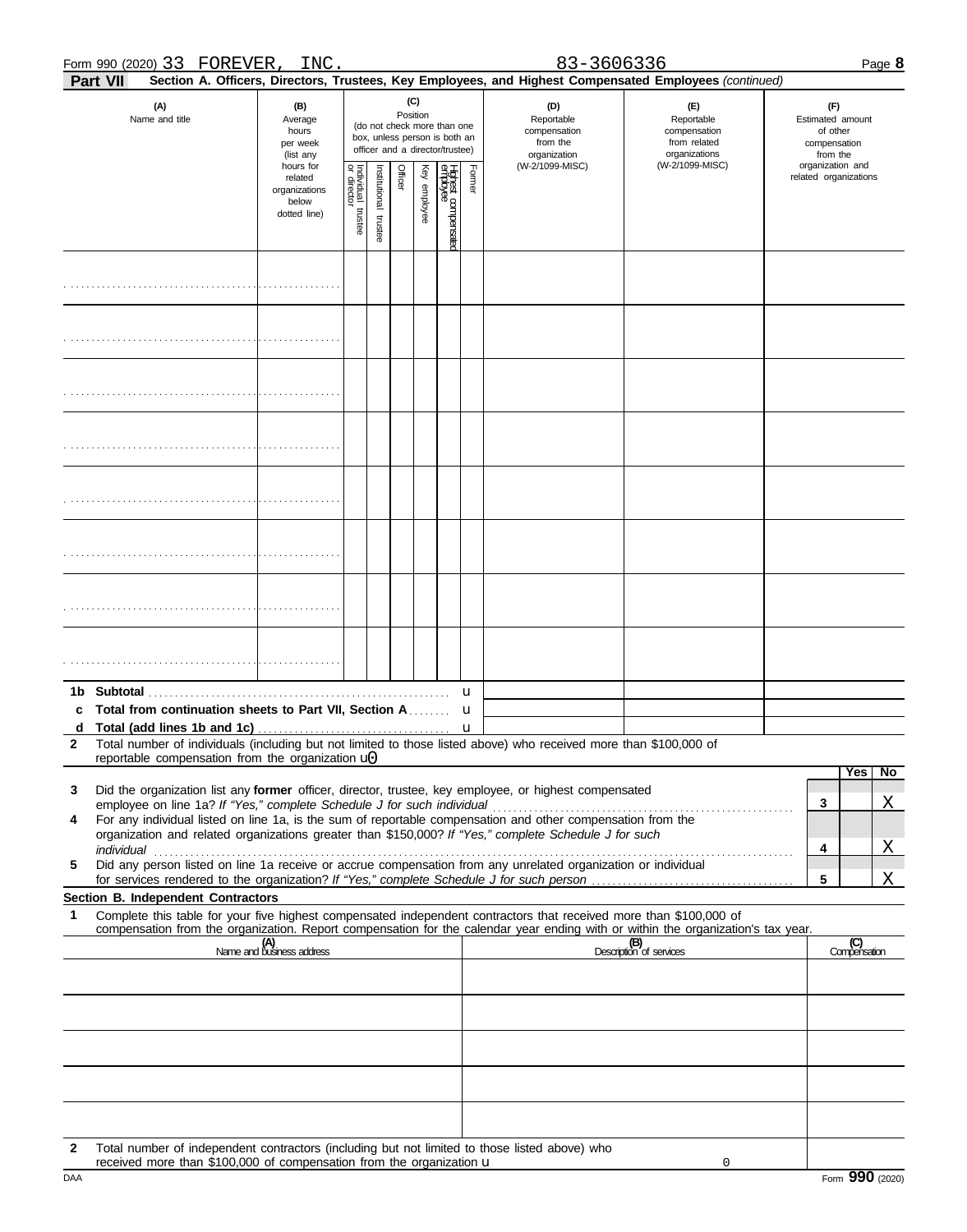#### Form 990 (2020) 33 FOREVER, INC. 2010 12:336 2010 12:45 Page **9**

**Part VIII Statement of Revenue**

|                                                                  | <b>Part VIII</b> |                                           | Statement of Revenue<br>Check if Schedule O contains a response or note to any line in this Part VIII |                |   |                      |                      |                                              |                                      |                                                               |
|------------------------------------------------------------------|------------------|-------------------------------------------|-------------------------------------------------------------------------------------------------------|----------------|---|----------------------|----------------------|----------------------------------------------|--------------------------------------|---------------------------------------------------------------|
|                                                                  |                  |                                           |                                                                                                       |                |   |                      | (A)<br>Total revenue | (B)<br>Related or exempt<br>function revenue | (C)<br>Unrelated<br>business revenue | (D)<br>Revenue excluded<br>from tax under<br>sections 512-514 |
| <b>Contributions, Gifts, Grants</b><br>and Other Similar Amounts |                  |                                           | 1a Federated campaigns                                                                                | 1a             |   |                      |                      |                                              |                                      |                                                               |
|                                                                  |                  |                                           | <b>b</b> Membership dues                                                                              | 1 <sub>b</sub> |   |                      |                      |                                              |                                      |                                                               |
|                                                                  |                  |                                           | c Fundraising events                                                                                  | 1 <sub>c</sub> |   |                      |                      |                                              |                                      |                                                               |
|                                                                  |                  |                                           | d Related organizations                                                                               | 1 <sub>d</sub> |   |                      |                      |                                              |                                      |                                                               |
|                                                                  |                  |                                           |                                                                                                       | 1e             |   |                      |                      |                                              |                                      |                                                               |
|                                                                  |                  | f All other contributions, gifts, grants, |                                                                                                       |                |   |                      |                      |                                              |                                      |                                                               |
|                                                                  |                  |                                           | and similar amounts not induded above                                                                 | 1f             |   | 76,153               |                      |                                              |                                      |                                                               |
|                                                                  |                  |                                           | <b>g</b> Noncash contributions included in lines 1a-1f                                                | 1g $\sqrt{3}$  |   | $\overline{1,240}$   |                      |                                              |                                      |                                                               |
|                                                                  |                  |                                           |                                                                                                       |                |   | $\mathbf{u}$         | 76,153               |                                              |                                      |                                                               |
|                                                                  |                  |                                           |                                                                                                       |                |   | <b>Business Code</b> |                      |                                              |                                      |                                                               |
|                                                                  | 2a               |                                           |                                                                                                       |                |   |                      |                      |                                              |                                      |                                                               |
| Program Service<br>Revenue                                       | b                |                                           |                                                                                                       |                |   |                      |                      |                                              |                                      |                                                               |
|                                                                  |                  |                                           |                                                                                                       |                |   |                      |                      |                                              |                                      |                                                               |
|                                                                  |                  |                                           |                                                                                                       |                |   |                      |                      |                                              |                                      |                                                               |
|                                                                  |                  |                                           |                                                                                                       |                |   |                      |                      |                                              |                                      |                                                               |
|                                                                  |                  |                                           | f All other program service revenue                                                                   |                |   |                      |                      |                                              |                                      |                                                               |
|                                                                  |                  |                                           |                                                                                                       |                |   | u                    |                      |                                              |                                      |                                                               |
|                                                                  |                  |                                           | 3 Investment income (including dividends, interest, and                                               |                |   |                      |                      |                                              |                                      |                                                               |
|                                                                  |                  |                                           |                                                                                                       |                |   | u                    | 2,542                |                                              |                                      | 2,542                                                         |
|                                                                  | 4                |                                           | Income from investment of tax-exempt bond proceeds                                                    |                |   | u                    |                      |                                              |                                      |                                                               |
|                                                                  | 5                |                                           |                                                                                                       |                |   | u                    |                      |                                              |                                      |                                                               |
|                                                                  |                  |                                           | (i) Real                                                                                              |                |   | (ii) Personal        |                      |                                              |                                      |                                                               |
|                                                                  |                  | 6a Gross rents                            | 6a                                                                                                    |                |   |                      |                      |                                              |                                      |                                                               |
|                                                                  | b                | Less: rental expenses 6b                  |                                                                                                       |                |   |                      |                      |                                              |                                      |                                                               |
|                                                                  |                  | <b>c</b> Rental inc. or (loss)            | 6с                                                                                                    |                |   |                      |                      |                                              |                                      |                                                               |
|                                                                  |                  | <b>7a</b> Gross amount from               |                                                                                                       |                |   | u                    |                      |                                              |                                      |                                                               |
|                                                                  |                  | sales of assets                           | (i) Securities                                                                                        |                |   | (ii) Other           |                      |                                              |                                      |                                                               |
|                                                                  |                  | other than inventory                      | 7a                                                                                                    |                |   |                      |                      |                                              |                                      |                                                               |
|                                                                  |                  | $\mathbf b$ Less: cost or other           |                                                                                                       |                |   |                      |                      |                                              |                                      |                                                               |
| <b>Other Revenue</b>                                             |                  | basis and sales exps.                     | 7b                                                                                                    |                |   |                      |                      |                                              |                                      |                                                               |
|                                                                  |                  | c Gain or (loss)                          | 7c                                                                                                    |                |   |                      |                      |                                              |                                      |                                                               |
|                                                                  |                  |                                           |                                                                                                       |                |   | u                    |                      |                                              |                                      |                                                               |
|                                                                  |                  |                                           | 8a Gross income from fundraising events                                                               |                |   |                      |                      |                                              |                                      |                                                               |
|                                                                  |                  |                                           |                                                                                                       |                |   |                      |                      |                                              |                                      |                                                               |
|                                                                  |                  | of contributions reported on line 1c).    |                                                                                                       |                |   |                      |                      |                                              |                                      |                                                               |
|                                                                  |                  | See Part IV, line 18                      | . <b>.</b> .                                                                                          | 8a<br>8b       |   | 28,351<br>19,892     |                      |                                              |                                      |                                                               |
|                                                                  |                  |                                           | <b>b</b> Less: direct expenses                                                                        |                |   |                      | 8,459                |                                              |                                      |                                                               |
|                                                                  | c                | 9a Gross income from gaming activities.   | Net income or (loss) from fundraising events                                                          |                |   | u                    |                      |                                              |                                      |                                                               |
|                                                                  |                  |                                           | See Part IV, line 19                                                                                  | 9а             |   |                      |                      |                                              |                                      |                                                               |
|                                                                  |                  |                                           | <b>b</b> Less: direct expenses                                                                        | 9 <sub>b</sub> |   |                      |                      |                                              |                                      |                                                               |
|                                                                  |                  |                                           | c Net income or (loss) from gaming activities                                                         |                |   | u                    |                      |                                              |                                      |                                                               |
|                                                                  |                  | <b>10a</b> Gross sales of inventory, less |                                                                                                       |                | . |                      |                      |                                              |                                      |                                                               |
|                                                                  |                  | returns and allowances                    |                                                                                                       | 10a            |   |                      |                      |                                              |                                      |                                                               |
|                                                                  |                  | <b>b</b> Less: $cost$ of goods $sol$      |                                                                                                       | 10b            |   |                      |                      |                                              |                                      |                                                               |
|                                                                  |                  |                                           | <b>c</b> Net income or (loss) from sales of inventory                                                 |                |   | u                    |                      |                                              |                                      |                                                               |
|                                                                  |                  |                                           |                                                                                                       |                |   | <b>Business Code</b> |                      |                                              |                                      |                                                               |
|                                                                  | 11a              |                                           |                                                                                                       |                |   |                      |                      |                                              |                                      |                                                               |
|                                                                  | b                |                                           |                                                                                                       |                |   |                      |                      |                                              |                                      |                                                               |
| Miscellaneous<br>Revenue                                         |                  |                                           |                                                                                                       |                |   |                      |                      |                                              |                                      |                                                               |
|                                                                  |                  |                                           |                                                                                                       |                |   |                      |                      |                                              |                                      |                                                               |
|                                                                  |                  |                                           |                                                                                                       |                |   | u                    |                      |                                              |                                      |                                                               |
|                                                                  |                  |                                           |                                                                                                       |                |   | u                    | 87,154               | 0                                            | 0                                    | 2,542                                                         |
|                                                                  |                  |                                           |                                                                                                       |                |   |                      |                      |                                              |                                      |                                                               |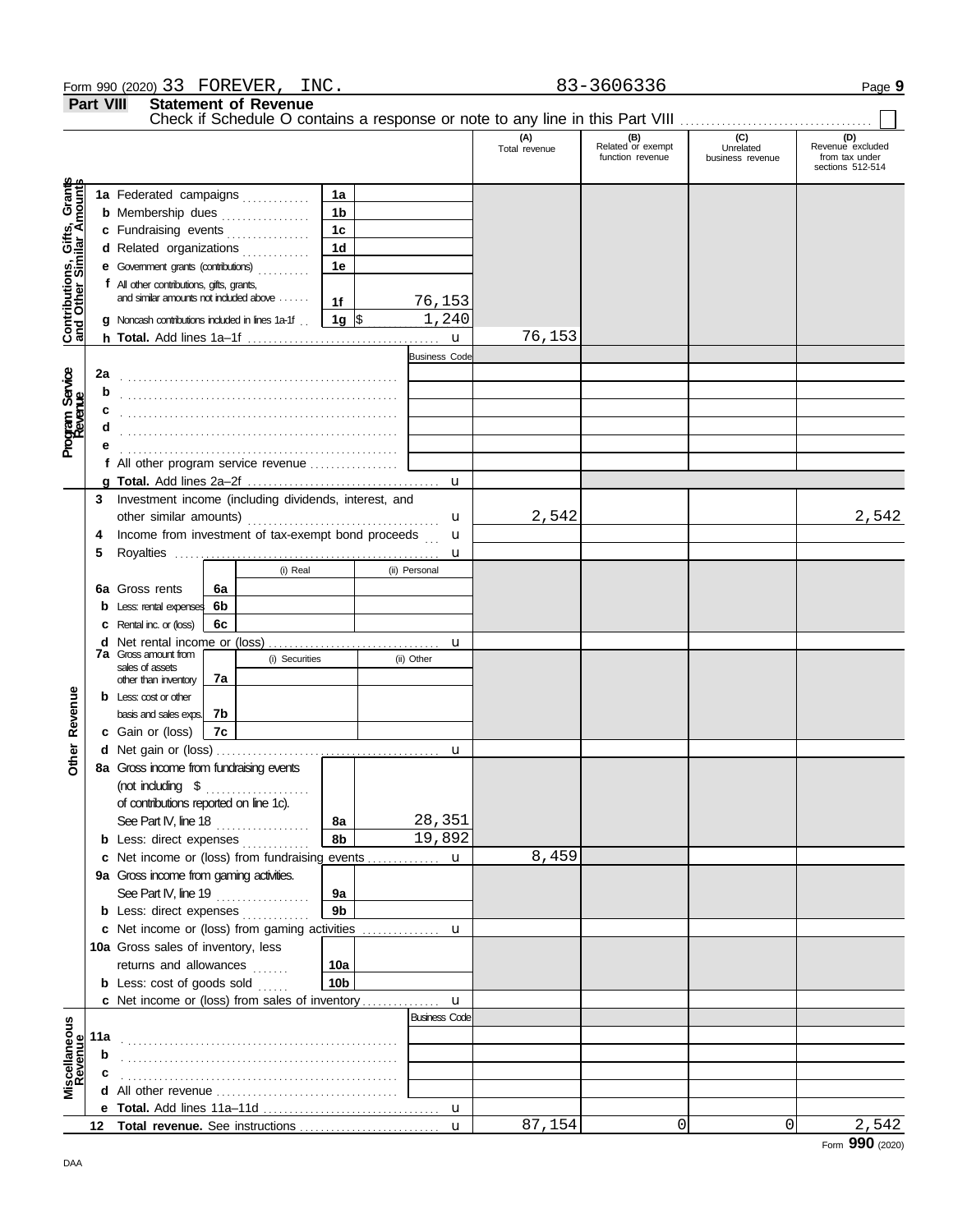**Part IX Statement of Functional Expenses**

|              | Section 501(c)(3) and 501(c)(4) organizations must complete all columns. All other organizations must complete column (A).<br>Check if Schedule O contains a response or note to any line in this Part IX                            |                       |                                    |                                           |                                |
|--------------|--------------------------------------------------------------------------------------------------------------------------------------------------------------------------------------------------------------------------------------|-----------------------|------------------------------------|-------------------------------------------|--------------------------------|
|              | Do not include amounts reported on lines 6b,<br>7b, 8b, 9b, and 10b of Part VIII.                                                                                                                                                    | (A)<br>Total expenses | (B)<br>Program service<br>expenses | (C)<br>Management and<br>general expenses | (D)<br>Fundraising<br>expenses |
| 1.           | Grants and other assistance to domestic organizations                                                                                                                                                                                |                       |                                    |                                           |                                |
|              | and domestic governments. See Part IV, line 21                                                                                                                                                                                       | 2,892                 | 2,892                              |                                           |                                |
| $\mathbf{2}$ | Grants and other assistance to domestic                                                                                                                                                                                              |                       |                                    |                                           |                                |
|              | individuals. See Part IV, line 22                                                                                                                                                                                                    | 1,333                 | 1,333                              |                                           |                                |
| 3            | Grants and other assistance to foreign                                                                                                                                                                                               |                       |                                    |                                           |                                |
|              | organizations, foreign governments, and foreign                                                                                                                                                                                      |                       |                                    |                                           |                                |
|              | individuals. See Part IV, lines 15 and 16                                                                                                                                                                                            |                       |                                    |                                           |                                |
| 4            | Benefits paid to or for members                                                                                                                                                                                                      |                       |                                    |                                           |                                |
| 5            | Compensation of current officers, directors,                                                                                                                                                                                         |                       |                                    |                                           |                                |
|              | trustees, and key employees                                                                                                                                                                                                          |                       |                                    |                                           |                                |
| 6            | Compensation not included above to disqualified                                                                                                                                                                                      |                       |                                    |                                           |                                |
|              | persons (as defined under section 4958(f)(1)) and                                                                                                                                                                                    |                       |                                    |                                           |                                |
|              | persons described in section 4958(c)(3)(B)                                                                                                                                                                                           |                       |                                    |                                           |                                |
| 7            | Other salaries and wages                                                                                                                                                                                                             |                       |                                    |                                           |                                |
| 8            | Pension plan accruals and contributions (indude                                                                                                                                                                                      |                       |                                    |                                           |                                |
|              | section 401(k) and 403(b) employer contributions)                                                                                                                                                                                    |                       |                                    |                                           |                                |
| 9            | Other employee benefits                                                                                                                                                                                                              |                       |                                    |                                           |                                |
| 10           | Payroll taxes                                                                                                                                                                                                                        |                       |                                    |                                           |                                |
| 11           | Fees for services (nonemployees):                                                                                                                                                                                                    |                       |                                    |                                           |                                |
| a            | Management                                                                                                                                                                                                                           |                       |                                    |                                           |                                |
| b            | Legal                                                                                                                                                                                                                                |                       |                                    |                                           |                                |
| c            |                                                                                                                                                                                                                                      | 1,240                 |                                    | 1,240                                     |                                |
| d            | Lobbying                                                                                                                                                                                                                             |                       |                                    |                                           |                                |
| е            | Professional fundraising services. See Part IV, line 17                                                                                                                                                                              |                       |                                    |                                           |                                |
| f            | Investment management fees                                                                                                                                                                                                           |                       |                                    |                                           |                                |
| a            | Other. (If line 11g amount exceeds 10% of line 25, column                                                                                                                                                                            |                       |                                    |                                           |                                |
|              | (A) amount, list line 11g expenses on Schedule O.) [11]                                                                                                                                                                              |                       |                                    |                                           |                                |
|              | 12 Advertising and promotion                                                                                                                                                                                                         | 2,102                 | 2,102                              |                                           |                                |
| 13           |                                                                                                                                                                                                                                      | 965                   |                                    | 965                                       |                                |
| 14           | Information technology                                                                                                                                                                                                               |                       |                                    |                                           |                                |
| 15           | Royalties                                                                                                                                                                                                                            |                       |                                    |                                           |                                |
| 16           |                                                                                                                                                                                                                                      |                       |                                    |                                           |                                |
| 17           | Travel <b>contract and the contract of the contract of the contract of the contract of the contract of the contract of the contract of the contract of the contract of the contract of the contract of the contract of the contr</b> | 3                     |                                    | 3                                         |                                |
|              | 18 Payments of travel or entertainment expenses                                                                                                                                                                                      |                       |                                    |                                           |                                |
|              | for any federal, state, or local public officials                                                                                                                                                                                    |                       |                                    |                                           |                                |
| 19           | Conferences, conventions, and meetings                                                                                                                                                                                               |                       |                                    |                                           |                                |
| 20           | Interest                                                                                                                                                                                                                             |                       |                                    |                                           |                                |
| 21           | Payments to affiliates                                                                                                                                                                                                               |                       |                                    |                                           |                                |
| 22           | Depreciation, depletion, and amortization                                                                                                                                                                                            |                       |                                    |                                           |                                |
| 23           | Insurance                                                                                                                                                                                                                            | 1,306                 |                                    | 1,306                                     |                                |
| 24           | Other expenses. Itemize expenses not covered                                                                                                                                                                                         |                       |                                    |                                           |                                |
|              | above (List miscellaneous expenses on line 24e. If                                                                                                                                                                                   |                       |                                    |                                           |                                |
|              | line 24e amount exceeds 10% of line 25, column                                                                                                                                                                                       |                       |                                    |                                           |                                |
|              | (A) amount, list line 24e expenses on Schedule O.)                                                                                                                                                                                   |                       |                                    |                                           |                                |
| a            | BANK CHARGES & FEES                                                                                                                                                                                                                  | 464                   |                                    | 464                                       |                                |
| b            | COST OF GOODS                                                                                                                                                                                                                        | 406                   |                                    |                                           | 406                            |
| c            | <b>DONORBOX</b>                                                                                                                                                                                                                      | 106                   |                                    |                                           | 106                            |
| d            | LICENSE                                                                                                                                                                                                                              | 84                    |                                    | 84                                        |                                |
| е            |                                                                                                                                                                                                                                      |                       |                                    |                                           |                                |
|              | 25 Total functional expenses. Add lines 1 through 24e                                                                                                                                                                                | 10,901                | 6,327                              | 4,062                                     | 512                            |
|              | 26 Joint costs. Complete this line only if the<br>organization reported in column (B) joint costs<br>from a combined educational campaign and<br>fundraising solicitation. Check here $\overline{u}$   if                            |                       |                                    |                                           |                                |
|              | following SOP 98-2 (ASC 958-720)                                                                                                                                                                                                     |                       |                                    |                                           |                                |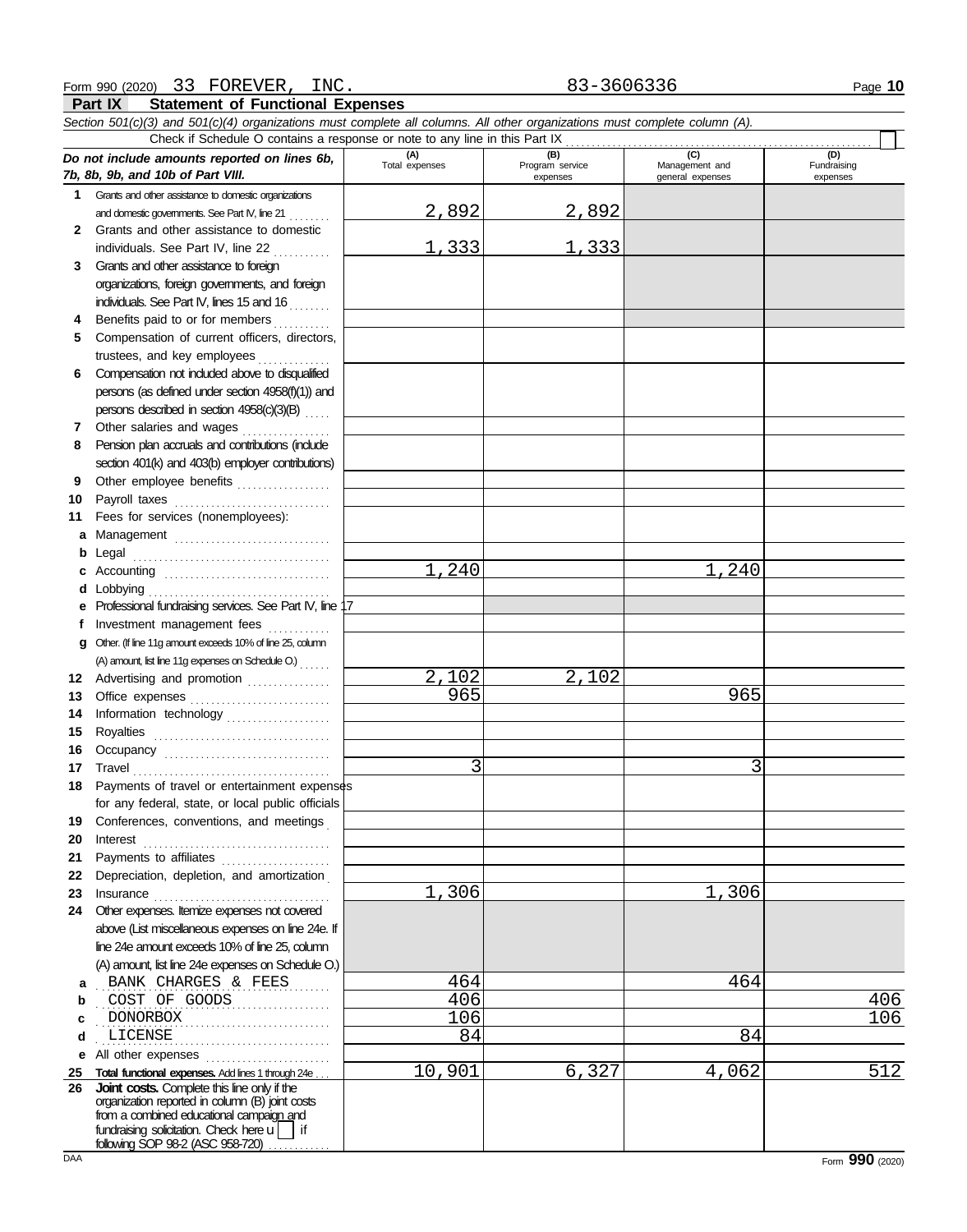| Form 990 (2020) | 33 | FOREVER | INC. | $606336$<br>, , ,<br>3000330 | Page |
|-----------------|----|---------|------|------------------------------|------|
|                 |    |         |      |                              |      |

**Part X Balance Sheet** 

|                             |    | Check if Schedule O contains a response or note to any line in this Part X                                       |                 |                          |                         |                        |
|-----------------------------|----|------------------------------------------------------------------------------------------------------------------|-----------------|--------------------------|-------------------------|------------------------|
|                             |    |                                                                                                                  |                 | (A)<br>Beginning of year |                         | (B)<br>End of year     |
|                             | 1  | Cash-non-interest-bearing                                                                                        |                 | 108,670                  | $\mathbf{1}$            | 64,477                 |
|                             | 2  |                                                                                                                  |                 | 80,145                   | $\mathbf{2}$            | 10,602                 |
|                             | 3  |                                                                                                                  |                 |                          | $\mathbf{3}$            |                        |
|                             | 4  |                                                                                                                  |                 | 1,732                    | $\overline{\mathbf{4}}$ |                        |
|                             | 5  | Loans and other receivables from any current or former officer, director,                                        |                 |                          |                         |                        |
|                             |    | trustee, key employee, creator or founder, substantial contributor, or 35%                                       |                 |                          |                         |                        |
|                             |    | controlled entity or family member of any of these persons                                                       |                 |                          | 5                       |                        |
|                             | 6  | Loans and other receivables from other disqualified persons (as defined                                          |                 |                          |                         |                        |
|                             |    | under section $4958(f)(1)$ ), and persons described in section $4958(c)(3)(B)$                                   |                 |                          | 6                       |                        |
| Assets                      | 7  |                                                                                                                  |                 |                          | $\overline{7}$          |                        |
|                             | 8  | Inventories for sale or use                                                                                      |                 |                          | 8                       |                        |
|                             | 9  |                                                                                                                  |                 |                          | 9                       |                        |
|                             |    | 10a Land, buildings, and equipment: cost or other                                                                |                 |                          |                         |                        |
|                             |    |                                                                                                                  |                 |                          |                         |                        |
|                             |    |                                                                                                                  | 10 <sub>b</sub> |                          | 10c                     |                        |
|                             | 11 |                                                                                                                  |                 |                          | 11                      | 196,208                |
|                             | 12 |                                                                                                                  |                 |                          | 12                      |                        |
|                             | 13 |                                                                                                                  |                 |                          | 13                      |                        |
|                             | 14 |                                                                                                                  |                 |                          | 14                      |                        |
|                             | 15 |                                                                                                                  |                 |                          | 15                      |                        |
|                             | 16 | <b>Total assets.</b> Add lines 1 through 15 (must equal line 33)                                                 |                 | 190,547                  | 16                      | 271,287                |
|                             | 17 |                                                                                                                  |                 |                          | 17                      |                        |
|                             | 18 |                                                                                                                  |                 |                          | 18                      |                        |
|                             | 19 |                                                                                                                  |                 | 19                       |                         |                        |
|                             | 20 |                                                                                                                  |                 |                          | 20                      |                        |
|                             | 21 | Escrow or custodial account liability. Complete Part IV of Schedule D                                            |                 |                          | 21                      |                        |
|                             | 22 | Loans and other payables to any current or former officer, director,                                             |                 |                          |                         |                        |
| Liabilities                 |    | trustee, key employee, creator or founder, substantial contributor, or 35%                                       |                 |                          |                         |                        |
|                             |    |                                                                                                                  |                 |                          | 22                      |                        |
|                             | 23 |                                                                                                                  |                 |                          | 23                      |                        |
|                             | 24 | Unsecured notes and loans payable to unrelated third parties                                                     |                 |                          | 24                      |                        |
|                             | 25 | Other liabilities (including federal income tax, payables to related third                                       |                 |                          |                         |                        |
|                             |    | parties, and other liabilities not included on lines 17-24). Complete Part X                                     |                 |                          |                         |                        |
|                             |    | of Schedule D $\ldots$ $\ldots$ $\ldots$ $\ldots$ $\ldots$ $\ldots$ $\ldots$ $\ldots$ $\ldots$ $\ldots$ $\ldots$ |                 |                          | 25                      |                        |
|                             | 26 |                                                                                                                  |                 | UI                       | 26                      | U                      |
|                             |    | Organizations that follow FASB ASC 958, check here $ \mathbf{X} $                                                |                 |                          |                         |                        |
|                             |    | and complete lines 27, 28, 32, and 33.                                                                           |                 |                          |                         |                        |
|                             | 27 | Net assets without donor restrictions                                                                            |                 | 190,547                  | 27                      | 271,287                |
|                             | 28 |                                                                                                                  |                 |                          | 28                      |                        |
|                             |    | Organizations that do not follow FASB ASC 958, check here U                                                      |                 |                          |                         |                        |
|                             |    | and complete lines 29 through 33.                                                                                |                 |                          |                         |                        |
|                             | 29 |                                                                                                                  |                 |                          | 29                      |                        |
|                             | 30 |                                                                                                                  |                 |                          | 30                      |                        |
| Net Assets or Fund Balances | 31 | Retained earnings, endowment, accumulated income, or other funds                                                 |                 |                          | 31                      |                        |
|                             | 32 | Total net assets or fund balances                                                                                |                 | 190,547                  | 32                      | 287<br>27 <sub>1</sub> |
|                             | 33 |                                                                                                                  |                 | 190,547                  | 33                      | 287<br>27 <sub>1</sub> |

Form **990** (2020)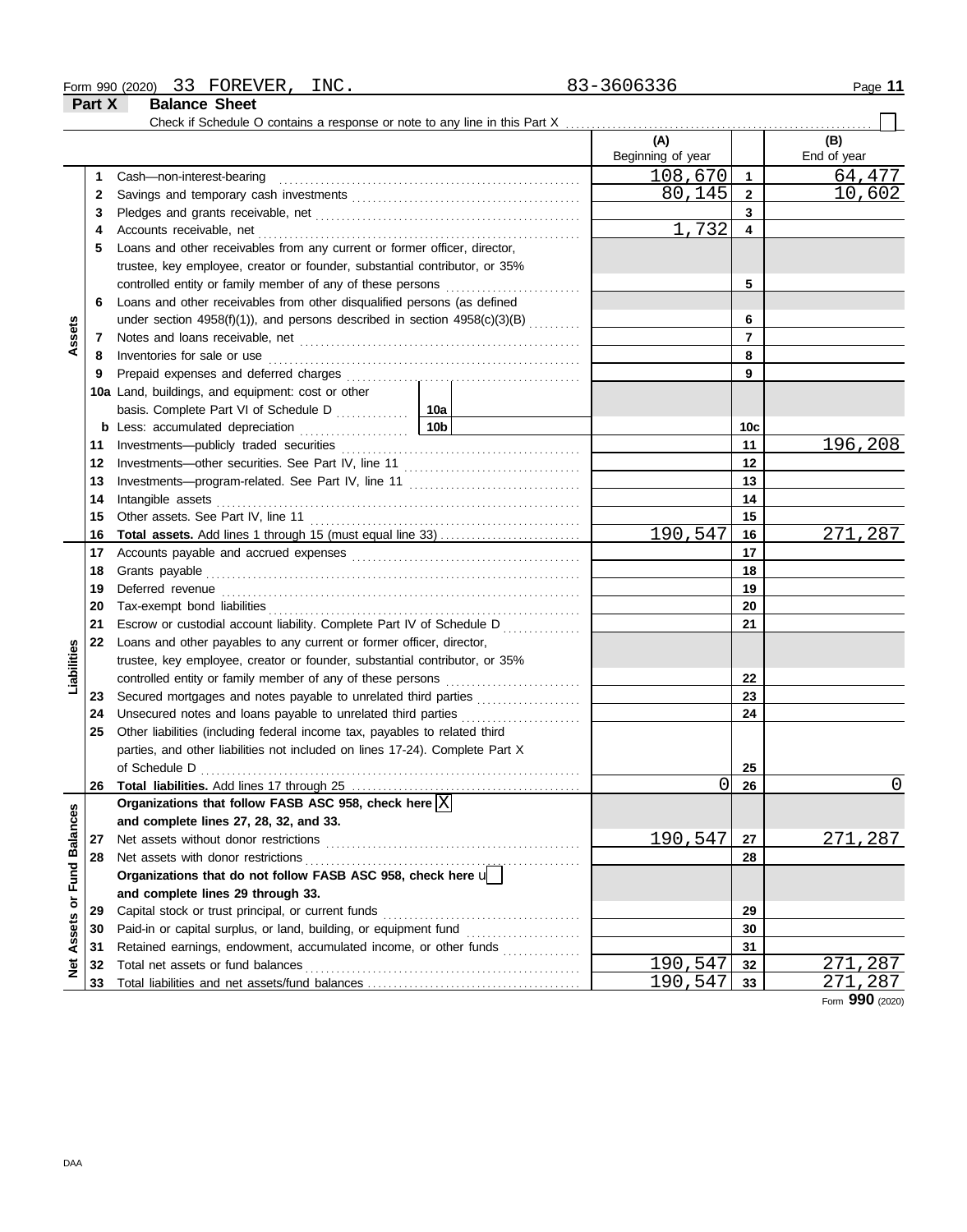|              | 83-3606336<br>Form 990 (2020) 33 FOREVER, INC.                                                                                                                                                                                 |                |    |          | Page 12 |
|--------------|--------------------------------------------------------------------------------------------------------------------------------------------------------------------------------------------------------------------------------|----------------|----|----------|---------|
|              | <b>Part XI</b><br><b>Reconciliation of Net Assets</b>                                                                                                                                                                          |                |    |          |         |
|              |                                                                                                                                                                                                                                |                |    |          |         |
| 1            |                                                                                                                                                                                                                                |                |    | 87,154   |         |
| $\mathbf{2}$ |                                                                                                                                                                                                                                | $\overline{2}$ |    | 10,901   |         |
| 3            |                                                                                                                                                                                                                                | $\overline{3}$ |    | 76,253   |         |
| 4            | Net assets or fund balances at beginning of year (must equal Part X, line 32, column (A))                                                                                                                                      |                |    | 190,547  |         |
| 5            | Net unrealized gains (losses) on investments [11] matter contracts and the state of the state of the state of the state of the state of the state of the state of the state of the state of the state of the state of the stat | 5              |    |          | 4,487   |
| 6            |                                                                                                                                                                                                                                | 6              |    |          |         |
| 7            | Investment expenses                                                                                                                                                                                                            | $\overline{7}$ |    |          |         |
| 8            | Prior period adjustments                                                                                                                                                                                                       | 8              |    |          |         |
| 9            | Other changes in net assets or fund balances (explain on Schedule O)                                                                                                                                                           | 9              |    |          |         |
| 10           | Net assets or fund balances at end of year. Combine lines 3 through 9 (must equal Part X, line                                                                                                                                 |                |    |          |         |
|              |                                                                                                                                                                                                                                | 10             |    | 271,287  |         |
|              | <b>Financial Statements and Reporting</b><br><b>Part XII</b>                                                                                                                                                                   |                |    |          |         |
|              |                                                                                                                                                                                                                                |                |    |          |         |
|              |                                                                                                                                                                                                                                |                |    | Yes   No |         |
| 1            | X Accrual<br>Accounting method used to prepare the Form 990:     Cash<br>Other                                                                                                                                                 |                |    |          |         |
|              | If the organization changed its method of accounting from a prior year or checked "Other," explain in                                                                                                                          |                |    |          |         |
|              | Schedule O.                                                                                                                                                                                                                    |                |    |          |         |
|              | 2a Were the organization's financial statements compiled or reviewed by an independent accountant?                                                                                                                             |                | 2a |          | Χ       |
|              | If "Yes," check a box below to indicate whether the financial statements for the year were compiled or                                                                                                                         |                |    |          |         |
|              | reviewed on a separate basis, consolidated basis, or both:                                                                                                                                                                     |                |    |          |         |
|              | Separate basis<br>Consolidated basis<br>Both consolidated and separate basis                                                                                                                                                   |                |    |          |         |
|              | <b>b</b> Were the organization's financial statements audited by an independent accountant?                                                                                                                                    |                | 2b |          | Χ       |
|              | If "Yes," check a box below to indicate whether the financial statements for the year were audited on a                                                                                                                        |                |    |          |         |
|              | separate basis, consolidated basis, or both:                                                                                                                                                                                   |                |    |          |         |
|              | Both consolidated and separate basis<br>Separate basis<br>Consolidated basis                                                                                                                                                   |                |    |          |         |
|              | c If "Yes" to line 2a or 2b, does the organization have a committee that assumes responsibility for oversight of                                                                                                               |                |    |          |         |
|              | the audit, review, or compilation of its financial statements and selection of an independent accountant?                                                                                                                      |                | 2c |          |         |
|              | If the organization changed either its oversight process or selection process during the tax year, explain on                                                                                                                  |                |    |          |         |
|              | Schedule O.                                                                                                                                                                                                                    |                |    |          |         |
|              | 3a As a result of a federal award, was the organization required to undergo an audit or audits as set forth in the                                                                                                             |                |    |          |         |
|              | Single Audit Act and OMB Circular A-133?                                                                                                                                                                                       |                | 3a |          |         |
|              | <b>b</b> If "Yes," did the organization undergo the required audit or audits? If the organization did not undergo the                                                                                                          |                |    |          |         |
|              | required audit or audits, explain why on Schedule O and describe any steps taken to undergo such audits                                                                                                                        |                | 3b |          |         |
|              |                                                                                                                                                                                                                                |                |    | Ω۵Ω      |         |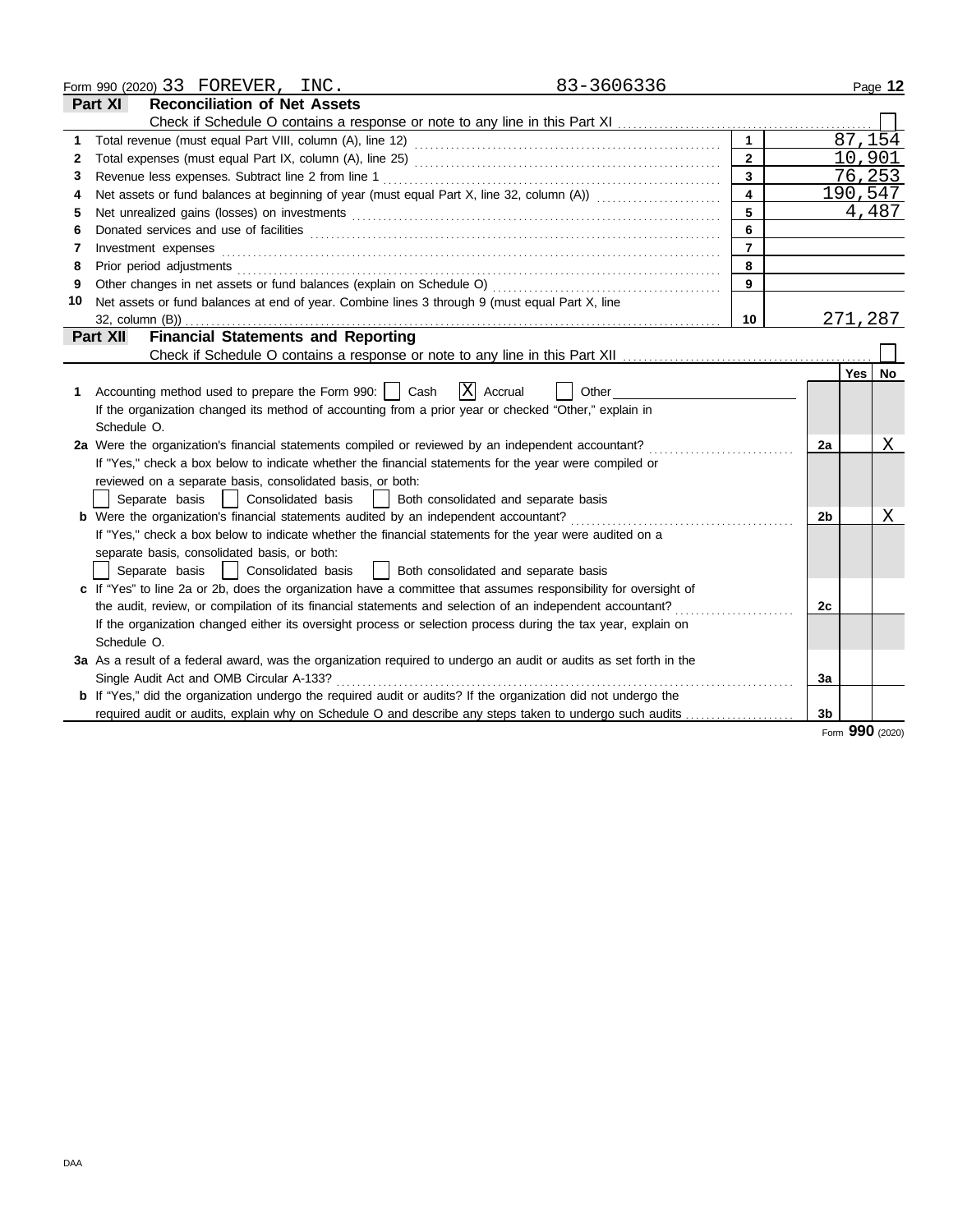| <b>SCHEDULE A</b>                     |                                                                                                   | <b>Public Charity Status and Public Support</b>                                                                                                                                                                                                                |                                                      |    |                                        | OMB No. 1545-0047                    |  |  |
|---------------------------------------|---------------------------------------------------------------------------------------------------|----------------------------------------------------------------------------------------------------------------------------------------------------------------------------------------------------------------------------------------------------------------|------------------------------------------------------|----|----------------------------------------|--------------------------------------|--|--|
| (Form 990 or 990-EZ)                  |                                                                                                   | Complete if the organization is a section $501(c)(3)$ organization or a section $4947(a)(1)$ nonexempt charitable trust.                                                                                                                                       |                                                      |    |                                        |                                      |  |  |
| Department of the Treasury            |                                                                                                   | U Attach to Form 990 or Form 990-EZ.                                                                                                                                                                                                                           |                                                      |    |                                        | Open to Public                       |  |  |
| Internal Revenue Service              |                                                                                                   | U Go to www.irs.gov/Form990 for instructions and the latest information.                                                                                                                                                                                       |                                                      |    |                                        | <b>Inspection</b>                    |  |  |
| Name of the organization              | 33 FOREVER,                                                                                       | INC.                                                                                                                                                                                                                                                           |                                                      |    | 83-3606336                             | Employer identification number       |  |  |
| Part I                                |                                                                                                   | Reason for Public Charity Status. (All organizations must complete this part.) See instructions.                                                                                                                                                               |                                                      |    |                                        |                                      |  |  |
| 1                                     |                                                                                                   | The organization is not a private foundation because it is: (For lines 1 through 12, check only one box.)                                                                                                                                                      |                                                      |    |                                        |                                      |  |  |
| 2                                     |                                                                                                   | A church, convention of churches, or association of churches described in section 170(b)(1)(A)(i).<br>A school described in section 170(b)(1)(A)(ii). (Attach Schedule E (Form 990 or 990-EZ).)                                                                |                                                      |    |                                        |                                      |  |  |
| 3                                     | A hospital or a cooperative hospital service organization described in section 170(b)(1)(A)(iii). |                                                                                                                                                                                                                                                                |                                                      |    |                                        |                                      |  |  |
| 4<br>city, and state:                 |                                                                                                   | A medical research organization operated in conjunction with a hospital described in section 170(b)(1)(A)(iii). Enter the hospital's name,                                                                                                                     |                                                      |    |                                        |                                      |  |  |
| 5                                     |                                                                                                   | An organization operated for the benefit of a college or university owned or operated by a governmental unit described in                                                                                                                                      |                                                      |    |                                        |                                      |  |  |
|                                       | section 170(b)(1)(A)(iv). (Complete Part II.)                                                     |                                                                                                                                                                                                                                                                |                                                      |    |                                        |                                      |  |  |
| 6<br>7                                |                                                                                                   | A federal, state, or local government or governmental unit described in section 170(b)(1)(A)(v).<br>An organization that normally receives a substantial part of its support from a governmental unit or from the general public                               |                                                      |    |                                        |                                      |  |  |
|                                       | described in section 170(b)(1)(A)(vi). (Complete Part II.)                                        |                                                                                                                                                                                                                                                                |                                                      |    |                                        |                                      |  |  |
| 8<br>9                                |                                                                                                   | A community trust described in section 170(b)(1)(A)(vi). (Complete Part II.)<br>An agricultural research organization described in section 170(b)(1)(A)(ix) operated in conjunction with a land-grant college                                                  |                                                      |    |                                        |                                      |  |  |
| university:                           |                                                                                                   | or university or a non-land-grant college of agriculture (see instructions). Enter the name, city, and state of the college or                                                                                                                                 |                                                      |    |                                        |                                      |  |  |
| ΙX<br>10                              |                                                                                                   | An organization that normally receives: (1) more than 33 1/3% of its support from contributions, membership fees, and gross<br>receipts from activities related to its exempt functions, subject to certain exceptions; and (2) no more than 331/3% of its     |                                                      |    |                                        |                                      |  |  |
|                                       |                                                                                                   | support from gross investment income and unrelated business taxable income (less section 511 tax) from businesses                                                                                                                                              |                                                      |    |                                        |                                      |  |  |
| 11                                    |                                                                                                   | acquired by the organization after June 30, 1975. See section 509(a)(2). (Complete Part III.)<br>An organization organized and operated exclusively to test for public safety. See section 509(a)(4).                                                          |                                                      |    |                                        |                                      |  |  |
| 12                                    |                                                                                                   | An organization organized and operated exclusively for the benefit of, to perform the functions of, or to carry out the purposes                                                                                                                               |                                                      |    |                                        |                                      |  |  |
|                                       |                                                                                                   | of one or more publicly supported organizations described in section 509(a)(1) or section 509(a)(2). See section 509(a)(3).<br>Check the box in lines 12a through 12d that describes the type of supporting organization and complete lines 12e, 12f, and 12g. |                                                      |    |                                        |                                      |  |  |
| a                                     |                                                                                                   | Type I. A supporting organization operated, supervised, or controlled by its supported organization(s), typically by giving                                                                                                                                    |                                                      |    |                                        |                                      |  |  |
|                                       |                                                                                                   | the supported organization(s) the power to regularly appoint or elect a majority of the directors or trustees of the<br>supporting organization. You must complete Part IV, Sections A and B.                                                                  |                                                      |    |                                        |                                      |  |  |
| b                                     |                                                                                                   | Type II. A supporting organization supervised or controlled in connection with its supported organization(s), by having                                                                                                                                        |                                                      |    |                                        |                                      |  |  |
|                                       |                                                                                                   | control or management of the supporting organization vested in the same persons that control or manage the supported<br>organization(s). You must complete Part IV, Sections A and C.                                                                          |                                                      |    |                                        |                                      |  |  |
| c                                     |                                                                                                   | Type III functionally integrated. A supporting organization operated in connection with, and functionally integrated with,                                                                                                                                     |                                                      |    |                                        |                                      |  |  |
| d                                     |                                                                                                   | its supported organization(s) (see instructions). You must complete Part IV, Sections A, D, and E.<br>Type III non-functionally integrated. A supporting organization operated in connection with its supported organization(s)                                |                                                      |    |                                        |                                      |  |  |
|                                       |                                                                                                   | that is not functionally integrated. The organization generally must satisfy a distribution requirement and an attentiveness<br>requirement (see instructions). You must complete Part IV, Sections A and D, and Part V.                                       |                                                      |    |                                        |                                      |  |  |
| е                                     |                                                                                                   | Check this box if the organization received a written determination from the IRS that it is a Type I, Type II, Type III                                                                                                                                        |                                                      |    |                                        |                                      |  |  |
| f                                     | Enter the number of supported organizations                                                       | functionally integrated, or Type III non-functionally integrated supporting organization.                                                                                                                                                                      |                                                      |    |                                        |                                      |  |  |
| g                                     |                                                                                                   | Provide the following information about the supported organization(s).                                                                                                                                                                                         |                                                      |    |                                        |                                      |  |  |
| (i) Name of supported<br>organization | (ii) EIN                                                                                          | (iii) Type of organization<br>(described on lines 1-10                                                                                                                                                                                                         | (iv) Is the organization<br>listed in your governing |    | (v) Amount of monetary<br>support (see | (vi) Amount of<br>other support (see |  |  |
|                                       |                                                                                                   | above (see instructions))                                                                                                                                                                                                                                      | document?                                            |    | instructions)                          | instructions)                        |  |  |
| (A)                                   |                                                                                                   |                                                                                                                                                                                                                                                                | Yes                                                  | No |                                        |                                      |  |  |
|                                       |                                                                                                   |                                                                                                                                                                                                                                                                |                                                      |    |                                        |                                      |  |  |
| (B)                                   |                                                                                                   |                                                                                                                                                                                                                                                                |                                                      |    |                                        |                                      |  |  |
| (C)                                   |                                                                                                   |                                                                                                                                                                                                                                                                |                                                      |    |                                        |                                      |  |  |
| (D)                                   |                                                                                                   |                                                                                                                                                                                                                                                                |                                                      |    |                                        |                                      |  |  |
| (E)                                   |                                                                                                   |                                                                                                                                                                                                                                                                |                                                      |    |                                        |                                      |  |  |
| Total                                 |                                                                                                   |                                                                                                                                                                                                                                                                |                                                      |    |                                        |                                      |  |  |

**For Paperwork Reduction Act Notice, see the Instructions for Form 990 or 990-EZ.**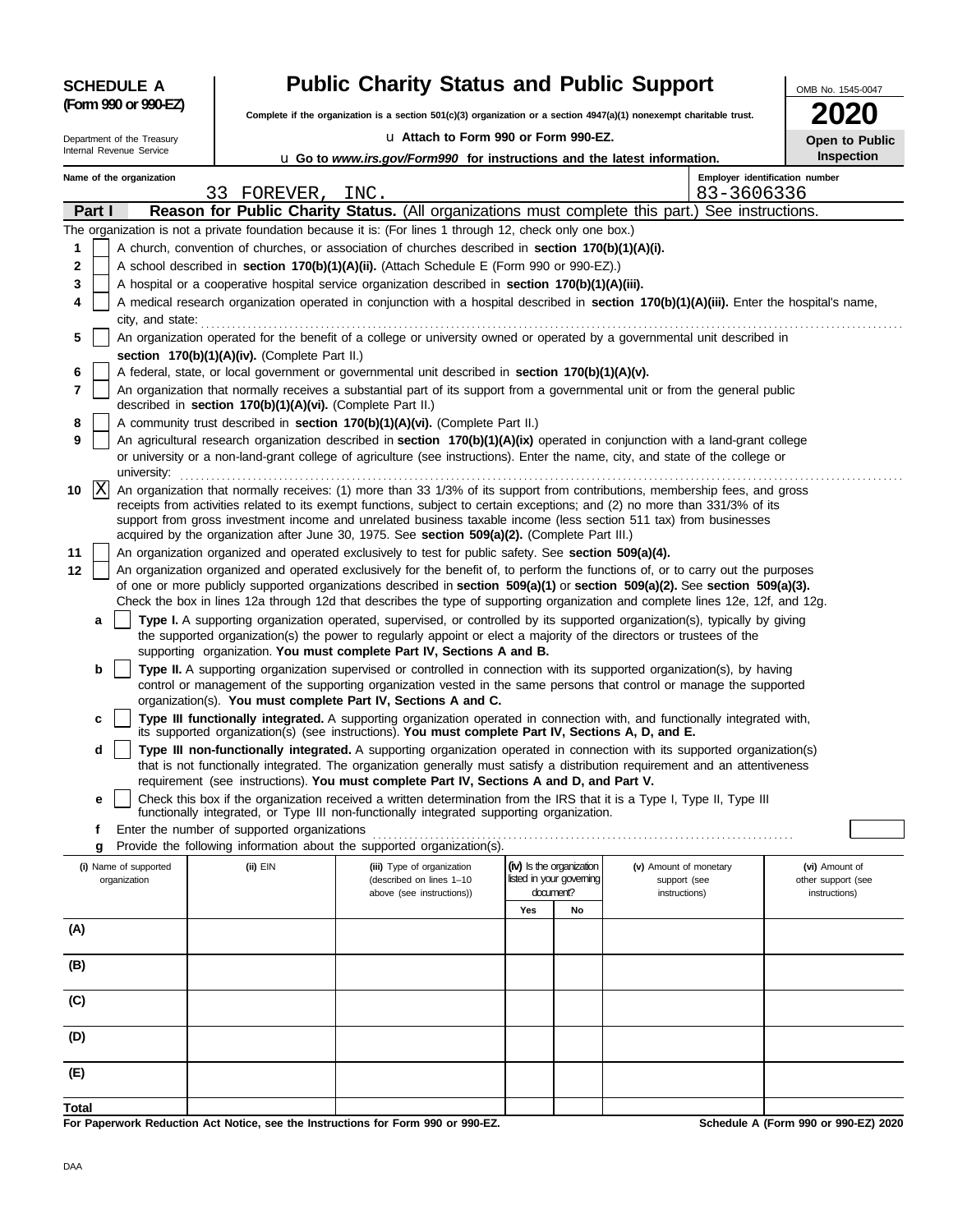Schedule A (Form 990 or 990-EZ) 2020 Page **2** 33 FOREVER, **Part II Support Schedule for Organizations Described in Sections 170(b)(1)(A)(iv) and 170(b)(1)(A)(vi)** (Complete only if you checked the box on line 5, 7, or 8 of Part I or if the organization failed to qualify under Part III. If the organization fails to qualify under the tests listed below, please complete Part III.) **Section A. Public Support Calendar year (or fiscal year beginning in) <b>u** | (a) 2016 | (b) 2017 | (c) 2018 | (d) 2019 | (e) 2020 | (f) Total **(a)** 2016 **(b)** 2017 **(c)** 2018 **(d)** 2019 **(e)** 2020 **1** Gifts, grants, contributions, and membership fees received. (Do not include any "unusual grants.") . . . . . . . . **2** Tax revenues levied for the organization's benefit and either paid to or expended on its behalf ......... **3** The value of services or facilities furnished by a governmental unit to the organization without charge **Total.** Add lines 1 through 3 .......... **4** The portion of total contributions by **5** each person (other than a governmental unit or publicly supported organization) included on line 1 that exceeds 2% of the amount shown on line 11, column (f)  $\ldots$ **Public support.** Subtract line 5 from line 4. **6 Section B. Total Support Calendar year (or fiscal year beginning in) <b>u** (a) 2016 (b) 2017 (c) 2018 (d) 2019 (e) 2020 (f) Total **(a)** 2016 u **(b)** 2017 **(c)** 2018 **(d)** 2019 **(e)** 2020 **7** Amounts from line 4 **8** Gross income from interest, dividends, payments received on securities loans, rents, royalties, and income from similar sources . . . . . . . . . . . . . . . . . . . . . . . . **9** Net income from unrelated business activities, whether or not the business is regularly carried on ................. **10** Other income. Do not include gain or loss from the sale of capital assets (Explain in Part VI.) . . . . . . . . . . . . . . . . . **11 Total support.** Add lines 7 through 10 **12 12** Gross receipts from related activities, etc. (see instructions) . . . . . . . . . . . . . . . . . . . . . . . . . . . . . . . . . . . . . . . . . . . . . . . . . . . . . . . . . . . . . . . First 5 years. If the Form 990 is for the organization's first, second, third, fourth, or fifth tax year as a section 501(c)(3) **13** organization, check this box and stop here Ь **Section C. Computation of Public Support Percentage 14** % **14** Public support percentage for 2020 (line 6, column (f) divided by line 11, column (f)) . . . . . . . . . . . . . . . . . . . . . . . . . . . . . . . . . . . . . . Public support percentage from 2019 Schedule A, Part II, line 14 . . . . . . . . . . . . . . . . . . . . . . . . . . . . . . . . . . . . . . . . . . . . . . . . . . . . . . . . . . **15 15** %

**16a 33 1/3% support test—2020.** If the organization did not check the box on line 13, and line 14 is 33 1/3% or more, check this box and **stop here.** The organization qualifies as a publicly supported organization . . . . . . . . . . . . . . . . . . . . . . . . . . . . . . . . . . . . . . . . . . . . . . . . . . . . . . . . . . .

**b 33 1/3% support test—2019.** If the organization did not check a box on line 13 or 16a, and line 15 is 33 1/3% or more, check this box and **stop here.** The organization qualifies as a publicly supported organization . . . . . . . . . . . . . . . . . . . . . . . . . . . . . . . . . . . . . . . . . . . . . . . . . . . . . . **17a 10%-facts-and-circumstances test—2020.** If the organization did not check a box on line 13, 16a, or 16b, and line 14 is 10% or more, and if the organization meets the "facts-and-circumstances" test, check this box and **stop here.** Explain in Part VI how the organization meets the "facts-and-circumstances" test. The organization qualifies as a publicly supported **b 10%-facts-and-circumstances test—2019.** If the organization did not check a box on line 13, 16a, 16b, or 17a, and line in Part VI how the organization meets the "facts-and-circumstances" test. The organization qualifies as a publicly supported 15 is 10% or more, and if the organization meets the "facts-and-circumstances" test, check this box and **stop here.** Explain organization . . . . . . . . . . . . . . . . . . . . . . . . . . . . . . . . . . . . . . . . . . . . . . . . . . . . . . . . . . . . . . . . . . . . . . . . . . . . . . . . . . . . . . . . . . . . . . . . . . . . . . . . . . . . . . . . . . . . . . . . . . . . . . . . . . . . . .

**18 Private foundation.** If the organization did not check a box on line 13, 16a, 16b, 17a, or 17b, check this box and see organization . . . . . . . . . . . . . . . . . . . . . . . . . . . . . . . . . . . . . . . . . . . . . . . . . . . . . . . . . . . . . . . . . . . . . . . . . . . . . . . . . . . . . . . . . . . . . . . . . . . . . . . . . . . . . . . . . . . . . . . . . . . . . . . . . . . . . . **instructions** 

**Schedule A (Form 990 or 990-EZ) 2020**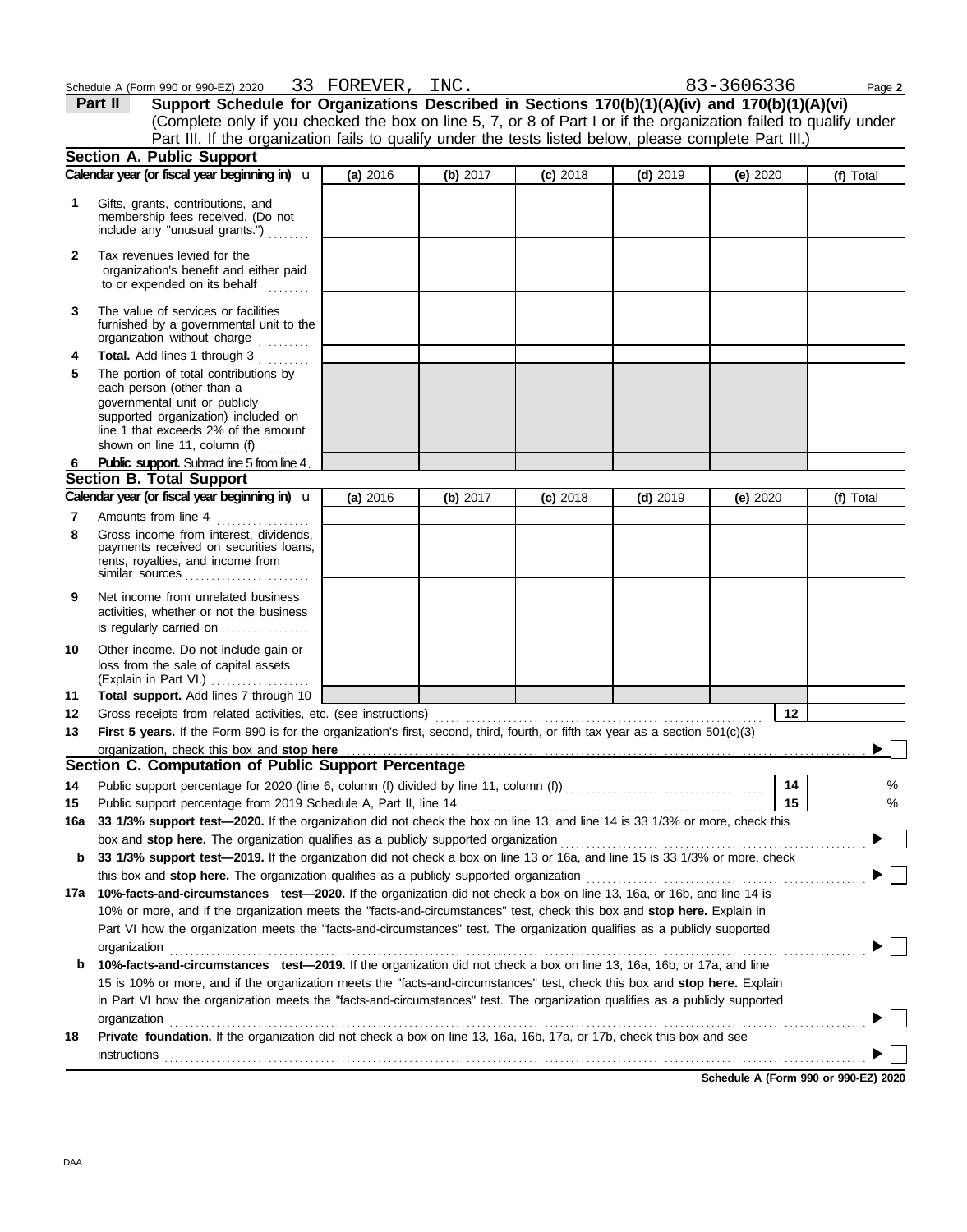|              | (Complete only if you checked the box on line 10 of Part I or if the organization failed to qualify under Part II.<br>If the organization fails to qualify under the tests listed below, please complete Part II.)                                               |          |          |          |            |          |           |
|--------------|------------------------------------------------------------------------------------------------------------------------------------------------------------------------------------------------------------------------------------------------------------------|----------|----------|----------|------------|----------|-----------|
|              | <b>Section A. Public Support</b>                                                                                                                                                                                                                                 |          |          |          |            |          |           |
|              | Calendar year (or fiscal year beginning in) u                                                                                                                                                                                                                    | (a) 2016 | (b) 2017 | (c) 2018 | $(d)$ 2019 | (e) 2020 | (f) Total |
| 1            | Gifts, grants, contributions, and membership fees<br>received. (Do not include any "unusual grants.")                                                                                                                                                            |          |          |          | 161,711    | 76,153   | 237,864   |
| $\mathbf{2}$ | Gross receipts from admissions, merchandise<br>sold or services performed, or facilities<br>fumished in any activity that is related to the<br>organization's tax-exempt purpose                                                                                 |          |          |          | 42,145     | 28,351   | 70,496    |
| 3            | Gross receipts from activities that are not an<br>unrelated trade or business under section 513                                                                                                                                                                  |          |          |          |            |          |           |
| 4            | Tax revenues levied for the<br>organization's benefit and either paid<br>to or expended on its behalf                                                                                                                                                            |          |          |          |            |          |           |
| 5            | The value of services or facilities<br>furnished by a governmental unit to the<br>organization without charge                                                                                                                                                    |          |          |          |            |          |           |
| 6            | Total. Add lines 1 through 5                                                                                                                                                                                                                                     |          |          |          | 203,856    | 104,504  | 308,360   |
|              | 7a Amounts included on lines 1, 2, and 3<br>received from disqualified persons                                                                                                                                                                                   |          |          |          |            |          |           |
|              | <b>b</b> Amounts included on lines 2 and 3<br>received from other than disqualified<br>persons that exceed the greater of \$5,000<br>or 1% of the amount on line 13 for the year                                                                                 |          |          |          |            |          |           |
|              | c Add lines 7a and 7b                                                                                                                                                                                                                                            |          |          |          |            |          |           |
| 8            | Public support. (Subtract line 7c from<br>line 6.) $\ldots$ $\ldots$ $\ldots$ $\ldots$ $\ldots$                                                                                                                                                                  |          |          |          |            |          | 308,360   |
|              | Section B. Total Support                                                                                                                                                                                                                                         |          |          |          |            |          |           |
|              | Calendar year (or fiscal year beginning in) u                                                                                                                                                                                                                    | (a) 2016 | (b) 2017 | (c) 2018 | $(d)$ 2019 | (e) 2020 | (f) Total |
| 9            | Amounts from line 6                                                                                                                                                                                                                                              |          |          |          | 203,856    | 104,504  | 308,360   |
| 10a          | Gross income from interest, dividends,<br>payments received on securities loans, rents,<br>royalties, and income from similar sources                                                                                                                            |          |          |          |            | 2,542    | 2,542     |
|              | <b>b</b> Unrelated business taxable income (less<br>section 511 taxes) from businesses<br>acquired after June 30, 1975                                                                                                                                           |          |          |          |            |          |           |
|              | <b>c</b> Add lines 10a and 10b $\ldots$                                                                                                                                                                                                                          |          |          |          |            | 2,542    | 2,542     |
| 11           | Net income from unrelated business<br>activities not included in line 10b, whether<br>or not the business is regularly carried on                                                                                                                                |          |          |          |            |          |           |
| 12           | Other income. Do not include gain or<br>loss from the sale of capital assets<br>(Explain in Part VI.)                                                                                                                                                            |          |          |          |            |          |           |
| 13           | Total support. (Add lines 9, 10c, 11,<br>and 12.)                                                                                                                                                                                                                |          |          |          | 203,856    | 107,046  | 310,902   |
| 14           | .<br>First 5 years. If the Form 990 is for the organization's first, second, third, fourth, or fifth tax year as a section 501(c)(3)<br>organization, check this box and stop here                                                                               |          |          |          |            |          |           |
|              | Section C. Computation of Public Support Percentage                                                                                                                                                                                                              |          |          |          |            |          |           |
| 15           |                                                                                                                                                                                                                                                                  |          |          |          |            | 15       | 99.18%    |
| 16           |                                                                                                                                                                                                                                                                  |          |          |          |            | 16       | 100.00%   |
|              | Section D. Computation of Investment Income Percentage                                                                                                                                                                                                           |          |          |          |            |          |           |
| 17           |                                                                                                                                                                                                                                                                  |          |          |          |            | 17       | 1 %       |
|              | 18 Investment income percentage from 2019 Schedule A, Part III, line 17                                                                                                                                                                                          |          |          |          |            | 18       | %         |
|              | 19a 33 1/3% support tests-2020. If the organization did not check the box on line 14, and line 15 is more than 33 1/3%, and line                                                                                                                                 |          |          |          |            |          |           |
| b            | 17 is not more than 33 1/3%, check this box and stop here. The organization qualifies as a publicly supported organization.<br>33 1/3% support tests-2019. If the organization did not check a box on line 14 or line 19a, and line 16 is more than 33 1/3%, and |          |          |          |            |          | X         |
|              | line 18 is not more than 33 1/3%, check this box and stop here. The organization qualifies as a publicly supported organization                                                                                                                                  |          |          |          |            |          |           |
| 20           |                                                                                                                                                                                                                                                                  |          |          |          |            |          |           |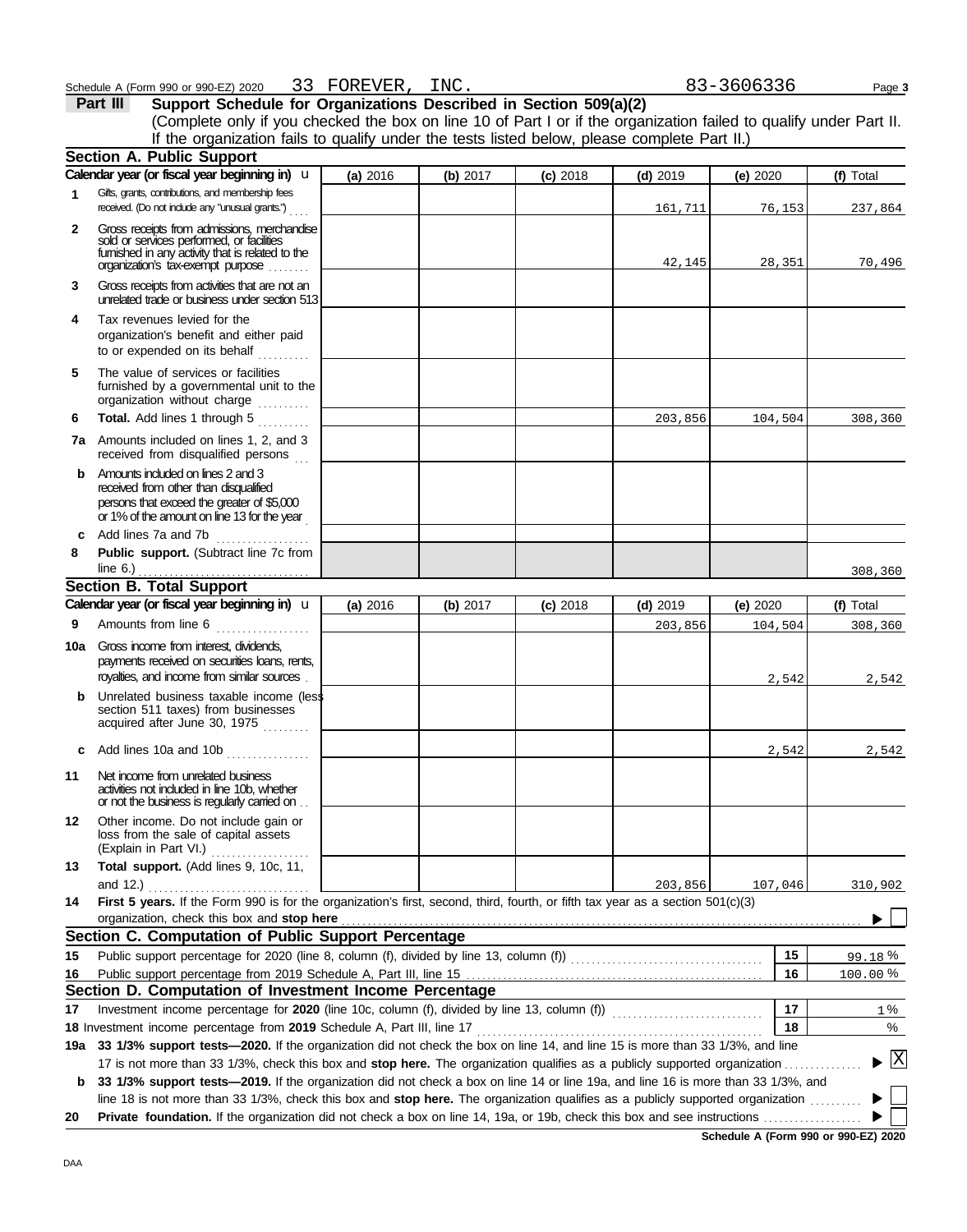|     | Part IV<br><b>Supporting Organizations</b>                                                                          |                                      |     |    |
|-----|---------------------------------------------------------------------------------------------------------------------|--------------------------------------|-----|----|
|     | (Complete only if you checked a box in line 12 on Part I. If you checked box 12a, Part I, complete Sections A       |                                      |     |    |
|     | and B. If you checked box 12b, Part I, complete Sections A and C. If you checked box 12c, Part I, complete          |                                      |     |    |
|     | Sections A, D, and E. If you checked box 12d, Part I, complete Sections A and D, and complete Part V.)              |                                      |     |    |
|     | Section A. All Supporting Organizations                                                                             |                                      |     |    |
|     |                                                                                                                     |                                      | Yes | No |
| 1   | Are all of the organization's supported organizations listed by name in the organization's governing                |                                      |     |    |
|     | documents? If "No," describe in Part VI how the supported organizations are designated. If designated by            |                                      |     |    |
|     | class or purpose, describe the designation. If historic and continuing relationship, explain.                       | 1                                    |     |    |
| 2   | Did the organization have any supported organization that does not have an IRS determination of status              |                                      |     |    |
|     | under section 509(a)(1) or (2)? If "Yes," explain in Part VI how the organization determined that the supported     |                                      |     |    |
|     | organization was described in section 509(a)(1) or (2).                                                             | 2                                    |     |    |
| За  | Did the organization have a supported organization described in section $501(c)(4)$ , (5), or (6)? If "Yes," answer |                                      |     |    |
|     | lines 3b and 3c below.                                                                                              | 3a                                   |     |    |
| b   | Did the organization confirm that each supported organization qualified under section 501(c)(4), (5), or (6) and    |                                      |     |    |
|     | satisfied the public support tests under section 509(a)(2)? If "Yes," describe in Part VI when and how the          |                                      |     |    |
|     | organization made the determination.                                                                                | 3b                                   |     |    |
| c   | Did the organization ensure that all support to such organizations was used exclusively for section $170(c)(2)(B)$  |                                      |     |    |
|     | purposes? If "Yes," explain in Part VI what controls the organization put in place to ensure such use.              | 3 <sub>c</sub>                       |     |    |
| 4a  | Was any supported organization not organized in the United States ("foreign supported organization")? If            |                                      |     |    |
|     | "Yes," and if you checked 12a or 12b in Part I, answer (b) and (c) below.                                           | 4a                                   |     |    |
| b   | Did the organization have ultimate control and discretion in deciding whether to make grants to the foreign         |                                      |     |    |
|     | supported organization? If "Yes," describe in Part VI how the organization had such control and discretion          |                                      |     |    |
|     | despite being controlled or supervised by or in connection with its supported organizations.                        | 4b                                   |     |    |
| c   | Did the organization support any foreign supported organization that does not have an IRS determination             |                                      |     |    |
|     | under sections $501(c)(3)$ and $509(a)(1)$ or (2)? If "Yes," explain in Part VI what controls the organization used |                                      |     |    |
|     | to ensure that all support to the foreign supported organization was used exclusively for section 170(c)(2)(B)      |                                      |     |    |
|     | purposes.                                                                                                           | 4c                                   |     |    |
| 5a  | Did the organization add, substitute, or remove any supported organizations during the tax year? If "Yes,"          |                                      |     |    |
|     | answer lines 5b and 5c below (if applicable). Also, provide detail in Part VI, including (i) the names and EIN      |                                      |     |    |
|     | numbers of the supported organizations added, substituted, or removed; (ii) the reasons for each such action;       |                                      |     |    |
|     | (iii) the authority under the organization's organizing document authorizing such action; and (iv) how the action   |                                      |     |    |
|     | was accomplished (such as by amendment to the organizing document).                                                 | 5a                                   |     |    |
| b   | Type I or Type II only. Was any added or substituted supported organization part of a class already                 |                                      |     |    |
|     | designated in the organization's organizing document?                                                               | 5b                                   |     |    |
| c   | Substitutions only. Was the substitution the result of an event beyond the organization's control?                  | 5c                                   |     |    |
| 6   | Did the organization provide support (whether in the form of grants or the provision of services or facilities) to  |                                      |     |    |
|     | anyone other than (i) its supported organizations, (ii) individuals that are part of the charitable class benefited |                                      |     |    |
|     | by one or more of its supported organizations, or (iii) other supporting organizations that also support or         |                                      |     |    |
|     | benefit one or more of the filing organization's supported organizations? If "Yes," provide detail in Part VI.      | 6                                    |     |    |
| 7   | Did the organization provide a grant, loan, compensation, or other similar payment to a substantial contributor     |                                      |     |    |
|     | (as defined in section $4958(c)(3)(C)$ ), a family member of a substantial contributor, or a 35% controlled entity  |                                      |     |    |
|     | with regard to a substantial contributor? If "Yes," complete Part I of Schedule L (Form 990 or 990-EZ).             | 7                                    |     |    |
| 8   | Did the organization make a loan to a disqualified person (as defined in section 4958) not described in line 7?     |                                      |     |    |
|     | If "Yes," complete Part I of Schedule L (Form 990 or 990-EZ).                                                       | 8                                    |     |    |
| 9а  | Was the organization controlled directly or indirectly at any time during the tax year by one or more               |                                      |     |    |
|     | disqualified persons, as defined in section 4946 (other than foundation managers and organizations                  |                                      |     |    |
|     | described in section 509(a)(1) or (2))? If "Yes," provide detail in Part VI.                                        | 9а                                   |     |    |
| b   | Did one or more disqualified persons (as defined in line 9a) hold a controlling interest in any entity in which     |                                      |     |    |
|     | the supporting organization had an interest? If "Yes," provide detail in Part VI.                                   | 9b                                   |     |    |
| c   | Did a disqualified person (as defined in line 9a) have an ownership interest in, or derive any personal benefit     |                                      |     |    |
|     | from, assets in which the supporting organization also had an interest? If "Yes," provide detail in Part VI.        | 9c                                   |     |    |
| 10a | Was the organization subject to the excess business holdings rules of section 4943 because of section               |                                      |     |    |
|     | 4943(f) (regarding certain Type II supporting organizations, and all Type III non-functionally integrated           |                                      |     |    |
|     | supporting organizations)? If "Yes," answer line 10b below.                                                         | 10a                                  |     |    |
| b   | Did the organization have any excess business holdings in the tax year? (Use Schedule C, Form 4720, to              |                                      |     |    |
|     | determine whether the organization had excess business holdings.)                                                   | 10 <sub>b</sub>                      |     |    |
|     |                                                                                                                     | Schedule A (Form 990 or 990-EZ) 2020 |     |    |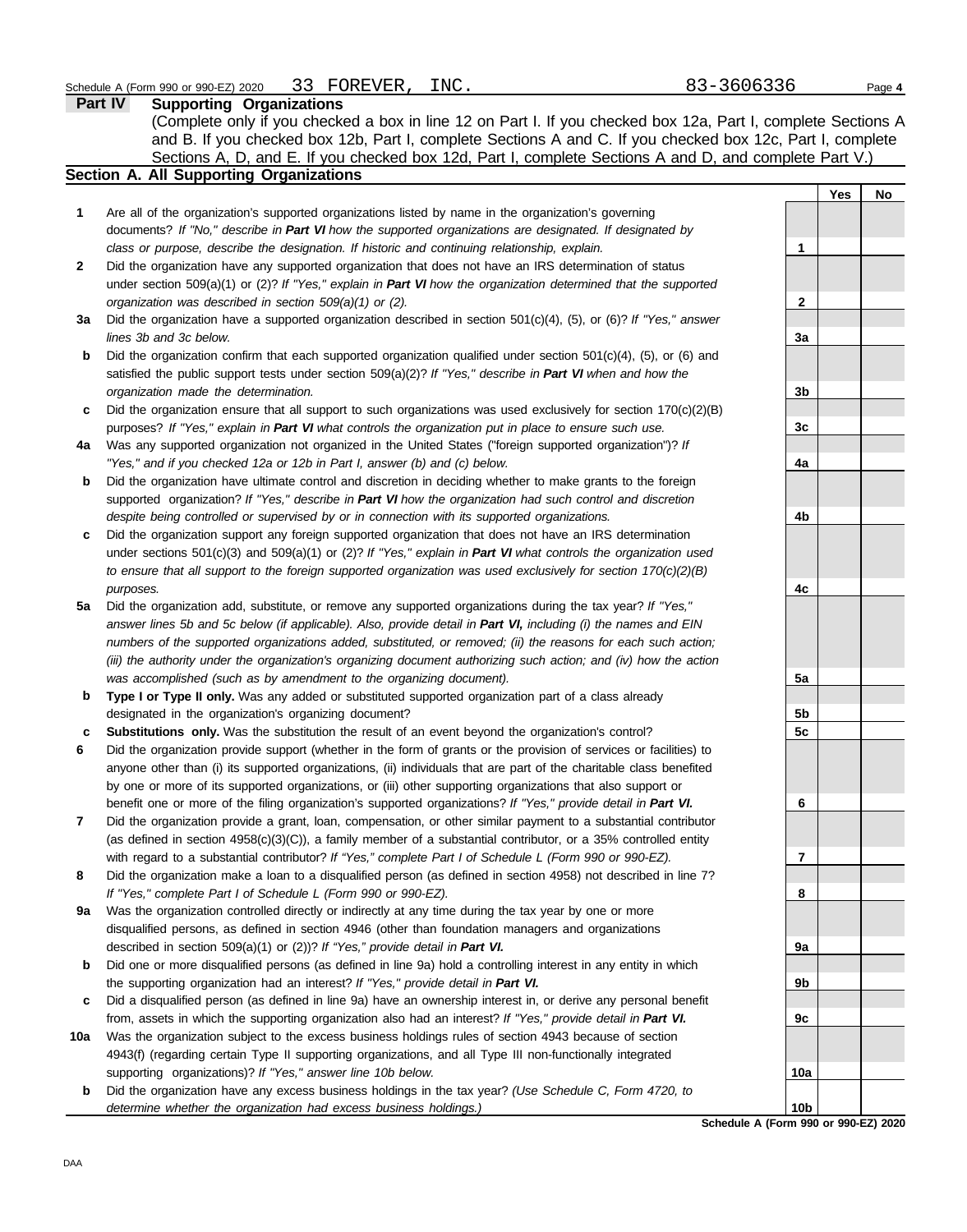|        | Part IV<br><b>Supporting Organizations (continued)</b>                                                                            |                 |            |    |
|--------|-----------------------------------------------------------------------------------------------------------------------------------|-----------------|------------|----|
|        |                                                                                                                                   |                 | <b>Yes</b> | No |
| 11     | Has the organization accepted a gift or contribution from any of the following persons?                                           |                 |            |    |
| а      | A person who directly or indirectly controls, either alone or together with persons described in lines 11b and                    |                 |            |    |
|        | 11c below, the governing body of a supported organization?                                                                        | 11a             |            |    |
| b      | A family member of a person described in line 11a above?                                                                          | 11 <sub>b</sub> |            |    |
|        |                                                                                                                                   |                 |            |    |
| c      | A 35% controlled entity of a person described in line 11a or 11b above? If "Yes" to line 11a, 11b, or 11c, provide                |                 |            |    |
|        | detail in Part VI.<br><b>Section B. Type I Supporting Organizations</b>                                                           | 11c             |            |    |
|        |                                                                                                                                   |                 |            |    |
|        |                                                                                                                                   |                 | <b>Yes</b> | No |
| 1      | Did the governing body, members of the governing body, officers acting in their official capacity, or membership of one or        |                 |            |    |
|        | more supported organizations have the power to regularly appoint or elect at least a majority of the organization's officers,     |                 |            |    |
|        | directors, or trustees at all times during the tax year? If "No," describe in Part VI how the supported organization(s)           |                 |            |    |
|        | effectively operated, supervised, or controlled the organization's activities. If the organization had more than one supported    |                 |            |    |
|        | organization, describe how the powers to appoint and/or remove officers, directors, or trustees were allocated among the          |                 |            |    |
|        | supported organizations and what conditions or restrictions, if any, applied to such powers during the tax year.                  | 1               |            |    |
| 2      | Did the organization operate for the benefit of any supported organization other than the supported                               |                 |            |    |
|        | organization(s) that operated, supervised, or controlled the supporting organization? If "Yes," explain in Part                   |                 |            |    |
|        | VI how providing such benefit carried out the purposes of the supported organization(s) that operated,                            |                 |            |    |
|        | supervised, or controlled the supporting organization.                                                                            | 2               |            |    |
|        | Section C. Type II Supporting Organizations                                                                                       |                 |            |    |
|        |                                                                                                                                   |                 | <b>Yes</b> | No |
| 1      | Were a majority of the organization's directors or trustees during the tax year also a majority of the directors                  |                 |            |    |
|        |                                                                                                                                   |                 |            |    |
|        | or trustees of each of the organization's supported organization(s)? If "No," describe in Part VI how control                     |                 |            |    |
|        | or management of the supporting organization was vested in the same persons that controlled or managed                            |                 |            |    |
|        | the supported organization(s).                                                                                                    | 1               |            |    |
|        | <b>Section D. All Type III Supporting Organizations</b>                                                                           |                 |            |    |
|        |                                                                                                                                   |                 | <b>Yes</b> | No |
| 1      | Did the organization provide to each of its supported organizations, by the last day of the fifth month of the                    |                 |            |    |
|        | organization's tax year, (i) a written notice describing the type and amount of support provided during the prior tax             |                 |            |    |
|        | year, (ii) a copy of the Form 990 that was most recently filed as of the date of notification, and (iii) copies of the            |                 |            |    |
|        | organization's governing documents in effect on the date of notification, to the extent not previously provided?                  | 1               |            |    |
| 2      | Were any of the organization's officers, directors, or trustees either (i) appointed or elected by the supported                  |                 |            |    |
|        | organization(s) or (ii) serving on the governing body of a supported organization? If "No," explain in Part VI how                |                 |            |    |
|        | the organization maintained a close and continuous working relationship with the supported organization(s).                       | 2               |            |    |
| 3      | By reason of the relationship described in line 2, above, did the organization's supported organizations have                     |                 |            |    |
|        | a significant voice in the organization's investment policies and in directing the use of the organization's                      |                 |            |    |
|        | income or assets at all times during the tax year? If "Yes," describe in Part VI the role the organization's                      |                 |            |    |
|        | supported organizations played in this regard.                                                                                    | 3               |            |    |
|        | Section E. Type III Functionally-Integrated Supporting Organizations                                                              |                 |            |    |
| 1      | Check the box next to the method that the organization used to satisfy the Integral Part Test during the year (see instructions). |                 |            |    |
|        | The organization satisfied the Activities Test. Complete line 2 below.                                                            |                 |            |    |
| a<br>b | The organization is the parent of each of its supported organizations. Complete line 3 below.                                     |                 |            |    |
|        |                                                                                                                                   |                 |            |    |
| c      | The organization supported a governmental entity. Describe in Part VI how you supported a governmental entity (see instructions). |                 |            |    |
| 2      | Activities Test. Answer lines 2a and 2b below.                                                                                    |                 | Yes        | No |
| а      | Did substantially all of the organization's activities during the tax year directly further the exempt purposes of                |                 |            |    |
|        | the supported organization(s) to which the organization was responsive? If "Yes," then in Part VI identify                        |                 |            |    |
|        | those supported organizations and explain how these activities directly furthered their exempt purposes,                          |                 |            |    |
|        | how the organization was responsive to those supported organizations, and how the organization determined                         |                 |            |    |
|        | that these activities constituted substantially all of its activities.                                                            | 2a              |            |    |
| b      | Did the activities described in line 2a, above, constitute activities that, but for the organization's involvement,               |                 |            |    |
|        | one or more of the organization's supported organization(s) would have been engaged in? If "Yes," explain in                      |                 |            |    |
|        | Part VI the reasons for the organization's position that its supported organization(s) would have engaged in                      |                 |            |    |
|        | these activities but for the organization's involvement.                                                                          | 2b              |            |    |
| 3      | Parent of Supported Organizations. Answer lines 3a and 3b below.                                                                  |                 |            |    |
| a      | Did the organization have the power to regularly appoint or elect a majority of the officers, directors, or                       |                 |            |    |
|        | trustees of each of the supported organizations? If "Yes" or "No," provide details in Part VI.                                    | 3a              |            |    |
| b      | Did the organization exercise a substantial degree of direction over the policies, programs, and activities of each               |                 |            |    |
|        | of its supported organizations? If "Yes," describe in Part VI the role played by the organization in this regard.                 | 3 <sub>b</sub>  |            |    |
| DAA    | Schedule A (Form 990 or 990-EZ) 2020                                                                                              |                 |            |    |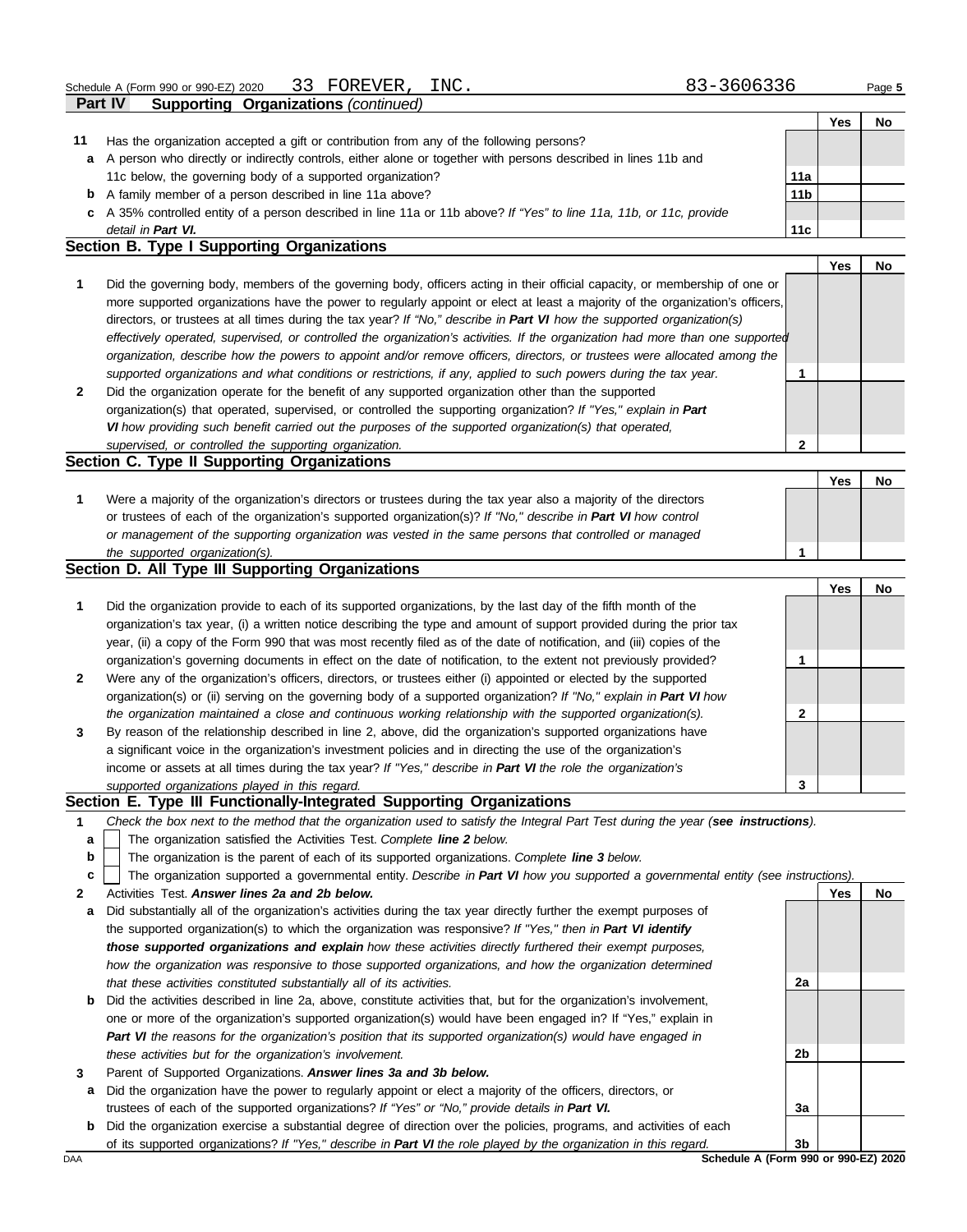| Part V                                                                                                                           | Type III Non-Functionally Integrated 509(a)(3) Supporting Organizations |  |                |                  |  |  |  |
|----------------------------------------------------------------------------------------------------------------------------------|-------------------------------------------------------------------------|--|----------------|------------------|--|--|--|
| Check here if the organization satisfied the Integral Part Test as a qualifying trust on Nov. 20, 1970 (explain in Part VI). See |                                                                         |  |                |                  |  |  |  |
| instructions. All other Type III non-functionally integrated supporting organizations must complete Sections A through E.        |                                                                         |  |                |                  |  |  |  |
| Section A - Adjusted Net Income                                                                                                  |                                                                         |  | (A) Prior Year | (B) Current Year |  |  |  |
|                                                                                                                                  |                                                                         |  |                | (optional)       |  |  |  |
|                                                                                                                                  | Net short-term capital gain                                             |  |                |                  |  |  |  |

| 2              | Recoveries of prior-year distributions                                                                                       | $\mathbf{2}$             |                |                                |  |  |  |  |
|----------------|------------------------------------------------------------------------------------------------------------------------------|--------------------------|----------------|--------------------------------|--|--|--|--|
| 3              | Other gross income (see instructions)                                                                                        | 3                        |                |                                |  |  |  |  |
| 4              | Add lines 1 through 3.                                                                                                       | 4                        |                |                                |  |  |  |  |
| 5              | Depreciation and depletion                                                                                                   | 5                        |                |                                |  |  |  |  |
| 6              | Portion of operating expenses paid or incurred for production or collection of                                               |                          |                |                                |  |  |  |  |
|                | gross income or for management, conservation, or maintenance of property                                                     |                          |                |                                |  |  |  |  |
|                | held for production of income (see instructions)                                                                             | 6                        |                |                                |  |  |  |  |
| 7              | Other expenses (see instructions)                                                                                            | $\overline{7}$           |                |                                |  |  |  |  |
| 8              | Adjusted Net Income (subtract lines 5, 6, and 7 from line 4)                                                                 | 8                        |                |                                |  |  |  |  |
|                | Section B - Minimum Asset Amount                                                                                             |                          | (A) Prior Year | (B) Current Year<br>(optional) |  |  |  |  |
| 1.             | Aggregate fair market value of all non-exempt-use assets (see                                                                |                          |                |                                |  |  |  |  |
|                | instructions for short tax year or assets held for part of year):                                                            |                          |                |                                |  |  |  |  |
|                | a Average monthly value of securities                                                                                        | 1a                       |                |                                |  |  |  |  |
|                | <b>b</b> Average monthly cash balances                                                                                       | 1 <sub>b</sub>           |                |                                |  |  |  |  |
|                | c Fair market value of other non-exempt-use assets                                                                           | 1 <sub>c</sub>           |                |                                |  |  |  |  |
|                | d Total (add lines 1a, 1b, and 1c)                                                                                           | 1d                       |                |                                |  |  |  |  |
|                | e Discount claimed for blockage or other factors                                                                             |                          |                |                                |  |  |  |  |
|                | (explain in detail in Part VI):                                                                                              |                          |                |                                |  |  |  |  |
|                | 2 Acquisition indebtedness applicable to non-exempt-use assets                                                               | $\mathbf{2}$             |                |                                |  |  |  |  |
| 3              | Subtract line 2 from line 1d.                                                                                                | 3                        |                |                                |  |  |  |  |
| 4              | Cash deemed held for exempt use. Enter 0.015 of line 3 (for greater amount,                                                  |                          |                |                                |  |  |  |  |
|                | see instructions).                                                                                                           | 4                        |                |                                |  |  |  |  |
| 5              | Net value of non-exempt-use assets (subtract line 4 from line 3)                                                             | 5                        |                |                                |  |  |  |  |
| 6.             | Multiply line 5 by 0.035.                                                                                                    | 6                        |                |                                |  |  |  |  |
| 7              | Recoveries of prior-year distributions                                                                                       | $\overline{\phantom{a}}$ |                |                                |  |  |  |  |
| 8              | Minimum Asset Amount (add line 7 to line 6)                                                                                  | 8                        |                |                                |  |  |  |  |
|                | Section C - Distributable Amount                                                                                             |                          |                | <b>Current Year</b>            |  |  |  |  |
| 1              | Adjusted net income for prior year (from Section A, line 8, column A)                                                        | 1                        |                |                                |  |  |  |  |
| $\mathbf{2}$   | Enter 0.85 of line 1.                                                                                                        | $\mathbf{2}$             |                |                                |  |  |  |  |
| 3              | Minimum asset amount for prior year (from Section B, line 8, column A)                                                       | 3                        |                |                                |  |  |  |  |
| 4              | Enter greater of line 2 or line 3.                                                                                           | 4                        |                |                                |  |  |  |  |
| 5              | Income tax imposed in prior year                                                                                             | 5                        |                |                                |  |  |  |  |
| 6              | Distributable Amount. Subtract line 5 from line 4, unless subject to                                                         |                          |                |                                |  |  |  |  |
|                | emergency temporary reduction (see instructions)                                                                             | 6                        |                |                                |  |  |  |  |
| $\overline{7}$ | Check here if the current year is the organization's first as a non-functionally integrated Type III supporting organization |                          |                |                                |  |  |  |  |
|                | (see instructions).                                                                                                          |                          |                |                                |  |  |  |  |

**Schedule A (Form 990 or 990-EZ) 2020**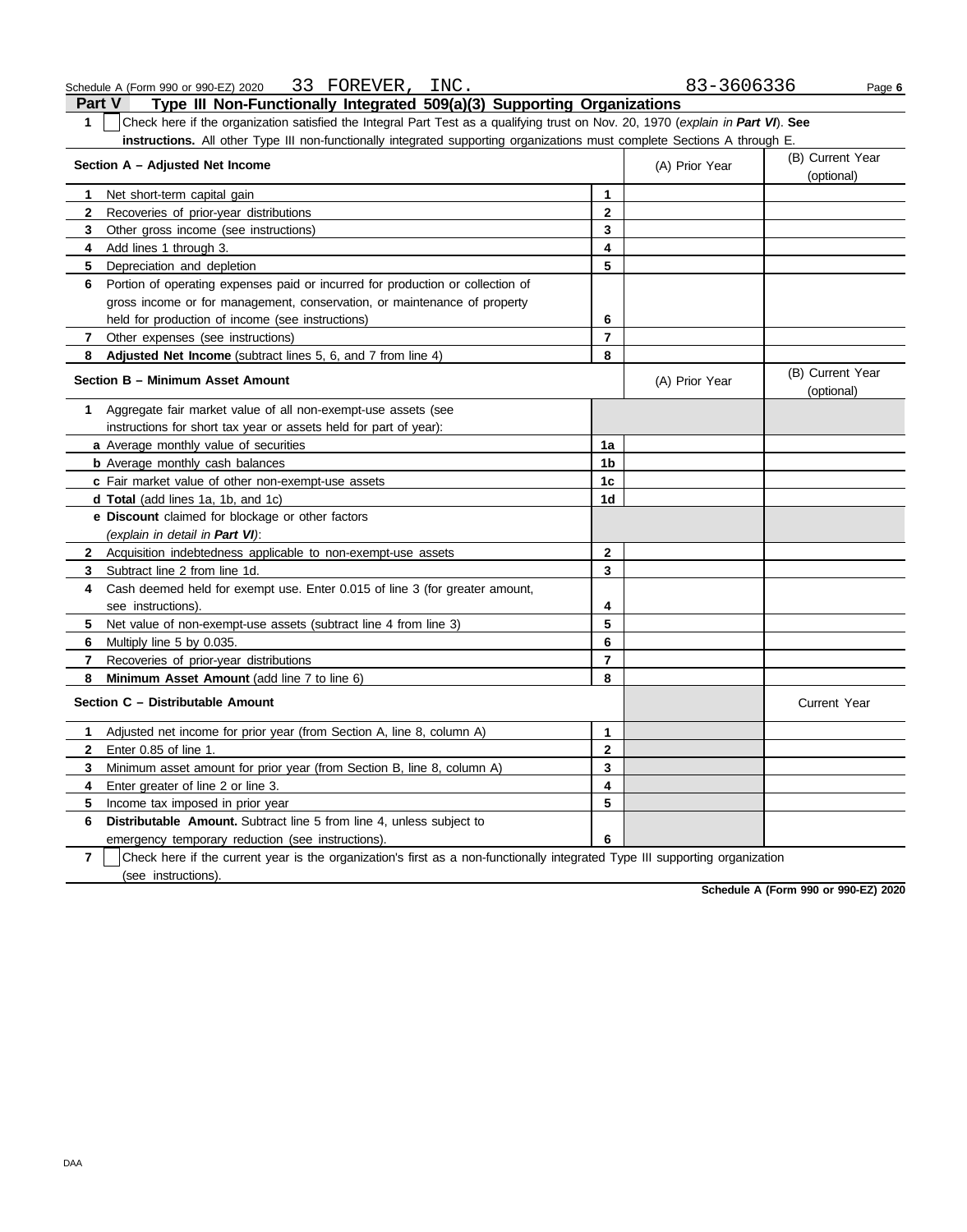| Schedule A (Form 990 or 990-EZ) 2020                                                          | 33 FOREVER, | INC. |  | 83-3606336 | Page 7              |
|-----------------------------------------------------------------------------------------------|-------------|------|--|------------|---------------------|
| Part V<br>Type III Non-Functionally Integrated 509(a)(3) Supporting Organizations (continued) |             |      |  |            |                     |
| Section D - Distributions                                                                     |             |      |  |            | <b>Current Year</b> |

|              | Section D - Distributions                                                                                                   |                                    |                                    |                               |  |  |  |  |  |  |  |
|--------------|-----------------------------------------------------------------------------------------------------------------------------|------------------------------------|------------------------------------|-------------------------------|--|--|--|--|--|--|--|
| 1            | Amounts paid to supported organizations to accomplish exempt purposes                                                       |                                    |                                    |                               |  |  |  |  |  |  |  |
| $\mathbf{2}$ | Amounts paid to perform activity that directly furthers exempt purposes of supported                                        |                                    |                                    |                               |  |  |  |  |  |  |  |
|              | organizations, in excess of income from activity                                                                            |                                    |                                    |                               |  |  |  |  |  |  |  |
| 3            | Administrative expenses paid to accomplish exempt purposes of supported organizations                                       |                                    |                                    |                               |  |  |  |  |  |  |  |
| 4            | Amounts paid to acquire exempt-use assets                                                                                   |                                    |                                    |                               |  |  |  |  |  |  |  |
| 5            | Qualified set-aside amounts (prior IRS approval required— <i>provide details in Part VI</i> )                               |                                    |                                    |                               |  |  |  |  |  |  |  |
| 6            | Other distributions (describe in Part VI). See instructions.                                                                |                                    |                                    |                               |  |  |  |  |  |  |  |
| 7            | Total annual distributions. Add lines 1 through 6.                                                                          |                                    |                                    |                               |  |  |  |  |  |  |  |
| 8            | Distributions to attentive supported organizations to which the organization is responsive                                  |                                    |                                    |                               |  |  |  |  |  |  |  |
|              | (provide details in Part VI). See instructions.                                                                             |                                    |                                    |                               |  |  |  |  |  |  |  |
| 9            | Distributable amount for 2020 from Section C, line 6                                                                        |                                    |                                    |                               |  |  |  |  |  |  |  |
| 10           | Line 8 amount divided by line 9 amount                                                                                      |                                    |                                    |                               |  |  |  |  |  |  |  |
|              | <b>Section E - Distribution Allocations (see instructions)</b>                                                              | (i)<br><b>Excess Distributions</b> | (iii)<br><b>Underdistributions</b> | (iii)<br><b>Distributable</b> |  |  |  |  |  |  |  |
|              |                                                                                                                             |                                    | Pre-2020                           | Amount for 2020               |  |  |  |  |  |  |  |
| 1            | Distributable amount for 2020 from Section C, line 6                                                                        |                                    |                                    |                               |  |  |  |  |  |  |  |
| $\mathbf{2}$ | Underdistributions, if any, for years prior to 2020<br>(reasonable cause required-explain in Part VI). See<br>instructions. |                                    |                                    |                               |  |  |  |  |  |  |  |
| 3            | Excess distributions carryover, if any, to 2020                                                                             |                                    |                                    |                               |  |  |  |  |  |  |  |
|              | <b>a</b> From 2015                                                                                                          |                                    |                                    |                               |  |  |  |  |  |  |  |
|              | $b$ From 2016                                                                                                               |                                    |                                    |                               |  |  |  |  |  |  |  |
|              | <b>c</b> From 2017                                                                                                          |                                    |                                    |                               |  |  |  |  |  |  |  |
|              | <b>d</b> From 2018                                                                                                          |                                    |                                    |                               |  |  |  |  |  |  |  |
|              | e From 2019                                                                                                                 |                                    |                                    |                               |  |  |  |  |  |  |  |
|              | f Total of lines 3a through 3e                                                                                              |                                    |                                    |                               |  |  |  |  |  |  |  |
|              | g Applied to underdistributions of prior years                                                                              |                                    |                                    |                               |  |  |  |  |  |  |  |
|              | h Applied to 2020 distributable amount                                                                                      |                                    |                                    |                               |  |  |  |  |  |  |  |
| Ť.           | Carryover from 2015 not applied (see instructions)                                                                          |                                    |                                    |                               |  |  |  |  |  |  |  |
|              | Remainder. Subtract lines 3g, 3h, and 3i from line 3f.                                                                      |                                    |                                    |                               |  |  |  |  |  |  |  |
| 4            | Distributions for 2020 from                                                                                                 |                                    |                                    |                               |  |  |  |  |  |  |  |
|              | Section D, line 7:<br>\$                                                                                                    |                                    |                                    |                               |  |  |  |  |  |  |  |
|              | a Applied to underdistributions of prior years                                                                              |                                    |                                    |                               |  |  |  |  |  |  |  |
|              | <b>b</b> Applied to 2020 distributable amount                                                                               |                                    |                                    |                               |  |  |  |  |  |  |  |
|              | c Remainder. Subtract lines 4a and 4b from line 4.                                                                          |                                    |                                    |                               |  |  |  |  |  |  |  |
| 5            | Remaining underdistributions for years prior to 2020, if                                                                    |                                    |                                    |                               |  |  |  |  |  |  |  |
|              | any. Subtract lines 3g and 4a from line 2. For result                                                                       |                                    |                                    |                               |  |  |  |  |  |  |  |
|              | greater than zero, explain in Part VI. See instructions.                                                                    |                                    |                                    |                               |  |  |  |  |  |  |  |
| 6            | Remaining underdistributions for 2020 Subtract lines 3h                                                                     |                                    |                                    |                               |  |  |  |  |  |  |  |
|              | and 4b from line 1. For result greater than zero, explain in                                                                |                                    |                                    |                               |  |  |  |  |  |  |  |
|              | Part VI. See instructions.                                                                                                  |                                    |                                    |                               |  |  |  |  |  |  |  |
| 7            | Excess distributions carryover to 2021. Add lines 3j                                                                        |                                    |                                    |                               |  |  |  |  |  |  |  |
|              | and 4c.                                                                                                                     |                                    |                                    |                               |  |  |  |  |  |  |  |
| 8            | Breakdown of line 7:                                                                                                        |                                    |                                    |                               |  |  |  |  |  |  |  |
|              | a Excess from 2016                                                                                                          |                                    |                                    |                               |  |  |  |  |  |  |  |
|              | <b>b</b> Excess from 2017                                                                                                   |                                    |                                    |                               |  |  |  |  |  |  |  |
|              | c Excess from 2018                                                                                                          |                                    |                                    |                               |  |  |  |  |  |  |  |
|              | d Excess from 2019                                                                                                          |                                    |                                    |                               |  |  |  |  |  |  |  |
|              | e Excess from 2020                                                                                                          |                                    |                                    |                               |  |  |  |  |  |  |  |

**Schedule A (Form 990 or 990-EZ) 2020**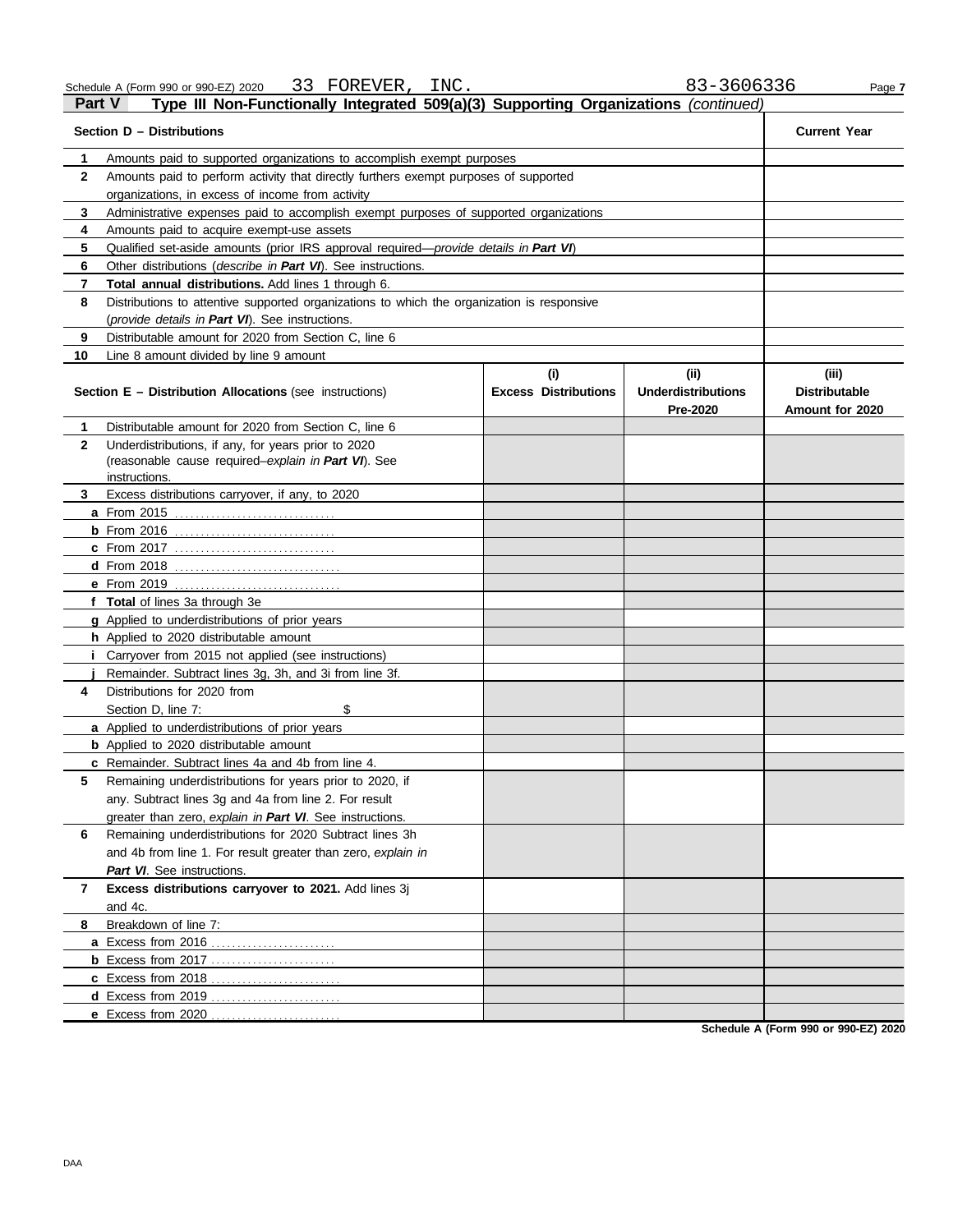$83 - 3606336$ 

 $\ddot{\phantom{0}}$ 

| Part VI | Schedule A (Form 990 or 990-EZ) 2020<br><u>JJ PURBVER, INC.</u><br><u>סככסטסכ-כס</u><br>Page 8<br>Supplemental Information. Provide the explanations required by Part II, line 10; Part II, line 17a or 17b; Part<br>III, line 12; Part IV, Section A, lines 1, 2, 3b, 3c, 4b, 4c, 5a, 6, 9a, 9b, 9c, 11a, 11b, and 11c; Part IV, Section<br>B, lines 1 and 2; Part IV, Section C, line 1; Part IV, Section D, lines 2 and 3; Part IV, Section E, lines 1c, 2a, 2b,<br>3a, and 3b; Part V, line 1; Part V, Section B, line 1e; Part V, Section D, lines 5, 6, and 8; and Part V, Section E,<br>lines 2, 5, and 6. Also complete this part for any additional information. (See instructions.) |
|---------|-----------------------------------------------------------------------------------------------------------------------------------------------------------------------------------------------------------------------------------------------------------------------------------------------------------------------------------------------------------------------------------------------------------------------------------------------------------------------------------------------------------------------------------------------------------------------------------------------------------------------------------------------------------------------------------------------|
|         |                                                                                                                                                                                                                                                                                                                                                                                                                                                                                                                                                                                                                                                                                               |
|         |                                                                                                                                                                                                                                                                                                                                                                                                                                                                                                                                                                                                                                                                                               |
|         |                                                                                                                                                                                                                                                                                                                                                                                                                                                                                                                                                                                                                                                                                               |
|         |                                                                                                                                                                                                                                                                                                                                                                                                                                                                                                                                                                                                                                                                                               |
|         |                                                                                                                                                                                                                                                                                                                                                                                                                                                                                                                                                                                                                                                                                               |
|         |                                                                                                                                                                                                                                                                                                                                                                                                                                                                                                                                                                                                                                                                                               |
|         |                                                                                                                                                                                                                                                                                                                                                                                                                                                                                                                                                                                                                                                                                               |
|         |                                                                                                                                                                                                                                                                                                                                                                                                                                                                                                                                                                                                                                                                                               |
|         |                                                                                                                                                                                                                                                                                                                                                                                                                                                                                                                                                                                                                                                                                               |
|         |                                                                                                                                                                                                                                                                                                                                                                                                                                                                                                                                                                                                                                                                                               |
|         |                                                                                                                                                                                                                                                                                                                                                                                                                                                                                                                                                                                                                                                                                               |
|         |                                                                                                                                                                                                                                                                                                                                                                                                                                                                                                                                                                                                                                                                                               |
|         |                                                                                                                                                                                                                                                                                                                                                                                                                                                                                                                                                                                                                                                                                               |
|         |                                                                                                                                                                                                                                                                                                                                                                                                                                                                                                                                                                                                                                                                                               |
|         |                                                                                                                                                                                                                                                                                                                                                                                                                                                                                                                                                                                                                                                                                               |
|         |                                                                                                                                                                                                                                                                                                                                                                                                                                                                                                                                                                                                                                                                                               |
|         |                                                                                                                                                                                                                                                                                                                                                                                                                                                                                                                                                                                                                                                                                               |
|         |                                                                                                                                                                                                                                                                                                                                                                                                                                                                                                                                                                                                                                                                                               |
|         |                                                                                                                                                                                                                                                                                                                                                                                                                                                                                                                                                                                                                                                                                               |
|         |                                                                                                                                                                                                                                                                                                                                                                                                                                                                                                                                                                                                                                                                                               |
|         |                                                                                                                                                                                                                                                                                                                                                                                                                                                                                                                                                                                                                                                                                               |
|         |                                                                                                                                                                                                                                                                                                                                                                                                                                                                                                                                                                                                                                                                                               |
|         |                                                                                                                                                                                                                                                                                                                                                                                                                                                                                                                                                                                                                                                                                               |
|         |                                                                                                                                                                                                                                                                                                                                                                                                                                                                                                                                                                                                                                                                                               |
|         |                                                                                                                                                                                                                                                                                                                                                                                                                                                                                                                                                                                                                                                                                               |
|         |                                                                                                                                                                                                                                                                                                                                                                                                                                                                                                                                                                                                                                                                                               |
|         |                                                                                                                                                                                                                                                                                                                                                                                                                                                                                                                                                                                                                                                                                               |
|         |                                                                                                                                                                                                                                                                                                                                                                                                                                                                                                                                                                                                                                                                                               |
|         |                                                                                                                                                                                                                                                                                                                                                                                                                                                                                                                                                                                                                                                                                               |
|         |                                                                                                                                                                                                                                                                                                                                                                                                                                                                                                                                                                                                                                                                                               |
|         |                                                                                                                                                                                                                                                                                                                                                                                                                                                                                                                                                                                                                                                                                               |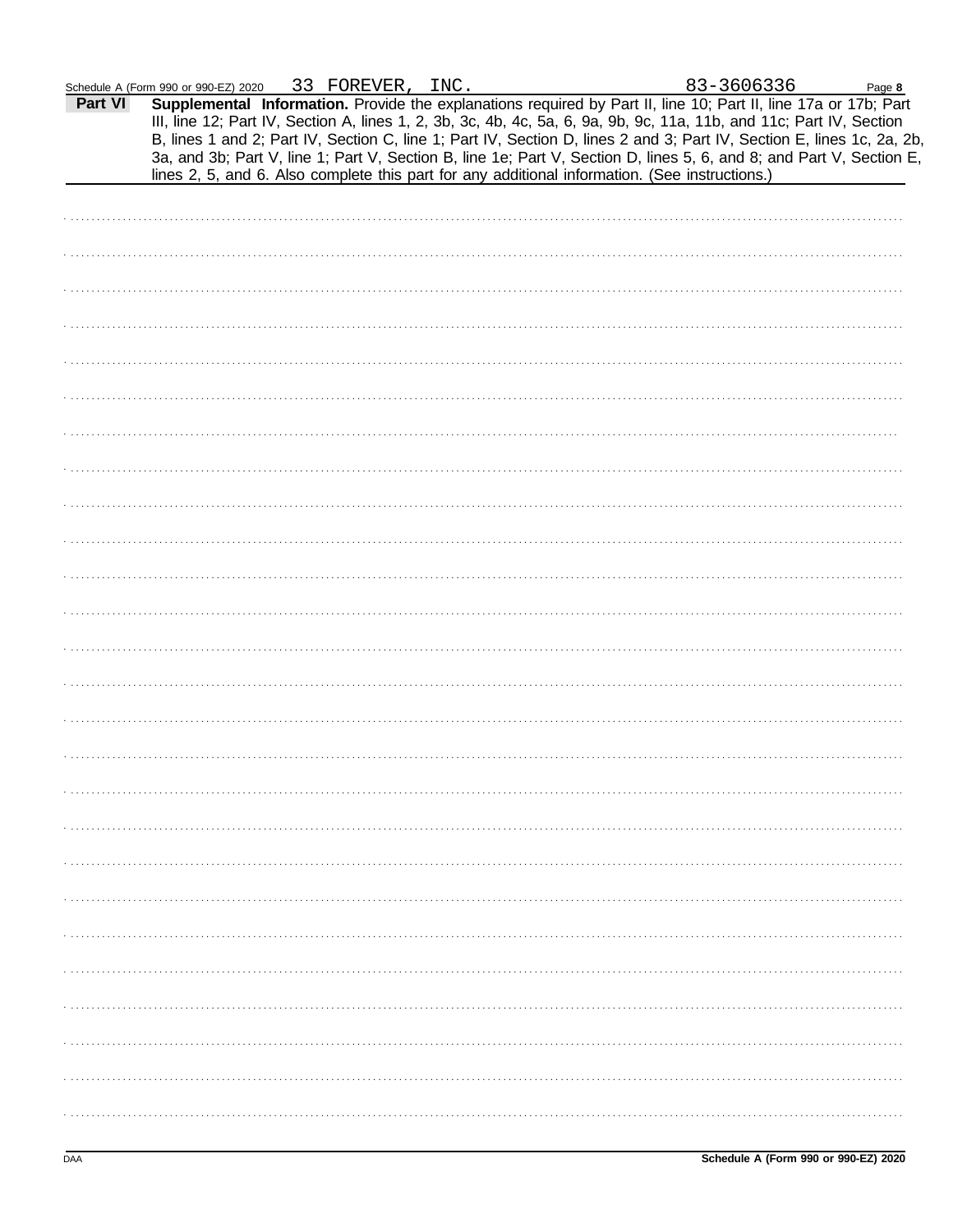## Department of the Treasury **(Form 990, 990-EZ,**

Internal Revenue Service Name of the organization

### **Schedule of Contributors Schedule B**

OMB No. 1545-0047

**2020**

**or 990-PF)** u **Attach to Form 990, Form 990-EZ, or Form 990-PF.** u **Go to** *www.irs.gov/Form990* **for the latest information.**

**Employer identification number**

| 33 FOREVER,                    | INC.                                                                      | 83-3606336 |
|--------------------------------|---------------------------------------------------------------------------|------------|
| Organization type (check one): |                                                                           |            |
| Filers of:                     | Section:                                                                  |            |
| Form 990 or 990-EZ             | $ X $ 501(c)(<br>3 ) (enter number) organization                          |            |
|                                | 4947(a)(1) nonexempt charitable trust not treated as a private foundation |            |
|                                | 527 political organization                                                |            |
| Form 990-PF                    | 501(c)(3) exempt private foundation                                       |            |
|                                | 4947(a)(1) nonexempt charitable trust treated as a private foundation     |            |
|                                | 501(c)(3) taxable private foundation                                      |            |
|                                |                                                                           |            |

Check if your organization is covered by the **General Rule** or a **Special Rule. Note:** Only a section 501(c)(7), (8), or (10) organization can check boxes for both the General Rule and a Special Rule. See **instructions** 

#### **General Rule**

 $\overline{X}$  For an organization filing Form 990, 990-EZ, or 990-PF that received, during the year, contributions totaling \$5,000 or more (in money or property) from any one contributor. Complete Parts I and II. See instructions for determining a contributor's total contributions.

#### **Special Rules**

| For an organization described in section 501(c)(3) filing Form 990 or 990-EZ that met the 33 <sup>1</sup> /3% support test of the |
|-----------------------------------------------------------------------------------------------------------------------------------|
| regulations under sections 509(a)(1) and 170(b)(1)(A)(vi), that checked Schedule A (Form 990 or 990-EZ), Part II, line            |
| 13, 16a, or 16b, and that received from any one contributor, during the year, total contributions of the greater of (1)           |
| \$5,000; or (2) 2% of the amount on (i) Form 990, Part VIII, line 1h; or (ii) Form 990-EZ, line 1. Complete Parts I and II.       |

literary, or educational purposes, or for the prevention of cruelty to children or animals. Complete Parts I (entering For an organization described in section 501(c)(7), (8), or (10) filing Form 990 or 990-EZ that received from any one contributor, during the year, total contributions of more than \$1,000 *exclusively* for religious, charitable, scientific, "N/A" in column (b) instead of the contributor name and address), II, and III.

For an organization described in section 501(c)(7), (8), or (10) filing Form 990 or 990-EZ that received from any one contributor, during the year, contributions *exclusively* for religious, charitable, etc., purposes, but no such contributions totaled more than \$1,000. If this box is checked, enter here the total contributions that were received during the year for an *exclusively* religious, charitable, etc., purpose. Don't complete any of the parts unless the **General Rule** applies to this organization because it received *nonexclusively* religious, charitable, etc., contributions totaling \$5,000 or more during the year . . . . . . . . . . . . . . . . . . . . . . . . . . . . . . . . . . . . . . . . . . . . . . . . . . . . . . . . . . . . . . . . . . . . . . . . . . . .  $\blacktriangleright$  \$

990-EZ, or 990-PF), but it **must** answer "No" on Part IV, line 2, of its Form 990; or check the box on line H of its Form 990-EZ or on its Form 990-PF, Part I, line 2, to certify that it doesn't meet the filing requirements of Schedule B (Form 990, 990-EZ, or 990-PF). **Caution:** An organization that isn't covered by the General Rule and/or the Special Rules doesn't file Schedule B (Form 990,

**For Paperwork Reduction Act Notice, see the instructions for Form 990, 990-EZ, or 990-PF.**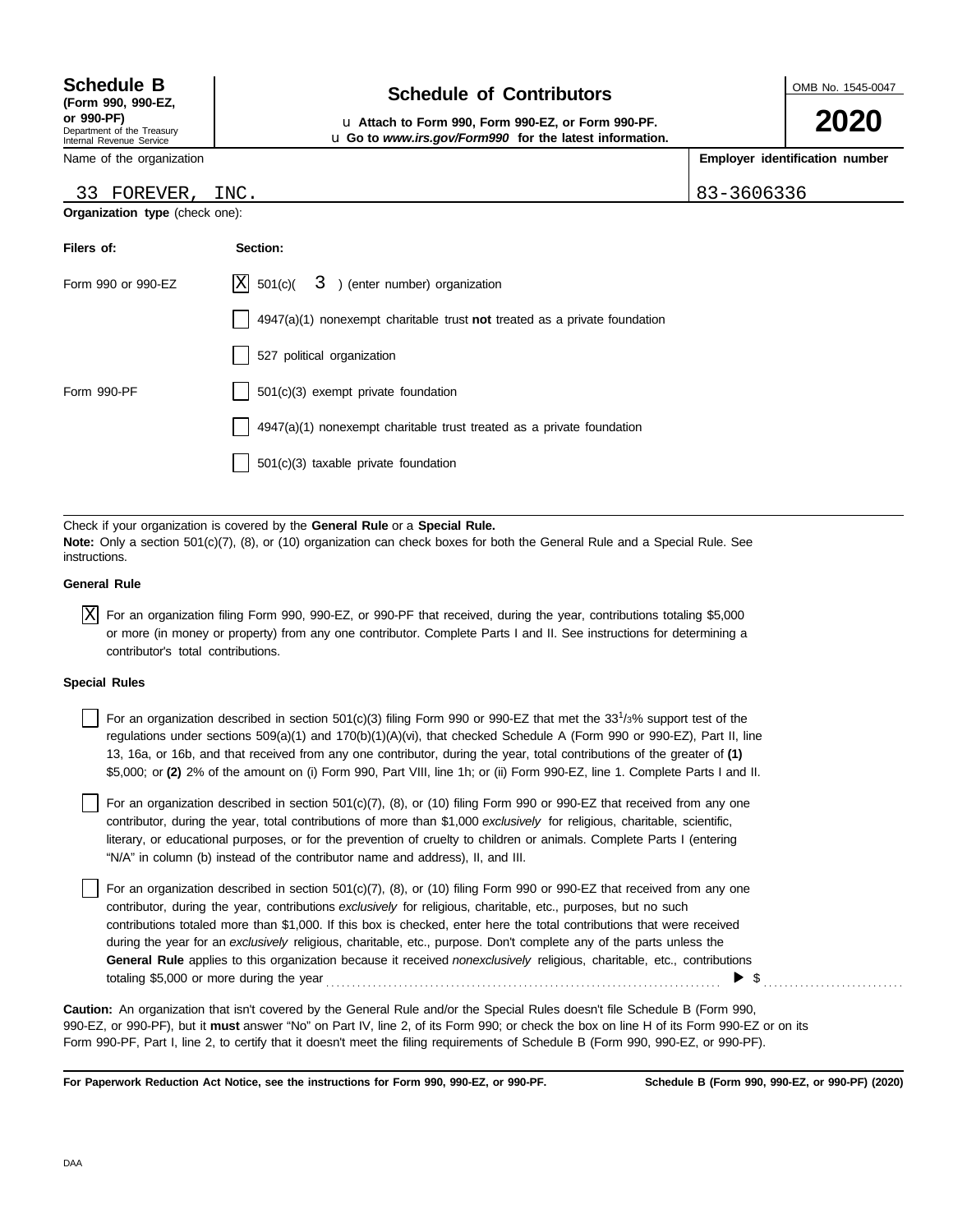|                      | Schedule B (Form 990, 990-EZ, or 990-PF) (2020)                                                                       | PAGE                              | $\mathbf{1}$<br>ΟF<br>-1<br>Page 2                                                           |
|----------------------|-----------------------------------------------------------------------------------------------------------------------|-----------------------------------|----------------------------------------------------------------------------------------------|
|                      | Name of organization                                                                                                  |                                   | Employer identification number                                                               |
| Part I               | 33 FOREVER,<br>INC.<br>Contributors (see instructions). Use duplicate copies of Part I if additional space is needed. |                                   | 83-3606336                                                                                   |
| (a)<br>No.           | (b)<br>Name, address, and ZIP + 4                                                                                     | (c)<br><b>Total contributions</b> | (d)<br>Type of contribution                                                                  |
| $\cdot$ 1. $\cdot$ . | JORDAN & ASHLEY FRECKA<br>3406 OLENTANGY RIVER RD<br>OH 43015<br>DELAWARE                                             | 5,000<br>\$                       | Χ<br>Person<br>Payroll<br><b>Noncash</b><br>(Complete Part II for<br>noncash contributions.) |
| (a)<br>No.           | (b)<br>Name, address, and ZIP + 4                                                                                     | (c)<br><b>Total contributions</b> | (d)<br>Type of contribution                                                                  |
|                      |                                                                                                                       | \$                                | Person<br>Payroll<br><b>Noncash</b><br>(Complete Part II for<br>noncash contributions.)      |
| (a)<br>No.           | (b)<br>Name, address, and ZIP + 4                                                                                     | (c)<br><b>Total contributions</b> | (d)<br>Type of contribution                                                                  |
|                      |                                                                                                                       |                                   | Person<br>Payroll<br><b>Noncash</b><br>(Complete Part II for<br>noncash contributions.)      |
| (a)<br>No.           | (b)<br>Name, address, and ZIP + 4                                                                                     | (c)<br><b>Total contributions</b> | (d)<br>Type of contribution                                                                  |
|                      |                                                                                                                       | \$                                | Person<br>Payroll<br>Noncash<br>(Complete Part II for<br>noncash contributions.)             |
| (a)                  | (b)<br>Name, address, and ZIP + 4                                                                                     | (c)<br><b>Total contributions</b> | (d)<br>Type of contribution                                                                  |
| No.                  |                                                                                                                       | \$                                | Person<br>Payroll<br>Noncash<br>(Complete Part II for<br>noncash contributions.)             |
| (a)<br>No.           | (b)<br>Name, address, and ZIP + 4                                                                                     | (c)<br><b>Total contributions</b> | (d)<br>Type of contribution                                                                  |
|                      |                                                                                                                       | \$                                | Person<br>Payroll<br>Noncash<br>(Complete Part II for<br>noncash contributions.)             |

**Schedule B (Form 990, 990-EZ, or 990-PF) (2020)**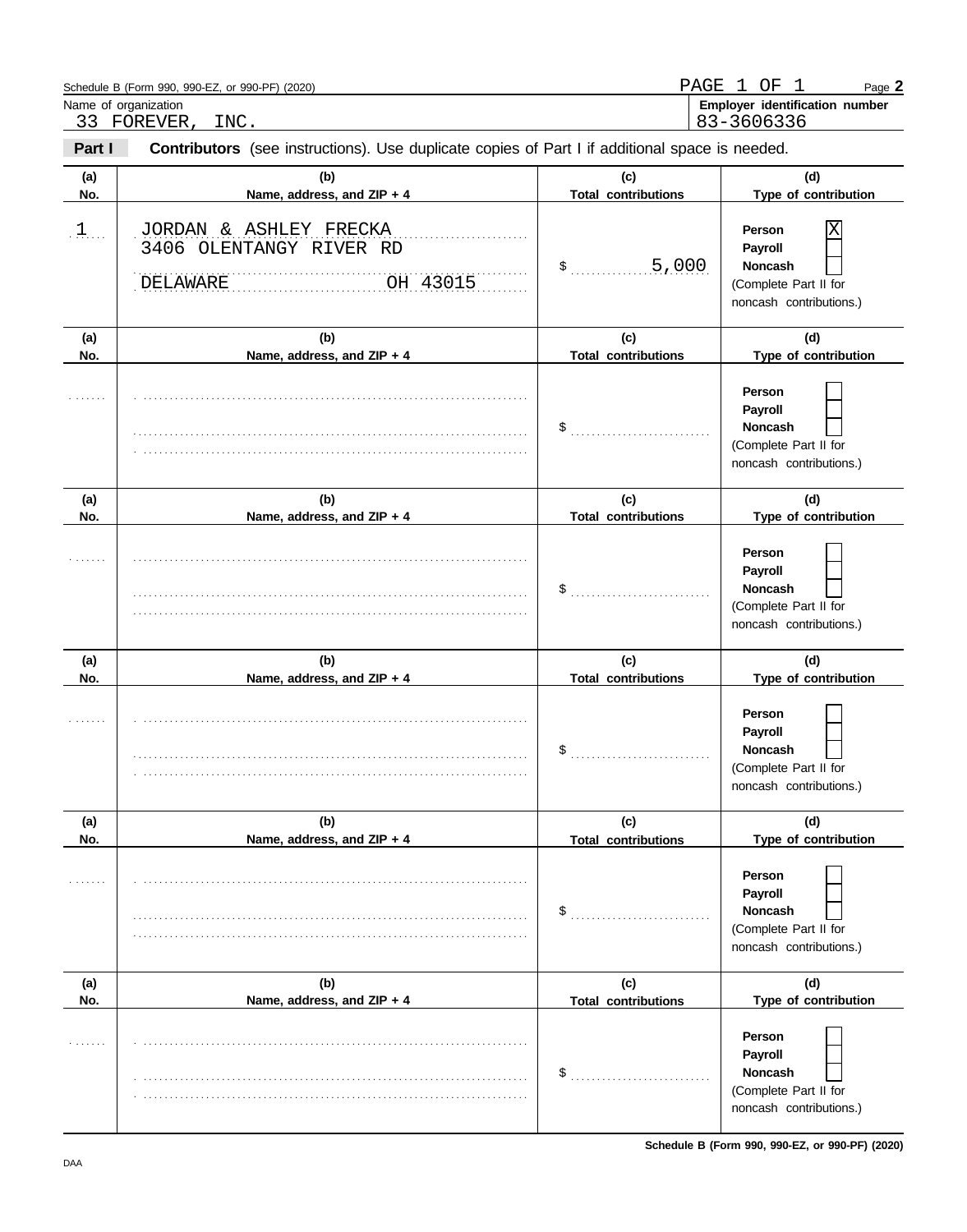| <b>SCHEDULE G</b>                                      | Supplemental Information Regarding Fundraising or Gaming Activities                                                                                                                                                                      |                                      |                                |                                                                                  |                                          | OMB No. 1545-0047                |
|--------------------------------------------------------|------------------------------------------------------------------------------------------------------------------------------------------------------------------------------------------------------------------------------------------|--------------------------------------|--------------------------------|----------------------------------------------------------------------------------|------------------------------------------|----------------------------------|
| (Form 990 or 990-EZ)                                   | Complete if the organization answered "Yes" on Form 990, Part IV, line 17, 18, or 19, or if the                                                                                                                                          |                                      |                                | organization entered more than \$15,000 on Form 990-EZ, line 6a.                 |                                          |                                  |
| Department of the Treasury<br>Internal Revenue Service |                                                                                                                                                                                                                                          | U Attach to Form 990 or Form 990-EZ. |                                | <b>LI Go to www.irs.gov/Form990 for instructions and the latest information.</b> |                                          | Open to Public<br>Inspection     |
| Name of the organization                               |                                                                                                                                                                                                                                          |                                      |                                |                                                                                  | Employer identification number           |                                  |
|                                                        | 33 FOREVER, INC.                                                                                                                                                                                                                         |                                      |                                |                                                                                  | 83-3606336                               |                                  |
| Part I                                                 | Fundraising Activities. Complete if the organization answered "Yes" on Form 990, Part IV, line 17.<br>Form 990-EZ filers are not required to complete this part.                                                                         |                                      |                                |                                                                                  |                                          |                                  |
| 1                                                      | Indicate whether the organization raised funds through any of the following activities. Check all that apply.                                                                                                                            |                                      |                                |                                                                                  |                                          |                                  |
| Mail solicitations<br>a                                |                                                                                                                                                                                                                                          | e                                    |                                | Solicitation of non-government grants                                            |                                          |                                  |
| Internet and email solicitations<br>b                  |                                                                                                                                                                                                                                          |                                      |                                | Solicitation of government grants                                                |                                          |                                  |
| Phone solicitations<br>c                               |                                                                                                                                                                                                                                          | Special fundraising events           |                                |                                                                                  |                                          |                                  |
|                                                        |                                                                                                                                                                                                                                          | g                                    |                                |                                                                                  |                                          |                                  |
| In-person solicitations<br>d                           |                                                                                                                                                                                                                                          |                                      |                                |                                                                                  |                                          |                                  |
|                                                        | 2a Did the organization have a written or oral agreement with any individual (including officers, directors, trustees,<br>or key employees listed in Form 990, Part VII) or entity in connection with professional fundraising services? |                                      |                                |                                                                                  |                                          | Yes<br>No                        |
|                                                        | <b>b</b> If "Yes," list the 10 highest paid individuals or entities (fundraisers) pursuant to agreements under which the fundraiser is to be<br>compensated at least \$5,000 by the organization.                                        |                                      |                                |                                                                                  |                                          |                                  |
|                                                        |                                                                                                                                                                                                                                          |                                      | (iii) Did fund-<br>raiser have |                                                                                  | (v) Amount paid to                       | (vi) Amount paid to              |
|                                                        | (i) Name and address of individual<br>or entity (fundraiser)                                                                                                                                                                             | (ii) Activity                        | custody or                     | (iv) Gross receipts<br>from activity                                             | (or retained by)<br>fundraiser listed in | (or retained by)<br>organization |
|                                                        |                                                                                                                                                                                                                                          |                                      | control of<br>contributions?   |                                                                                  | col. (i)                                 |                                  |
|                                                        |                                                                                                                                                                                                                                          |                                      | Yes  No                        |                                                                                  |                                          |                                  |
| 1                                                      |                                                                                                                                                                                                                                          |                                      |                                |                                                                                  |                                          |                                  |
| $\mathbf{2}$                                           |                                                                                                                                                                                                                                          |                                      |                                |                                                                                  |                                          |                                  |
|                                                        |                                                                                                                                                                                                                                          |                                      |                                |                                                                                  |                                          |                                  |
|                                                        |                                                                                                                                                                                                                                          |                                      |                                |                                                                                  |                                          |                                  |
| 3                                                      |                                                                                                                                                                                                                                          |                                      |                                |                                                                                  |                                          |                                  |
|                                                        |                                                                                                                                                                                                                                          |                                      |                                |                                                                                  |                                          |                                  |
| 4                                                      |                                                                                                                                                                                                                                          |                                      |                                |                                                                                  |                                          |                                  |
|                                                        |                                                                                                                                                                                                                                          |                                      |                                |                                                                                  |                                          |                                  |
|                                                        |                                                                                                                                                                                                                                          |                                      |                                |                                                                                  |                                          |                                  |
| 5                                                      |                                                                                                                                                                                                                                          |                                      |                                |                                                                                  |                                          |                                  |
|                                                        |                                                                                                                                                                                                                                          |                                      |                                |                                                                                  |                                          |                                  |
|                                                        |                                                                                                                                                                                                                                          |                                      |                                |                                                                                  |                                          |                                  |
|                                                        |                                                                                                                                                                                                                                          |                                      |                                |                                                                                  |                                          |                                  |
|                                                        |                                                                                                                                                                                                                                          |                                      |                                |                                                                                  |                                          |                                  |
| 7                                                      |                                                                                                                                                                                                                                          |                                      |                                |                                                                                  |                                          |                                  |
|                                                        |                                                                                                                                                                                                                                          |                                      |                                |                                                                                  |                                          |                                  |
| 8                                                      |                                                                                                                                                                                                                                          |                                      |                                |                                                                                  |                                          |                                  |
|                                                        |                                                                                                                                                                                                                                          |                                      |                                |                                                                                  |                                          |                                  |
|                                                        |                                                                                                                                                                                                                                          |                                      |                                |                                                                                  |                                          |                                  |
| 9                                                      |                                                                                                                                                                                                                                          |                                      |                                |                                                                                  |                                          |                                  |
|                                                        |                                                                                                                                                                                                                                          |                                      |                                |                                                                                  |                                          |                                  |
| 10                                                     |                                                                                                                                                                                                                                          |                                      |                                |                                                                                  |                                          |                                  |
|                                                        |                                                                                                                                                                                                                                          |                                      |                                |                                                                                  |                                          |                                  |
| Total                                                  |                                                                                                                                                                                                                                          |                                      |                                |                                                                                  |                                          |                                  |
| 3                                                      | List all states in which the organization is registered or licensed to solicit contributions or has been notified it is exempt from                                                                                                      |                                      |                                |                                                                                  |                                          |                                  |
| registration or licensing.                             |                                                                                                                                                                                                                                          |                                      |                                |                                                                                  |                                          |                                  |
|                                                        |                                                                                                                                                                                                                                          |                                      |                                |                                                                                  |                                          |                                  |
|                                                        |                                                                                                                                                                                                                                          |                                      |                                |                                                                                  |                                          |                                  |
|                                                        |                                                                                                                                                                                                                                          |                                      |                                |                                                                                  |                                          |                                  |
|                                                        |                                                                                                                                                                                                                                          |                                      |                                |                                                                                  |                                          |                                  |
|                                                        |                                                                                                                                                                                                                                          |                                      |                                |                                                                                  |                                          |                                  |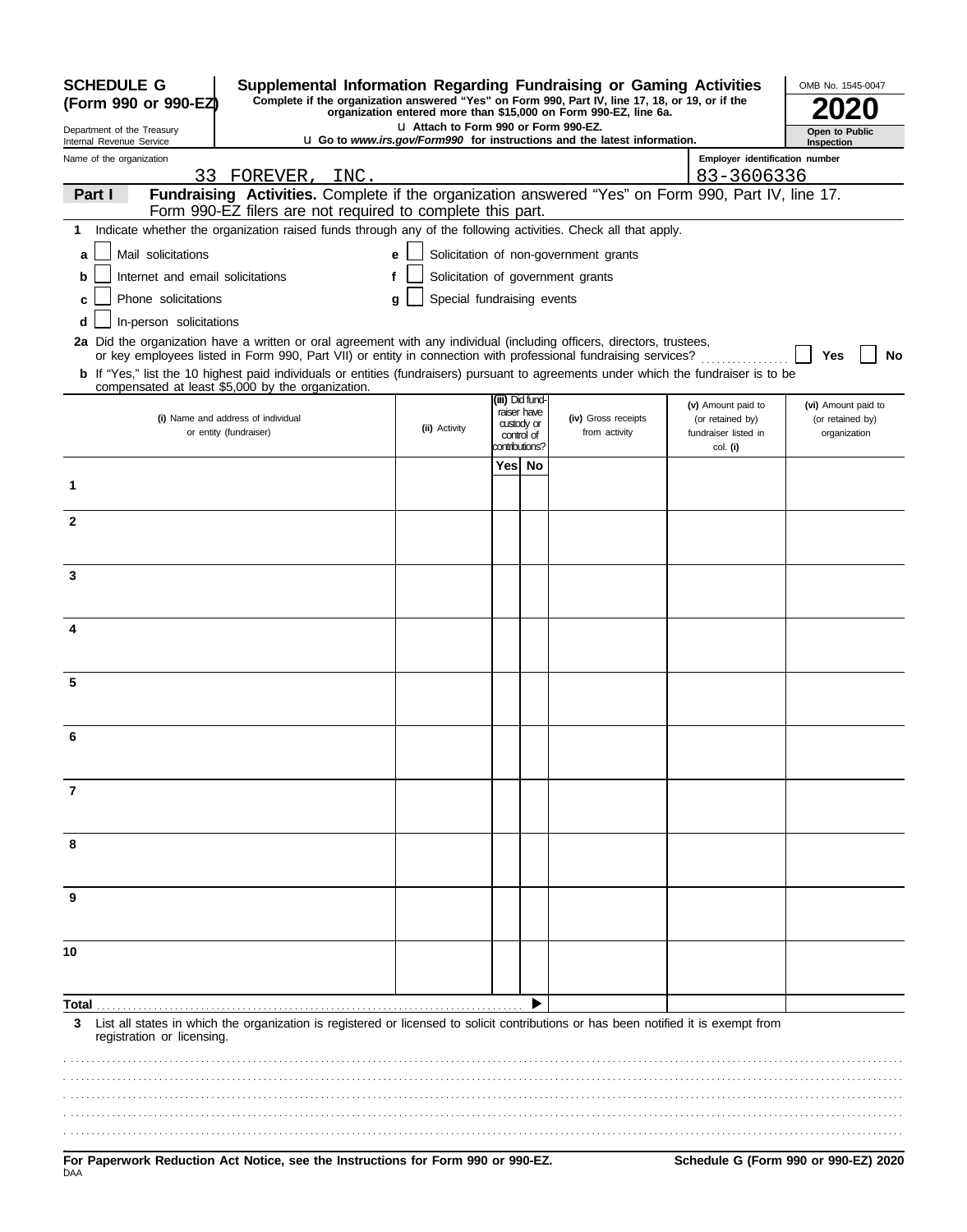#### Schedule G (Form 990 or 990-EZ) 2020 Page **2** 33 FOREVER, INC.

**Part II Fundraising Events.** Complete if the organization answered "Yes" on Form 990, Part IV, line 18, or reported more gross receipts greater than \$5,000. than \$15,000 of fundraising event contributions and gross income on Form 990-EZ, lines 1 and 6b. List events with

|                 |          |                                                       | (a) Event $#1$<br>GOLF OUTING<br>(event type)                                                             | (b) Event $#2$<br>(event type) | (c) Other events<br>NONE<br>(total number) | (d) Total events<br>(add col. (a) through<br>$col.$ (c)) |
|-----------------|----------|-------------------------------------------------------|-----------------------------------------------------------------------------------------------------------|--------------------------------|--------------------------------------------|----------------------------------------------------------|
| Revenue         |          | 1 Gross receipts                                      | <u>28,351</u>                                                                                             |                                |                                            | <u>28,351</u>                                            |
|                 |          | 2 Less: Contributions<br>3 Gross income (line 1 minus |                                                                                                           |                                |                                            |                                                          |
|                 |          |                                                       | 28,351                                                                                                    |                                |                                            | <u>28,351</u>                                            |
|                 |          | 4 Cash prizes                                         |                                                                                                           |                                |                                            |                                                          |
|                 |          | 5 Noncash prizes                                      |                                                                                                           |                                |                                            |                                                          |
|                 |          | 6 Rent/facility costs                                 | 19,892                                                                                                    |                                |                                            | 19,892                                                   |
| Direct Expenses |          | 7 Food and beverages                                  |                                                                                                           |                                |                                            |                                                          |
|                 |          | 8 Entertainment                                       | the control of the control of the control of the control of the control of                                |                                |                                            |                                                          |
|                 |          | 9 Other direct expenses                               |                                                                                                           |                                |                                            |                                                          |
|                 |          |                                                       |                                                                                                           |                                |                                            |                                                          |
|                 |          |                                                       |                                                                                                           |                                |                                            | $\frac{19,892}{8,459}$                                   |
|                 | Part III |                                                       | Gaming. Complete if the organization answered "Yes" on Form 990, Part IV, line 19, or reported more than  |                                |                                            |                                                          |
|                 |          |                                                       | \$15,000 on Form 990-EZ, line 6a.                                                                         | (b) Pull tabs/instant          |                                            | (d) Total gaming (add                                    |
|                 |          |                                                       | (a) Bingo                                                                                                 | bingo/progressive bingo        | (c) Other gaming                           | col. (a) through col. (c))                               |
| Revenue         |          |                                                       |                                                                                                           |                                |                                            |                                                          |
|                 |          | 1 Gross revenue                                       |                                                                                                           |                                |                                            |                                                          |
|                 |          | 2 Cash prizes                                         |                                                                                                           |                                |                                            |                                                          |
|                 |          | 3 Noncash prizes                                      |                                                                                                           |                                |                                            |                                                          |
| Direct Expenses |          | 4 Rent/facility costs                                 |                                                                                                           |                                |                                            |                                                          |
|                 |          | 5 Other direct expenses                               |                                                                                                           |                                |                                            |                                                          |
|                 |          |                                                       |                                                                                                           | Yes $%$                        | %<br><b>Yes</b>                            |                                                          |
|                 |          | 6 Volunteer labor                                     | No                                                                                                        | <b>No</b>                      | No.                                        |                                                          |
|                 |          |                                                       |                                                                                                           |                                | ▶                                          |                                                          |
|                 |          |                                                       |                                                                                                           |                                |                                            |                                                          |
| 9               |          | <b>b</b> If "No," explain:                            |                                                                                                           |                                |                                            | <b>Yes</b><br>No                                         |
|                 |          |                                                       |                                                                                                           |                                |                                            |                                                          |
|                 |          | <b>b</b> If "Yes," explain:                           | 10a Were any of the organization's gaming licenses revoked, suspended, or terminated during the tax year? |                                |                                            | Yes  <br>No                                              |
|                 |          |                                                       |                                                                                                           |                                |                                            |                                                          |

DAA **Schedule G (Form 990 or 990-EZ) 2020**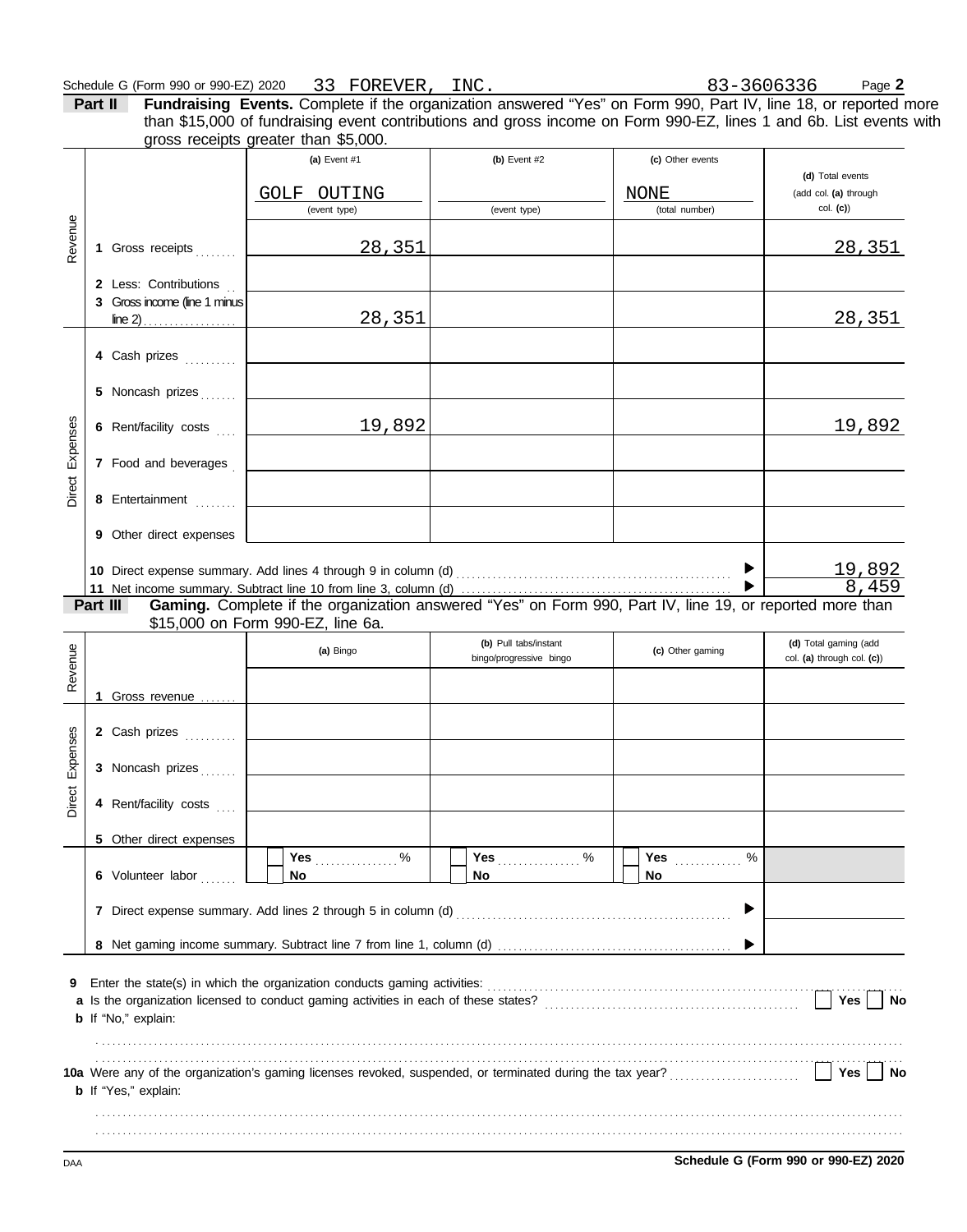|    |          | Schedule G (Form 990 or 990-EZ) 2020 33 FOREVER, INC.                                                                                                                                                                                         |          |  |                        |  | 83-3606336                           |                 |            | Page 3 |
|----|----------|-----------------------------------------------------------------------------------------------------------------------------------------------------------------------------------------------------------------------------------------------|----------|--|------------------------|--|--------------------------------------|-----------------|------------|--------|
| 11 |          |                                                                                                                                                                                                                                               |          |  |                        |  |                                      |                 | Yes        | No     |
| 12 |          | Is the organization a grantor, beneficiary or trustee of a trust, or a member of a partnership or other entity                                                                                                                                |          |  |                        |  |                                      |                 |            |        |
|    |          |                                                                                                                                                                                                                                               |          |  |                        |  |                                      |                 | <b>Yes</b> | No     |
| 13 |          | Indicate the percentage of gaming activity conducted in:                                                                                                                                                                                      |          |  |                        |  |                                      |                 |            |        |
| a  |          |                                                                                                                                                                                                                                               |          |  |                        |  |                                      | 13a             |            | %      |
| b  |          |                                                                                                                                                                                                                                               |          |  |                        |  |                                      | 13 <sub>b</sub> |            | $\%$   |
| 14 | records: | Enter the name and address of the person who prepares the organization's gaming/special events books and                                                                                                                                      |          |  |                        |  |                                      |                 |            |        |
|    |          |                                                                                                                                                                                                                                               |          |  |                        |  |                                      |                 |            |        |
|    |          | Address u contract and the contract of the contract of the contract of the contract of the contract of the contract of the contract of the contract of the contract of the contract of the contract of the contract of the con                |          |  |                        |  |                                      |                 |            |        |
|    | revenue? | 15a Does the organization have a contract with a third party from whom the organization receives gaming                                                                                                                                       |          |  |                        |  |                                      |                 | Yes        | No     |
|    |          |                                                                                                                                                                                                                                               |          |  |                        |  |                                      |                 |            |        |
|    |          | amount of gaming revenue retained by the third party <b>u</b> \$                                                                                                                                                                              |          |  |                        |  |                                      |                 |            |        |
|    |          | If "Yes," enter name and address of the third party:                                                                                                                                                                                          |          |  |                        |  |                                      |                 |            |        |
|    |          |                                                                                                                                                                                                                                               |          |  |                        |  |                                      |                 |            |        |
|    |          | Address <b>u</b> example and the contract of the contract of the contract of the contract of the contract of the contract of the contract of the contract of the contract of the contract of the contract of the contract of the co           |          |  |                        |  |                                      |                 |            |        |
| 16 |          | Gaming manager information:                                                                                                                                                                                                                   |          |  |                        |  |                                      |                 |            |        |
|    |          |                                                                                                                                                                                                                                               |          |  |                        |  |                                      |                 |            |        |
|    |          |                                                                                                                                                                                                                                               |          |  |                        |  |                                      |                 |            |        |
|    |          | Description of services provided <b>u</b> electron contract the contract of services and contract the contract of services provided <b>u</b>                                                                                                  |          |  |                        |  |                                      |                 |            |        |
|    |          |                                                                                                                                                                                                                                               |          |  |                        |  |                                      |                 |            |        |
|    |          | Director/officer                                                                                                                                                                                                                              | Employee |  | Independent contractor |  |                                      |                 |            |        |
| 17 |          | Mandatory distributions:                                                                                                                                                                                                                      |          |  |                        |  |                                      |                 |            |        |
|    |          | Is the organization required under state law to make charitable distributions from the gaming proceeds to                                                                                                                                     |          |  |                        |  |                                      |                 |            |        |
|    |          |                                                                                                                                                                                                                                               |          |  |                        |  |                                      |                 | Yes        | No     |
|    |          | <b>b</b> Enter the amount of distributions required under state law to be distributed to other exempt organizations or                                                                                                                        |          |  |                        |  |                                      |                 |            |        |
|    |          | spent in the organization's own exempt activities during the tax year $\mathcal{L}$                                                                                                                                                           |          |  |                        |  |                                      |                 |            |        |
|    | Part IV  | Supplemental Information. Provide the explanations required by Part I, line 2b, columns (iii) and (v); and<br>Part III, lines 9, 9b, 10b, 15b, 15c, 16, and 17b, as applicable. Also provide any additional information.<br>See instructions. |          |  |                        |  |                                      |                 |            |        |
|    |          |                                                                                                                                                                                                                                               |          |  |                        |  |                                      |                 |            |        |
|    |          |                                                                                                                                                                                                                                               |          |  |                        |  |                                      |                 |            |        |
|    |          |                                                                                                                                                                                                                                               |          |  |                        |  |                                      |                 |            |        |
|    |          |                                                                                                                                                                                                                                               |          |  |                        |  |                                      |                 |            |        |
|    |          |                                                                                                                                                                                                                                               |          |  |                        |  |                                      |                 |            |        |
|    |          |                                                                                                                                                                                                                                               |          |  |                        |  |                                      |                 |            |        |
|    |          |                                                                                                                                                                                                                                               |          |  |                        |  |                                      |                 |            |        |
|    |          |                                                                                                                                                                                                                                               |          |  |                        |  |                                      |                 |            |        |
|    |          |                                                                                                                                                                                                                                               |          |  |                        |  |                                      |                 |            |        |
|    |          |                                                                                                                                                                                                                                               |          |  |                        |  |                                      |                 |            |        |
|    |          |                                                                                                                                                                                                                                               |          |  |                        |  |                                      |                 |            |        |
|    |          |                                                                                                                                                                                                                                               |          |  |                        |  |                                      |                 |            |        |
|    |          |                                                                                                                                                                                                                                               |          |  |                        |  | Schedule G (Form 990 or 990-EZ) 2020 |                 |            |        |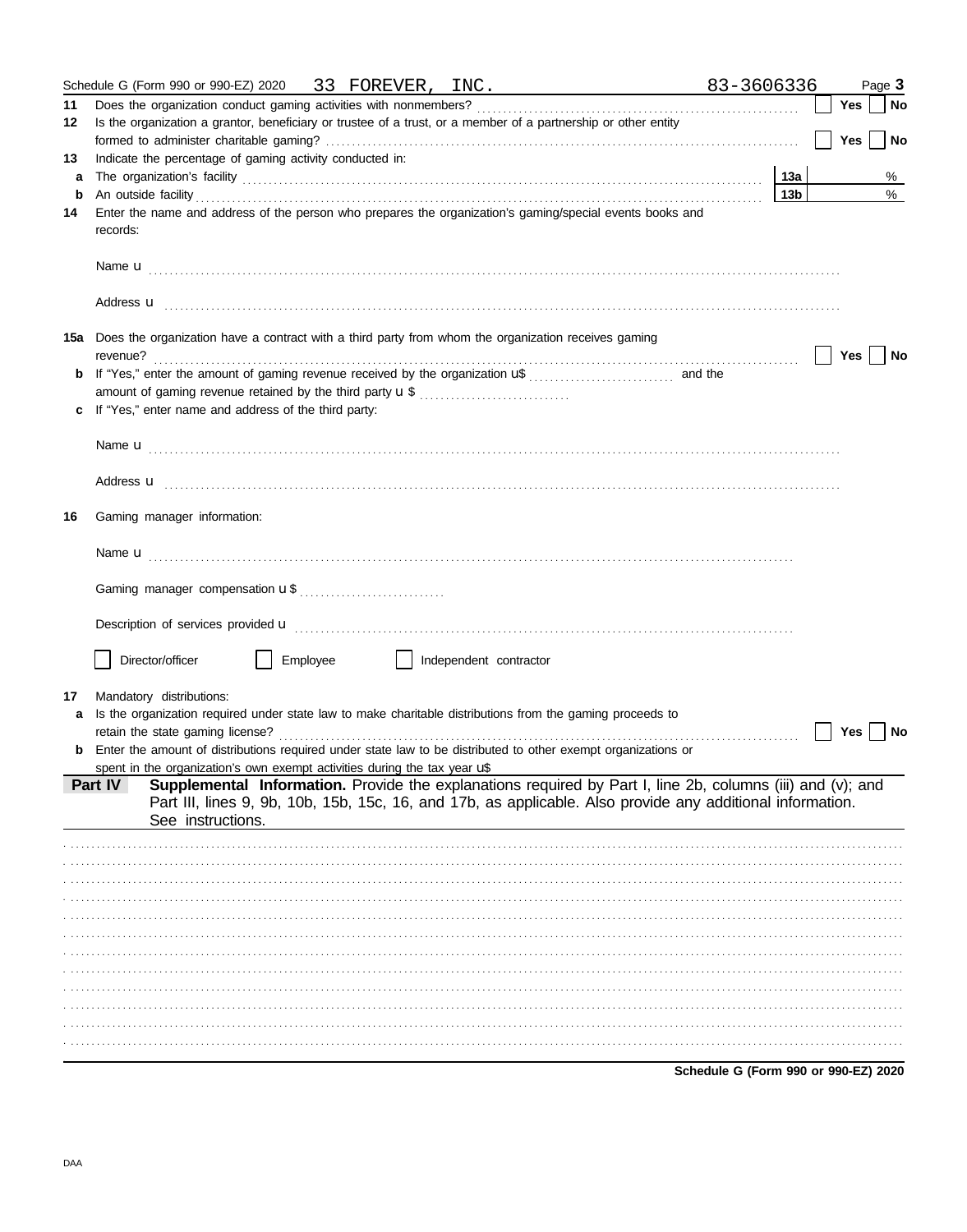| <b>SCHEDULE O</b><br>(Form 990 or 990-EZ)<br>Department of the Treasury<br>Internal Revenue Service | OMB No. 1545-0047<br>2020<br>Open to Public<br>Inspection               |                                |                    |
|-----------------------------------------------------------------------------------------------------|-------------------------------------------------------------------------|--------------------------------|--------------------|
| Name of the organization                                                                            | L Go to www.irs.gov/Form990 for the latest information.                 | Employer identification number |                    |
|                                                                                                     | FOREVER,<br>33<br>INC.                                                  | 83-3606336                     |                    |
| FORM 990<br>$\overline{\phantom{0}}$                                                                | ORGANIZATION'S MISSION                                                  |                                |                    |
| FOREVER'S<br>33                                                                                     | POSITIVELY IMPACT<br>GOAL<br>ΙS<br>THE<br>LIVES<br>TО<br>OF             |                                | ALL THOSE AFFECTED |
| BY DEPRESSION,                                                                                      | THEIR RELATED<br>DISORDERS<br>ANXIETY<br>AND<br>AND                     | OTHER                          | MENTAL<br>HEALTH   |
| ISSUES,                                                                                             | SUICIDAL<br>THOUGHTS<br>THE<br>ORGANIZATION PROVIDES<br>INCLUDING       |                                | HOPE<br>AND        |
| <b>HELP</b><br>AND                                                                                  | PROMOTES<br>AWARENESS,<br>PROVIDES<br>EDUCATIONAL PROGRAMMING AND       |                                |                    |
| RESOURCES                                                                                           | SUPPORTS RESEARCH EFFORTS,<br>ENGAGES<br>ADVOCACY,<br>ΙN.               | AND                            | ESTABLISHED        |
| AND                                                                                                 | ENCOURAGES COMMUNITY SUPPORT.                                           |                                |                    |
|                                                                                                     |                                                                         |                                |                    |
| FORM 990, PART VI,                                                                                  | RELATED<br>PARTY<br>INFORMATION AMONG OFFICERS<br>LINE<br>-2<br>$\sim$  |                                |                    |
| MEMBERS<br>ALL                                                                                      | EXCEPT NICHOLAS ADAMS<br>ALL MEMBERS                                    | EXCEPT                         | NICHOLAS ADAMS     |
| DIRECTORS                                                                                           | DIRECTORS                                                               |                                |                    |
| FAMILY RELATIONSHIP                                                                                 |                                                                         |                                |                    |
|                                                                                                     |                                                                         |                                |                    |
| FORM 990, PART                                                                                      | 11B<br>LINE<br>ORGANIZATION'S<br>PROCESS<br>-V T<br>'TO                 | REVIEW                         | -990<br>FORM       |
|                                                                                                     | EWED BY EXECUTIVE DIRECTOR                                              |                                |                    |
|                                                                                                     |                                                                         |                                |                    |
|                                                                                                     | FORM 990, PART VI, LINE 19 - GOVERNING DOCUMENTS DISCLOSURE EXPLANATION |                                |                    |
|                                                                                                     | DOCUMENTS AVAILABLE UPON REQUEST                                        |                                |                    |
|                                                                                                     |                                                                         |                                |                    |
|                                                                                                     |                                                                         |                                |                    |
|                                                                                                     |                                                                         |                                |                    |
|                                                                                                     |                                                                         |                                |                    |
|                                                                                                     |                                                                         |                                |                    |
|                                                                                                     |                                                                         |                                |                    |
|                                                                                                     |                                                                         |                                |                    |
|                                                                                                     |                                                                         |                                |                    |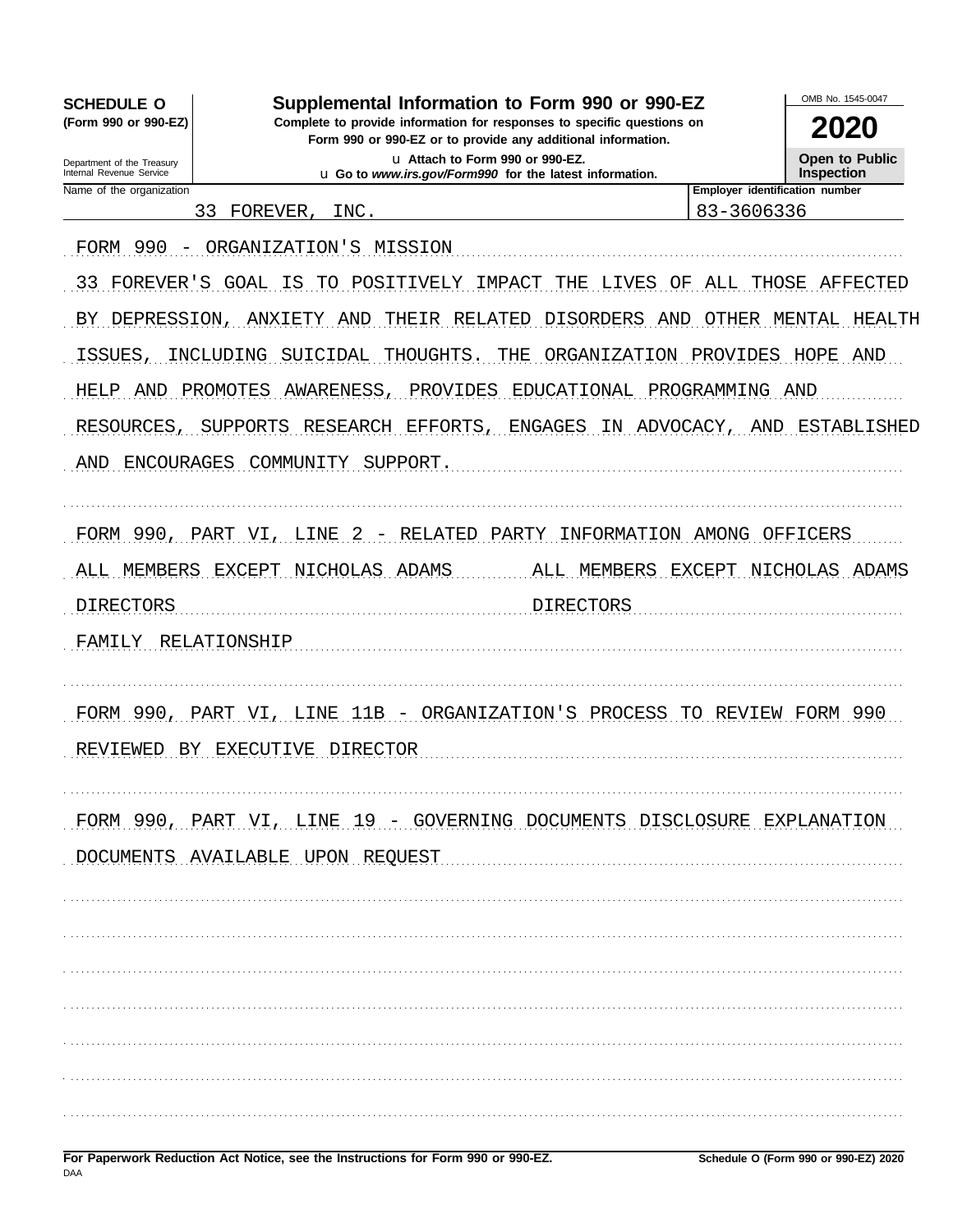| Form 990                  |  |                             | <b>Two Year Comparison Report</b>                                                                                                                                                                                                  |     | 2019 & 2020 |          |         |            |                                |
|---------------------------|--|-----------------------------|------------------------------------------------------------------------------------------------------------------------------------------------------------------------------------------------------------------------------------|-----|-------------|----------|---------|------------|--------------------------------|
|                           |  |                             | For calendar year 2020, or tax year beginning                                                                                                                                                                                      |     | ending      |          |         |            |                                |
| Name                      |  |                             |                                                                                                                                                                                                                                    |     |             |          |         |            | Taxpayer Identification Number |
|                           |  |                             |                                                                                                                                                                                                                                    |     |             |          |         |            |                                |
|                           |  | 33 FOREVER, INC.            |                                                                                                                                                                                                                                    |     |             |          |         | 83-3606336 |                                |
|                           |  |                             |                                                                                                                                                                                                                                    |     | 2019        | 2020     |         |            | <b>Differences</b>             |
|                           |  |                             |                                                                                                                                                                                                                                    | 1.  | 161,711     |          | 76,153  |            | $-85,558$                      |
|                           |  |                             | 2. Membership dues and assessments                                                                                                                                                                                                 | 2.  |             |          |         |            |                                |
| Φ                         |  |                             | 3. Government contributions and grants                                                                                                                                                                                             | 3.  |             |          |         |            |                                |
| $\Rightarrow$             |  |                             |                                                                                                                                                                                                                                    | 4.  |             |          |         |            |                                |
| $\mathbf{C}$<br>$\bullet$ |  |                             |                                                                                                                                                                                                                                    | 5.  | 145         |          | 2,542   |            | 2,397                          |
| >                         |  |                             |                                                                                                                                                                                                                                    | 6.  |             |          |         |            |                                |
| œ                         |  |                             | 7. Net gain or (loss) from sale of assets other than inventory                                                                                                                                                                     | 7.  |             |          |         |            |                                |
|                           |  |                             | 8. Net income or (loss) from fundraising events                                                                                                                                                                                    | 8.  | 33,347      |          | 8,459   |            | $-24,888$                      |
|                           |  |                             |                                                                                                                                                                                                                                    | 9.  |             |          |         |            |                                |
|                           |  |                             | 10. Net gain or (loss) on sales of inventory $\ldots$                                                                                                                                                                              | 10. |             |          |         |            |                                |
|                           |  |                             |                                                                                                                                                                                                                                    | 11. |             |          |         |            |                                |
|                           |  |                             | 12. Total revenue. Add lines 1 through 11                                                                                                                                                                                          | 12. | 195,203     |          | 87,154  |            | $-108,049$                     |
|                           |  |                             | 13. Grants and similar amounts paid                                                                                                                                                                                                | 13. | 200         |          | 4,225   |            | 4,025                          |
|                           |  |                             | 14. Benefits paid to or for members                                                                                                                                                                                                | 14. |             |          |         |            |                                |
| ഗ                         |  |                             | 15. Compensation of officers, directors, trustees, etc.                                                                                                                                                                            | 15. |             |          |         |            |                                |
| w<br>⊆                    |  |                             | 16. Salaries, other compensation, and employee benefits                                                                                                                                                                            | 16. |             |          |         |            |                                |
| Φ                         |  |                             |                                                                                                                                                                                                                                    | 17. |             |          |         |            |                                |
| $\Omega$<br>$\times$      |  | 18. Other professional fees |                                                                                                                                                                                                                                    | 18. |             |          | 1,240   |            | 1,240                          |
| ш                         |  |                             | 19. Occupancy, rent, utilities, and maintenance <i>maintenance</i>                                                                                                                                                                 | 19. |             |          |         |            |                                |
|                           |  |                             |                                                                                                                                                                                                                                    | 20. |             |          |         |            |                                |
|                           |  |                             |                                                                                                                                                                                                                                    | 21. | 4,489       |          | 5,436   |            | 947                            |
|                           |  |                             | 22. Total expenses. Add lines 13 through 21                                                                                                                                                                                        | 22. | 4,689       |          | 10,901  |            | 6,212                          |
|                           |  |                             | 23. Excess or (Deficit). Subtract line 22 from line 12                                                                                                                                                                             | 23. | 190,514     |          | 76,253  |            | $-114, 261$                    |
|                           |  |                             |                                                                                                                                                                                                                                    | 24. | 195,203     |          | 87,154  |            | $-108,049$                     |
|                           |  |                             | 25. Total unrelated revenue <i>communically contained</i> and the set of the set of the set of the set of the set of the set of the set of the set of the set of the set of the set of the set of the set of the set of the set of | 25. |             |          |         |            |                                |
|                           |  |                             |                                                                                                                                                                                                                                    | 26. | 145         |          | 2,542   |            | 2,397                          |
|                           |  |                             |                                                                                                                                                                                                                                    | 27. | 190,547     |          | 271,287 |            | 80,740                         |
| Information               |  |                             |                                                                                                                                                                                                                                    | 28. |             |          |         |            |                                |
|                           |  |                             |                                                                                                                                                                                                                                    | 29. | 190,547     |          | 271,287 |            | 80,740                         |
|                           |  |                             | 30. Number of voting members of governing body                                                                                                                                                                                     | 30. | 10          | 10       |         |            |                                |
|                           |  |                             | $\overline{6}$ 31. Number of independent voting members of governing body                                                                                                                                                          | 31. |             | 10       |         |            |                                |
|                           |  | 32. Number of employees     |                                                                                                                                                                                                                                    | 32. | $\mathbf 0$ | $\Omega$ |         |            |                                |
|                           |  | 33. Number of volunteers    |                                                                                                                                                                                                                                    | 33. | 15          | 15       |         |            |                                |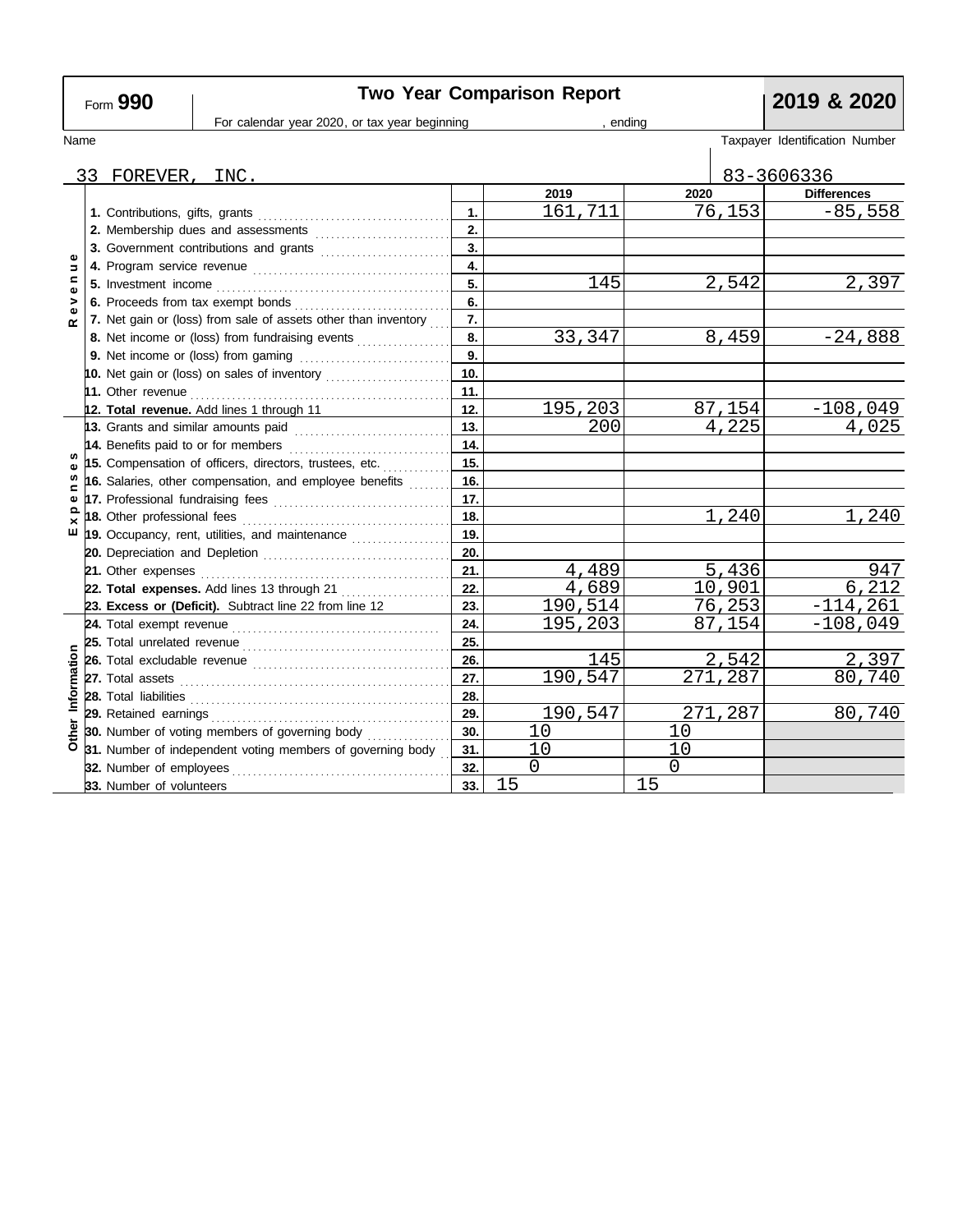| Form 990                                                       |                                                                     |      |      | <b>Tax Return History</b> |         |         | 2020 |  |  |  |
|----------------------------------------------------------------|---------------------------------------------------------------------|------|------|---------------------------|---------|---------|------|--|--|--|
| Name                                                           | Employer Identification Number<br>83-3606336<br>33 FOREVER,<br>INC. |      |      |                           |         |         |      |  |  |  |
|                                                                |                                                                     | 2016 | 2017 | 2018                      | 2019    | 2020    | 2021 |  |  |  |
|                                                                |                                                                     |      |      |                           | 161,711 | 76,153  |      |  |  |  |
|                                                                |                                                                     |      |      |                           |         |         |      |  |  |  |
| Program service revenue                                        |                                                                     |      |      |                           |         |         |      |  |  |  |
|                                                                |                                                                     |      |      |                           |         |         |      |  |  |  |
|                                                                |                                                                     |      |      |                           | 145     | 2,542   |      |  |  |  |
|                                                                |                                                                     |      |      |                           | 33,347  | 8,459   |      |  |  |  |
| Gaming revenue (income/loss)  _____________                    |                                                                     |      |      |                           |         |         |      |  |  |  |
|                                                                |                                                                     |      |      |                           |         |         |      |  |  |  |
|                                                                |                                                                     |      |      |                           | 195,203 | 87,154  |      |  |  |  |
|                                                                |                                                                     |      |      |                           | 200     | 4,225   |      |  |  |  |
|                                                                |                                                                     |      |      |                           |         |         |      |  |  |  |
|                                                                |                                                                     |      |      |                           |         |         |      |  |  |  |
|                                                                |                                                                     |      |      |                           |         |         |      |  |  |  |
|                                                                |                                                                     |      |      |                           |         | 1,240   |      |  |  |  |
|                                                                |                                                                     |      |      |                           |         |         |      |  |  |  |
|                                                                |                                                                     |      |      |                           |         |         |      |  |  |  |
|                                                                |                                                                     |      |      |                           | 4,489   | 5,436   |      |  |  |  |
| Total expenses <b>Manual Accord Professor Accord Professor</b> |                                                                     |      |      |                           | 4,689   | 10,901  |      |  |  |  |
|                                                                |                                                                     |      |      |                           | 190,514 | 76,253  |      |  |  |  |
|                                                                |                                                                     |      |      |                           |         |         |      |  |  |  |
|                                                                |                                                                     |      |      |                           | 195,203 | 87,154  |      |  |  |  |
|                                                                |                                                                     |      |      |                           |         |         |      |  |  |  |
|                                                                |                                                                     |      |      |                           | 145     | 2,542   |      |  |  |  |
|                                                                |                                                                     |      |      |                           | 190,547 | 271,287 |      |  |  |  |
|                                                                |                                                                     |      |      |                           |         |         |      |  |  |  |
|                                                                |                                                                     |      |      |                           | 190,547 | 271,287 |      |  |  |  |

 $\mathsf{r}$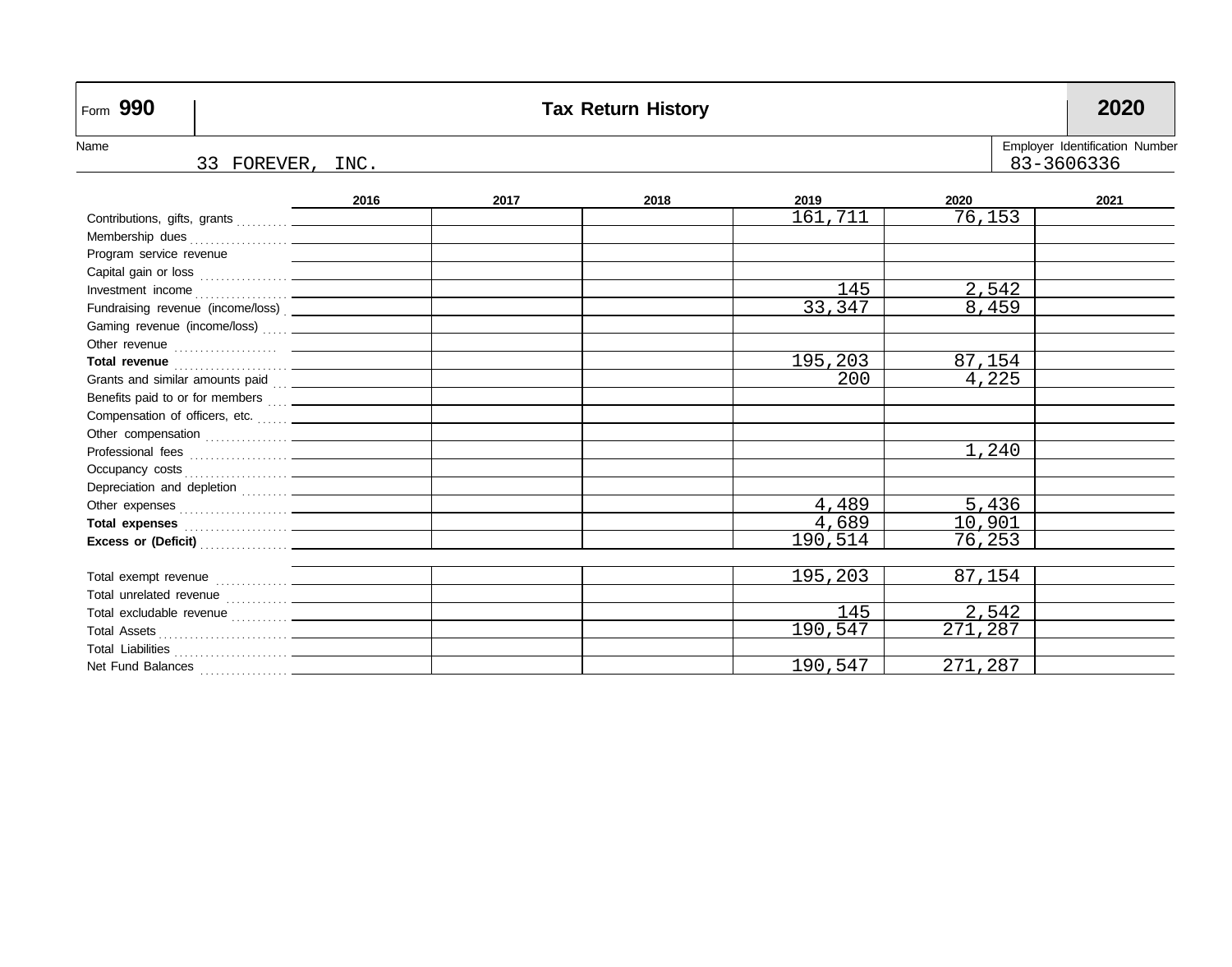## 83-3606336 **Federal Statements**

# **Taxable Dividends from Securities Description** Unrelated Exclusion Postal Acquired after US Amount Business Code Code 6/30/75 Obs (\$ or %) INTEREST & DIVIDENDS  $\sqrt{2,542}$  18 TOTAL  $$ 2,542$